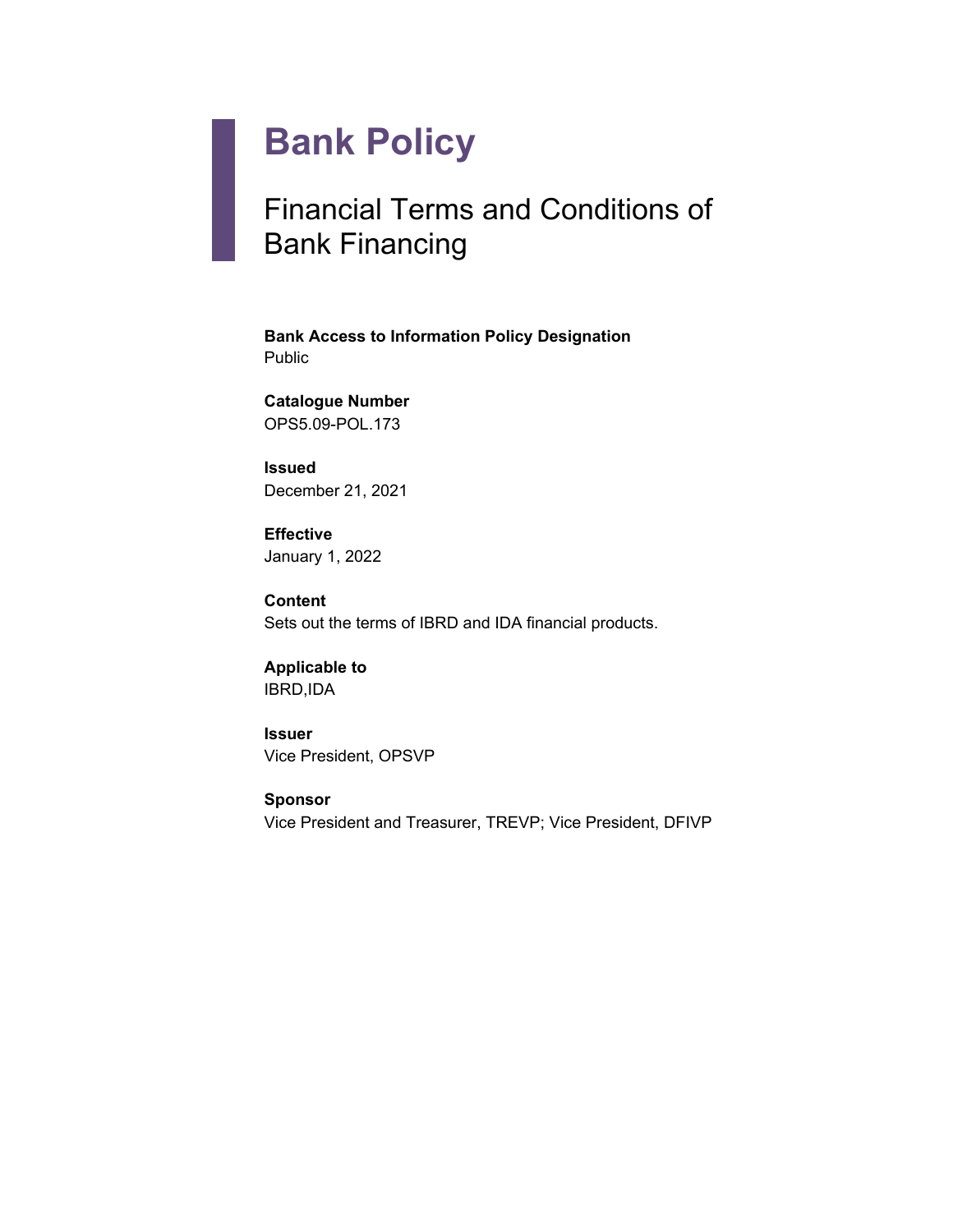# **SECTION I – PURPOSE AND APPLICATION**

- 1. The purpose of this Policy is to set out the key financial terms and conditions of (i) IBRD loans and IBRD Guarantees, (ii) IDA Financing, (iii) IBRD Enclave IPF, and (iv) other financial products, including hedging products. This Policy is to be read concurrently with the applicable General Conditions for IBRD or IDA Financing.
- 2. This Policy applies to the Bank.

#### **SECTION II – DEFINITIONS**

- 1. As used in this Policy, the following capitalized terms and acronyms have the meanings set out below:
	- a. **Above GDI or Above GDI Country:** means a country whose GNI per capita is above GDI as published in the Per Capita Income Guidelines for Operational Purposes.
	- b. **Bank:** means IBRD and IDA.
	- c. **Below GDI or Below GDI Country:** means a country whose GNI per capita is below GDI as published in the Per Capita Income Guidelines for Operational Purposes.
	- d. **Below GDI Discount:** means the maturity premium discount applicable to IBRD loans and IBRD Guarantees benefitting a Below GDI Country.
	- e. **Blend Country:** means a country determined: (a) by IDA to be eligible for IDA Credits; and (b) by IBRD to be creditworthy for borrowing IBRD loans.
	- f. **Board:** means the Executive Directors of IBRD or IDA, or both, as applicable.
	- g. **Borrower:** means the borrower of an IBRD loan.
	- h. **Cat DDO:** means Deferred Drawdown Option for Catastrophic Risks, as defined in Bank Policy, "Development Policy Financing" (formerly OP 8.60).
	- i. **Conversion Directive:** means the Bank Directive, "Conversion of Financial Terms of IBRD and IDA Loans and Financing Instruments" updated from time to time and in effect at the time of the relevant conversion.
	- j. **DDO:** means Deferred Drawdown Option, as defined in Bank Policy, "Development Policy Financing" (formerly OP 8.60).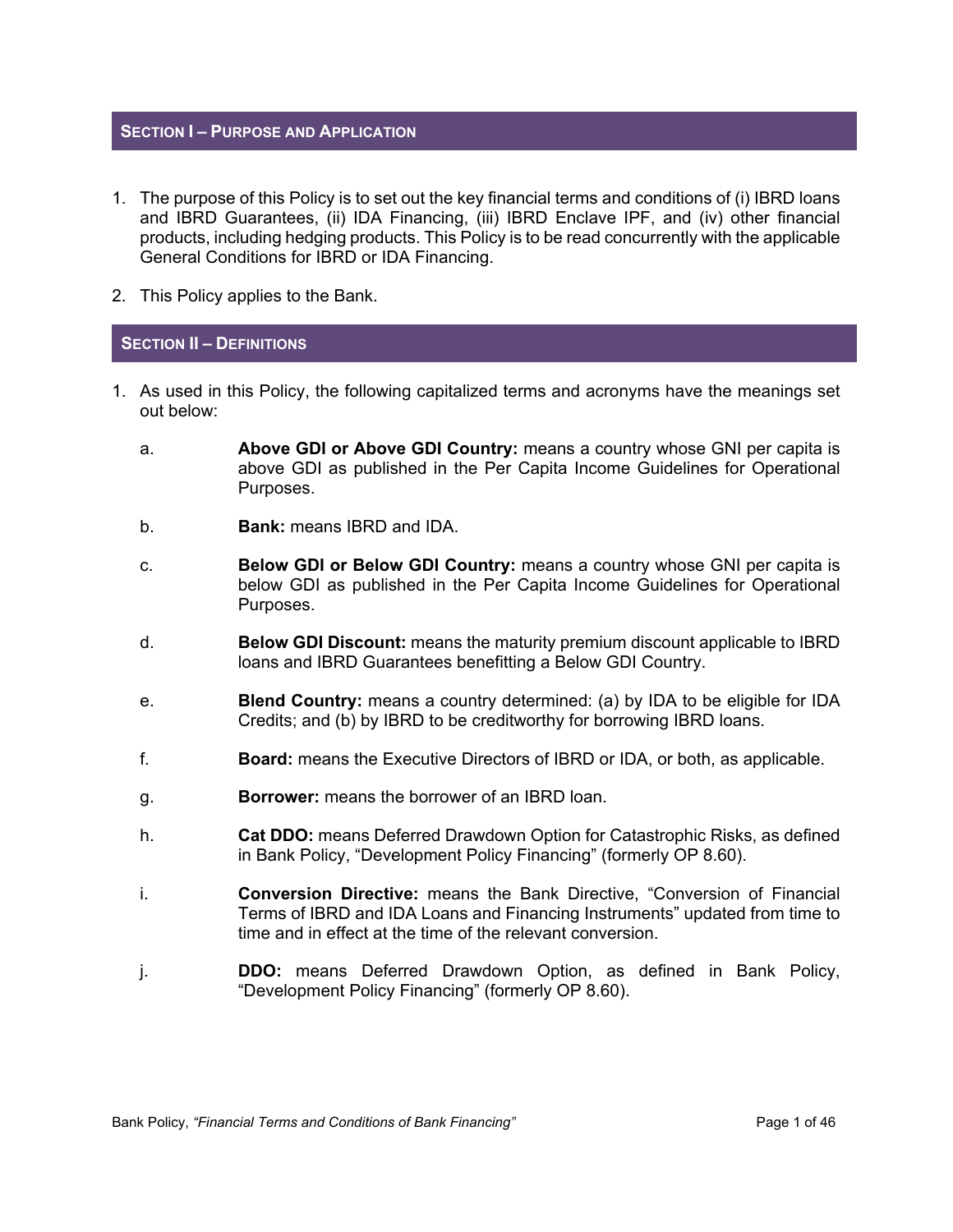- k. **DPF:** means Development Policy Financing, as defined in Bank Policy, "Development Policy Financing" (formerly OP 8.60).
- l. **Effective Date:** means the date on which an IBRD loan, an IDA Grant or an IDA Credit becomes effective, as defined and specified in the Financing Agreement or Loan Agreement.
- m. **Enclave IPF:** means a type of IBRD IPF described in Section III.4 of this Policy.
- n. **FCS Country:** means a fragile and conflict-affected situations country as appearing in the List of Fragile and Conflict-affected Situations published annually by the World Bank Group.
- o. **Financing Agreement:** means the agreement between IDA and the Recipient providing for an IDA Grant or an IDA Credit.
- p. **Financial Sustainability Framework or FSF:** means the Financial Sustainability Framework applicable to IBRD as endorsed by the governors and approved by the Board in 2018. The implementation approach to the FSF was approved by the Board in December 2018.
- q. **FS-eligible loan or Fixed Spread-eligible loan:** means a loan operation that meets both of the following conditions: (i) the invitation to negotiate was issued on or before January 26, 2021; and (ii) the Board approves the loan on or before June 30, 2021.
- r. **Gap Country:** means a member country that is (a) determined by IDA to be eligible for IDA Credits; (b) determined by IDA to have a GNI per capita that has exceeded the operational cut-off for IDA eligibility for more than two consecutive years; and (c) not currently determined by IBRD to be creditworthy to borrow from the IBRD.
- s. **GDI** or **Graduation Discussion Income**: means the level of GNI per capita of a member country above which graduation from IBRD starts being discussed, as published annually in the Per Capita Income Guidelines for Operational Purposes.
- t. **GNI:** means gross national income.
- u. **Government:** means "Member Country" and "Political Sub-division", as defined in Bank Policy, "Development Policy Financing" (formerly OP 8.60); or "government", as defined in Bank Policy, "Investment Project Financing" (formerly OP 10.00), as the case may be.
- v. **Hard Terms:** means terms on which IDA made credits available to Blend Countries (excluding Small Island Economies) prior to July 1, 2017 from IDA's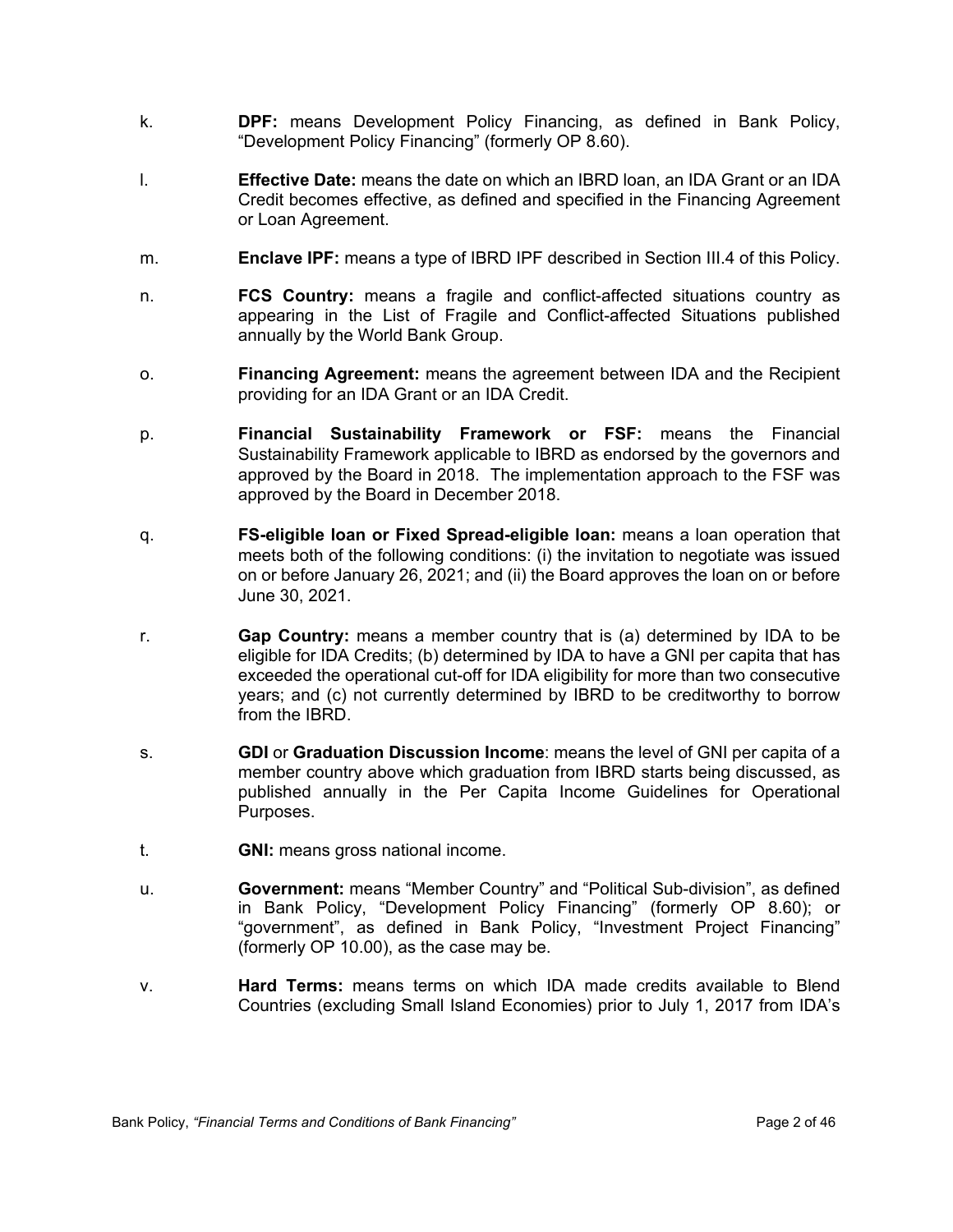'hard-term' lending window which was financed through the charge-related portion of the volume discount on IDA Grants.

- w. **HIC** or **High-Income Member Country:** means a country whose GNI per capita is above the High-income Threshold as published annually in the Per Capita Income Guidelines for Operational Purposes.
- x. **HIC Surcharge:** means the maturity premium surcharge payable in respect of IBRD loans and IBRD Guarantees by a High-Income Member Country.
- y. **High-income Threshold**: means the per capita income above which a member country is categorized as a High-Income Member Country.
- z. **IBRD:** means International Bank for Reconstruction and Development.
- aa. **IBRD Crisis Buffer:** Crisis response capacity required to be set aside under IBRD's Financial Sustainability Framework. The size of the crisis buffer for a fiscal year is approved by the Board at the end of the previous fiscal year.
- bb. **IBRD General Conditions:** means the General Conditions, defined in the particular IBRD Loan Agreement as constituting an integral part of such Loan Agreement.
- cc. **IBRD Guarantee:** means a Guarantee provided by IBRD on terms as described in Section III.3.
- dd. **IDA:** means International Development Association.
- ee. **IDA Concessional Country Allocations (or "Country Allocations"):** means IDA resource allocations to IDA eligible countries, based on the PBA or through any exceptional allocation regime, as applicable, including the Prevention and Resilience Allocation (PRA), Remaining Engaged During Conflict Allocation (RECA), and Turn Around Allocation (TAA) under the Fragility, Conflict and Violence (FCV) Envelope.
- ff. **IDA Concessional Credit:** means an IDA credit on concessional terms as described in Section III.2.a.
- gg. **IDA Credit:** means an IDA Concessional Credit or an IDA Non-concessional Credit, as applicable.
- hh. **IDA Deputies Report:** means the report that synthesizes the formal discussions among IDA Deputies (representatives of countries that contribute to IDA) and representatives of borrower countries regarding the policy directions and commitments for an IDA replenishment.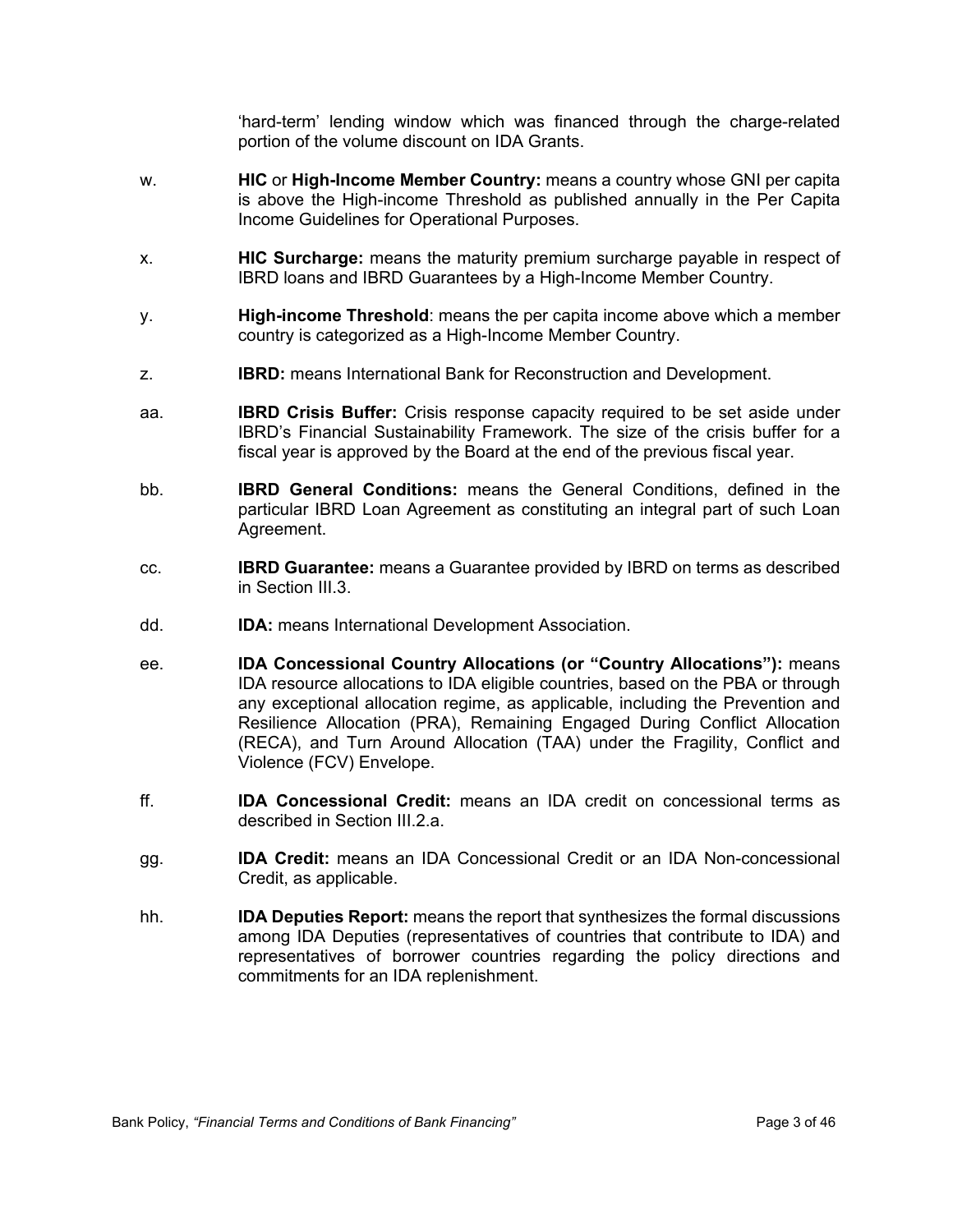- ii. **IDA19 Deputies Report:** means the report entitled "Additions to IDA Resources: Nineteenth Replenishment, IDA19: Ten Years to 2030: Growth, People, Resilience", dated February 11, 2020.
- jj. **IDA Financing:** means an IDA Grant or an IDA Credit or an IDA Guarantee.
- kk. **IDA General Conditions:** means the General Conditions, defined in the particular IDA Financing Agreement as constituting an integral part of such Financing Agreement.
- ll. **IDA Graduate:** means a country mentioned in the IDA Deputies Report of each new replenishment as ceasing to be IDA-eligible from July 1, following the publication of this IDA Deputies Report.
- mm. **IDA Grant:** means financing provided by IDA on the terms described in Section  $III.2.b.$
- nn. **IDA Non-concessional Credit:** means an IDA Credit provided under the Scale-Up Window, on the terms described in Section III.2.c.
- oo. **IDA Guarantee:** means a Guarantee provided by IDA on terms as described in Section III.3.
- pp. **IDA-only Countries:** means (a) member countries that have not exceeded the IDA operational cut-off GNI per capita for more than two consecutive years; and (b) not creditworthy to borrow from IBRD.
- qq. **IFL:** means IBRD Flexible Loan, the type of IBRD loan described in Section III.1 below.
- rr. **IPF:** means Investment Project Financing, as defined in Bank Policy, "Investment Project Financing" (formerly OP 10.00)*.*
- ss. **List of Fragile and Conflict-affected Situations:** means the list of fragile situations published annually by the World Bank Group.
- tt. **Loan Agreement:** means the agreement between IBRD and the Borrower providing for an IBRD loan.
- uu. **Management:** means the President or a Manager, or a chief officer whose functions and responsibilities include the authority to issue documents pursuant to the Bank's policy and procedure framework as set by Management through terms of reference or a delegation of authority, or some or all of these persons, as applicable.
- vv. **NCBP:** means IDA Non-Concessional Borrowing Policy.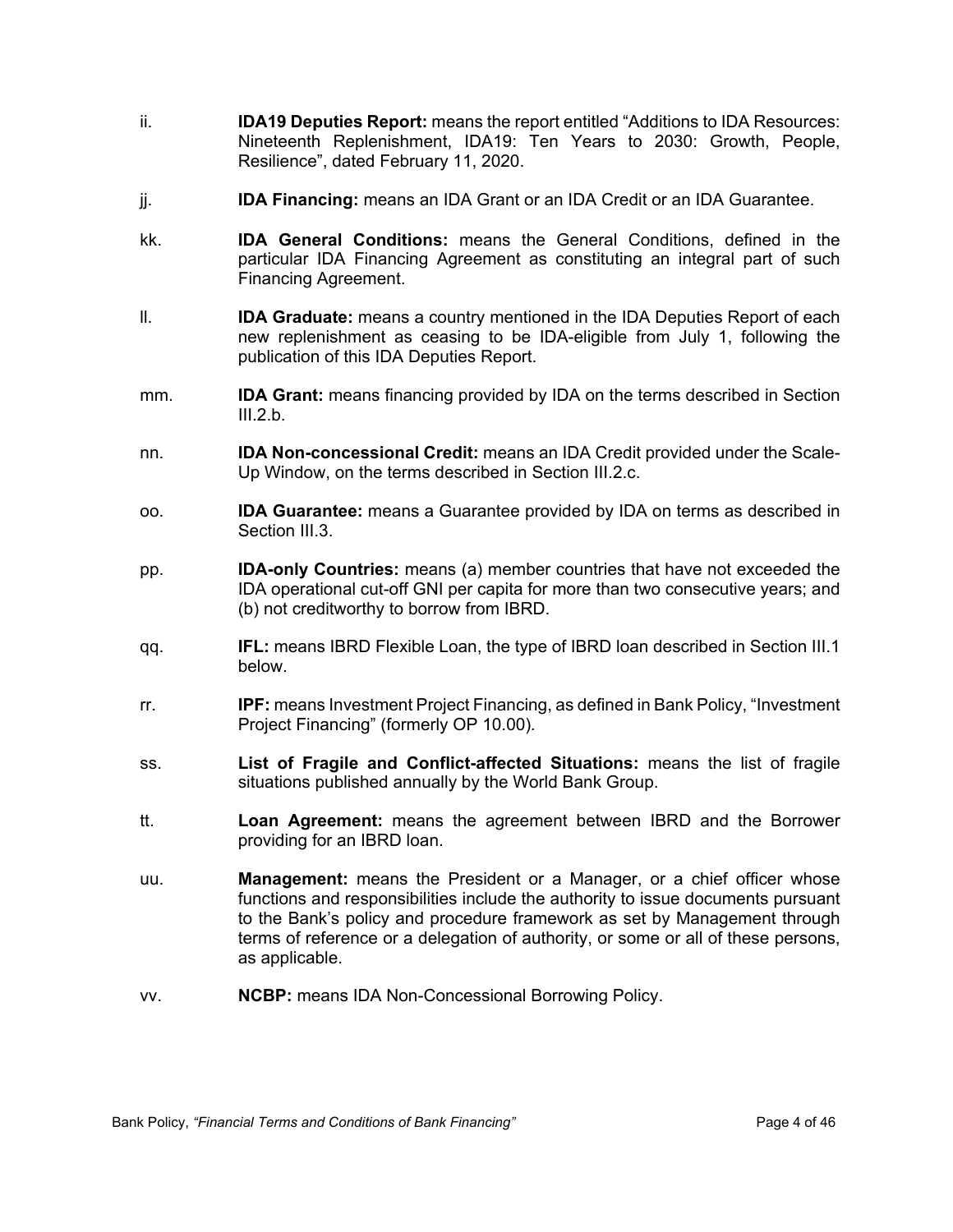- ww. **Payment Date:** means each date specified in the Loan Agreement or Financing Agreement, as applicable, on which interest, service charges, commitment charges and commitment fees, or other charges, as applicable, are payable under a Loan Agreement, or an IDA Financing Agreement.
- xx. **PBA:** means performance-based allocation.
- yy. **Per Capita Income Guidelines for Operational Purposes:** means the document so named and updated annually by the World Bank, that sets out the per capita income of countries borrowing from the Bank.
- zz. **PforR:** means Program-for-Results Financing, as defined in Bank Policy, "Program-for-Results Financing".
- aaa. **President:** means the President of the Bank.
- bbb. **Principal Payment Date:** means each date specified in the Loan Agreement or Financing Agreement on which all or any portion of the principal amount of an IBRD loan or an IDA Credit is payable.
- ccc. **Recipient:** means the recipient of an IDA Grant or IDA Credit.
- ddd. **Window for Host Communities and Refugees or WHR:** means the IDA window for supporting operations that qualify for financing per the criteria stipulated in Annex 4 of the IDA19 Deputies Report (formerly, Refugee Sub-Window).
- eee. **Regional Window or RW:** means the IDA window for operations that qualify for financing per the criteria stipulated in Annex 5 of the IDA19 Deputies Report (formerly, IDA Regional Program).
- fff. **SBL Surcharge:** means the single borrower limit surcharge determined and applied in accordance with Section III.1.a.ii.D and Annex 2, and payable by a member country.
- ggg. **Scale-Up Window or SUW:** means the IDA window for operations that qualify for financing per the criteria stipulated in Annex 8 of the IDA19 Deputies Report (formerly Scale-up Facility).
- hhh. **SDFP:** means Sustainable Development Finance Policy.
- iii. **SDPF:** means Special Development Policy Financing, as described in Bank Policy, "Development Policy Financing" (formerly OP 8.60).
- jjj. **SDPG:** means SDPF in the form of an IBRD Guarantee.
- kkk. **SDPL:** means SDPF in the form of an IBRD loan.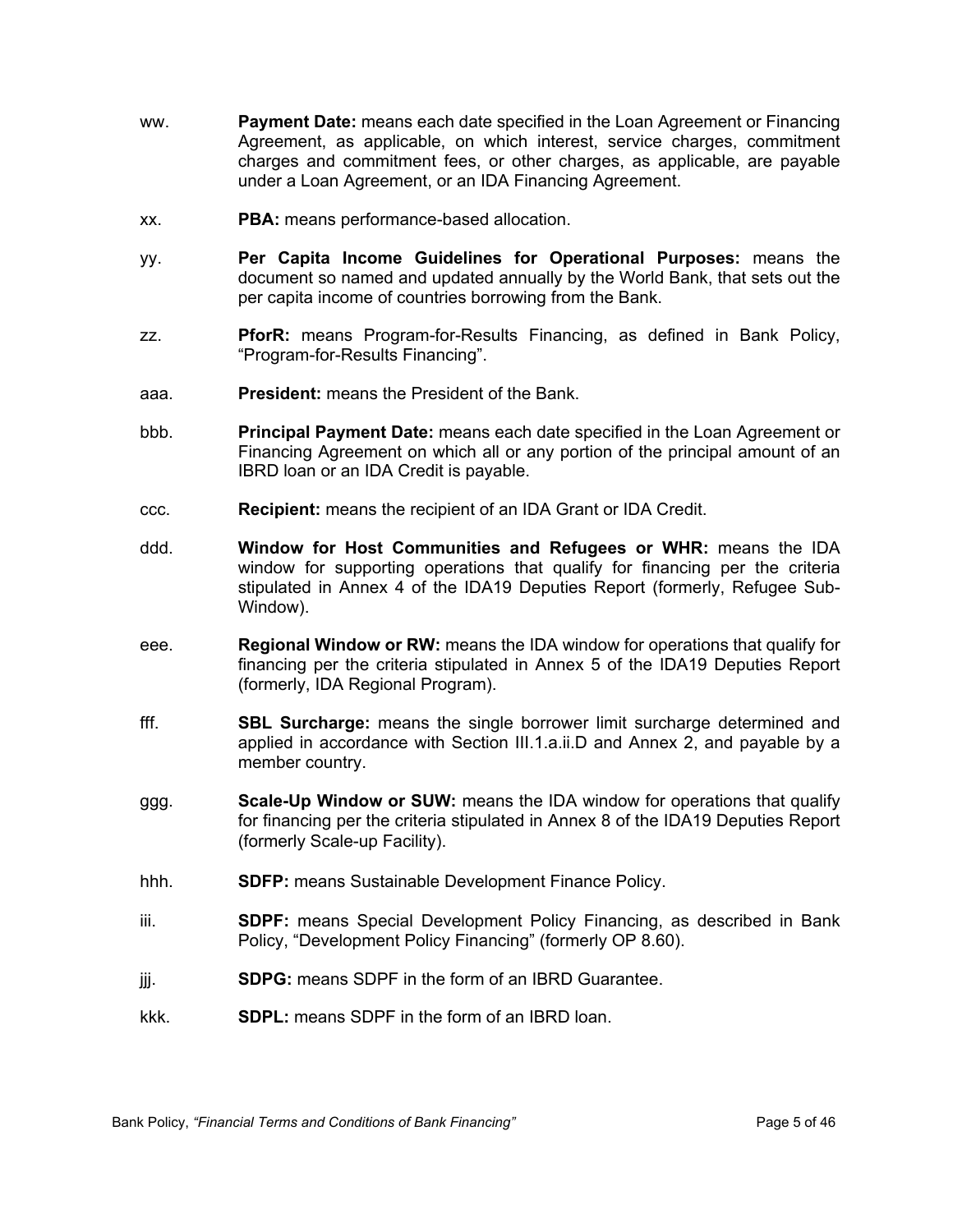- lll. **SDR:** means Special Drawing Rights.
- mmm. **Single Borrower Limit or SBL:** means IBRD's exposure limit to an individual member country based on the member country's classification as an Above GDI Country or Below GDI Country, as specified in Annex 2 of this Policy.
- nnn. **Small Island Economy:** means an IDA or IBRD-eligible island state with a population of 1.5 million people or less.
- ooo. **Small Island Economies Exception:** means the provision through which IDA accords special treatment to IDA-eligible Small Island Economies.
- ppp. **Small State Economy:** means an IDA or IBRD-eligible country with a population of 1.5 million people or less. Small Island Economies are a sub-set of this broader category.
- qqq. **Transitional Support Terms:** means terms on which IDA17 and IDA18 provided financing on an exceptional basis to eligible IDA Graduates.

# **SECTION III – SCOPE**

- **1. IBRD Loans.** IBRD offers one loan product for eligible members, known as the IBRD Flexible Loan (IFL), with a wide choice of financial terms that are tailored to the needs of the purpose of the financing or the member country's overall debt management strategy. The standard financial terms for IFLs are set out in Section III.1.a below. Special financial terms, which apply to DDOs, Cat DDOs, and SDPLs are set out in Section III.1.b below. Earlier IBRD loan products, which are no longer offered, are also described in Section III.1.c below. IBRD loan products which are suspended are described in Section III.1.d below.
	- **a. Standard Terms.** The standard terms of IFLs are available at <http://treasury.worldbank.org/>.
		- *i.* Currencies. IFLs are committed and repayable in the currency or currencies of the loan selected by the Borrower, provided IBRD can efficiently intermediate the currency or currencies requested.
		- *ii.* Pricing. This comprises the interest rate, front-end fee and commitment fee.
			- A. *Interest.* The interest rate consists of a market-based variable reference rate and a spread. The interest rate is subject to a floor of zero. Interest is paid on the disbursed and outstanding loan amount. The reference rate varies by currency and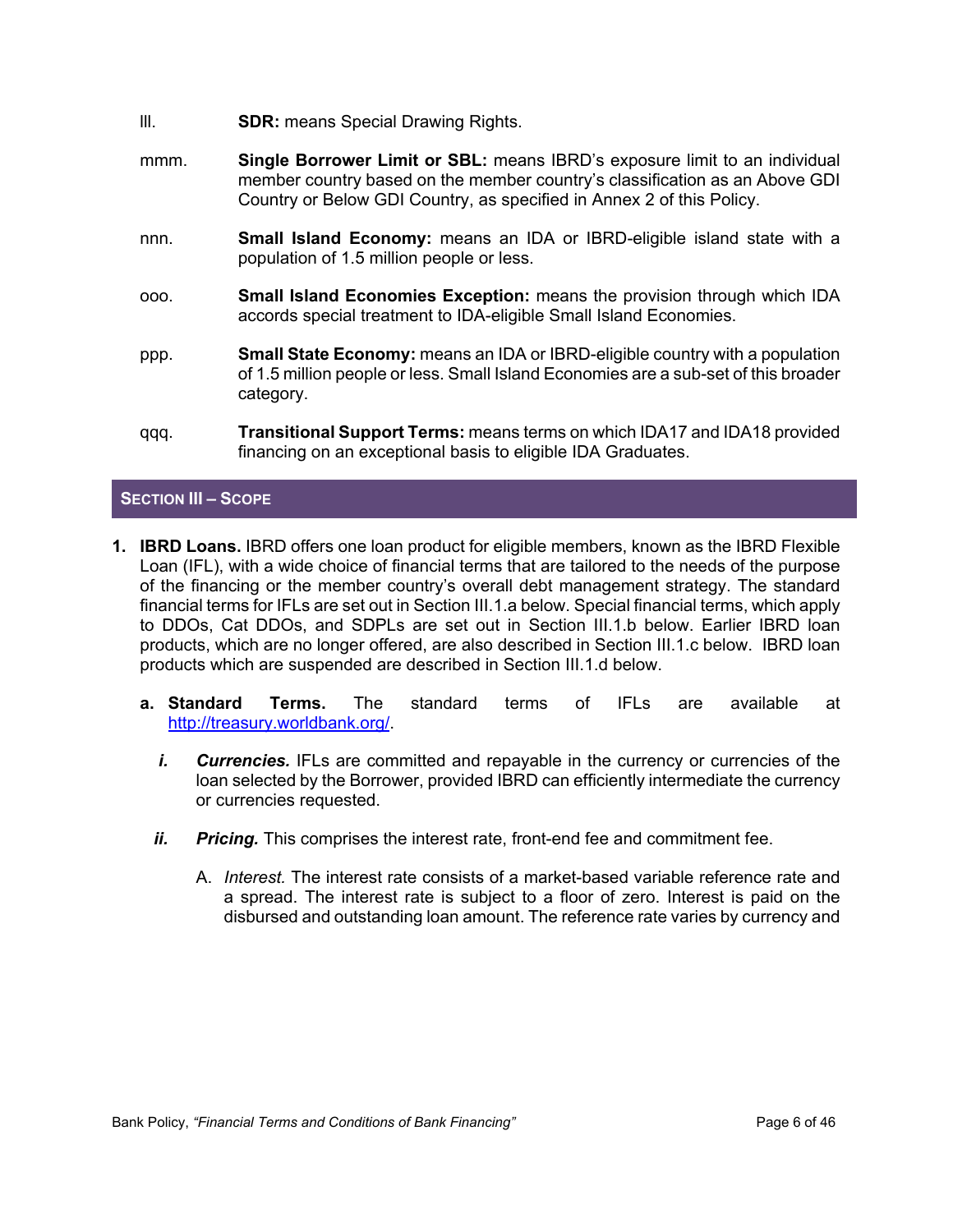resets semi-annually on the 1st or 15th of the month and semi-annually thereafter<sup>1</sup>. The offering of IFLs with a fixed spread is suspended with effect from (and including) April 1, 2021 except that this suspension is not applied to FS-eligible loans, as defined in Section II.1.q. Accordingly, the IFL has a variable spread, but in the case of FS-eligible loans, the Borrower may choose between a variable or fixed spread. The variable spread comprises the following elements: (a) the IBRD's average funding cost; (b) a contractual lending spread; and (c) depending on the Borrower and the average maturity of the loan, a maturity premium. The average funding cost element of the variable spread is recalculated quarterly, and applies to the interest period commencing on the Payment Date falling on, or immediately after such recalculation date. The fixed spread comprises the following elements: (a) IBRD's projected funding cost over the life of the loan; (b) a contractual lending spread; (c) a market risk premium; (d) depending on the Borrower and the average maturity of the loan, a maturity premium; and (e) if the loan is denominated in a currency other than U.S. dollars, a basis swap adjustment. The fixed spread is set for the life of the loan. Interest may be financed out of the loan proceeds. A default interest rate is charged in lieu of the above interest rate if any payment of principal becomes overdue by thirty (30) days, until the overdue amount is fully paid. IBRD does not charge interest on overdue interest on its loans.

- B. *Front-end Fee.* A one-time front-end fee is charged on the committed loan amount. At the option of the Borrower, the front-end fee may be paid out of the loan proceeds upon loan effectiveness or the Borrower can pay the fee no later than sixty (60) days after the loan effectiveness. Payment of the front-end fee is required before the first withdrawal from the loan.
- C. *Commitment Fee.* A commitment fee, payable semi-annually, is charged on the undisbursed amount of the loan. This fee starts to accrue sixty (60) days after the Loan Agreement is signed and is payable once the loan becomes effective. The commitment fee may be financed out of the loan proceeds. IBRD does not charge a commitment fee for loans that do not become effective.
- D. *SBL Surcharge.* A surcharge may be payable by a member country that has a portfolio representing a significant financial exposure to IBRD. The SBL Surcharge is determined by reference to the incremental exposure in excess of a specified threshold. The incremental exposure is calculated by IBRD on the basis of net exposure (See Section X Related documents for the Bank Directive "Financial Terms and Conditions of Bank Financing" for a description). The level of the SBL,

<sup>1</sup> Different market reference rates may be applicable to IFLs based on the LIBOR transition plan and timeline approved by the Executive Directors in July 2021.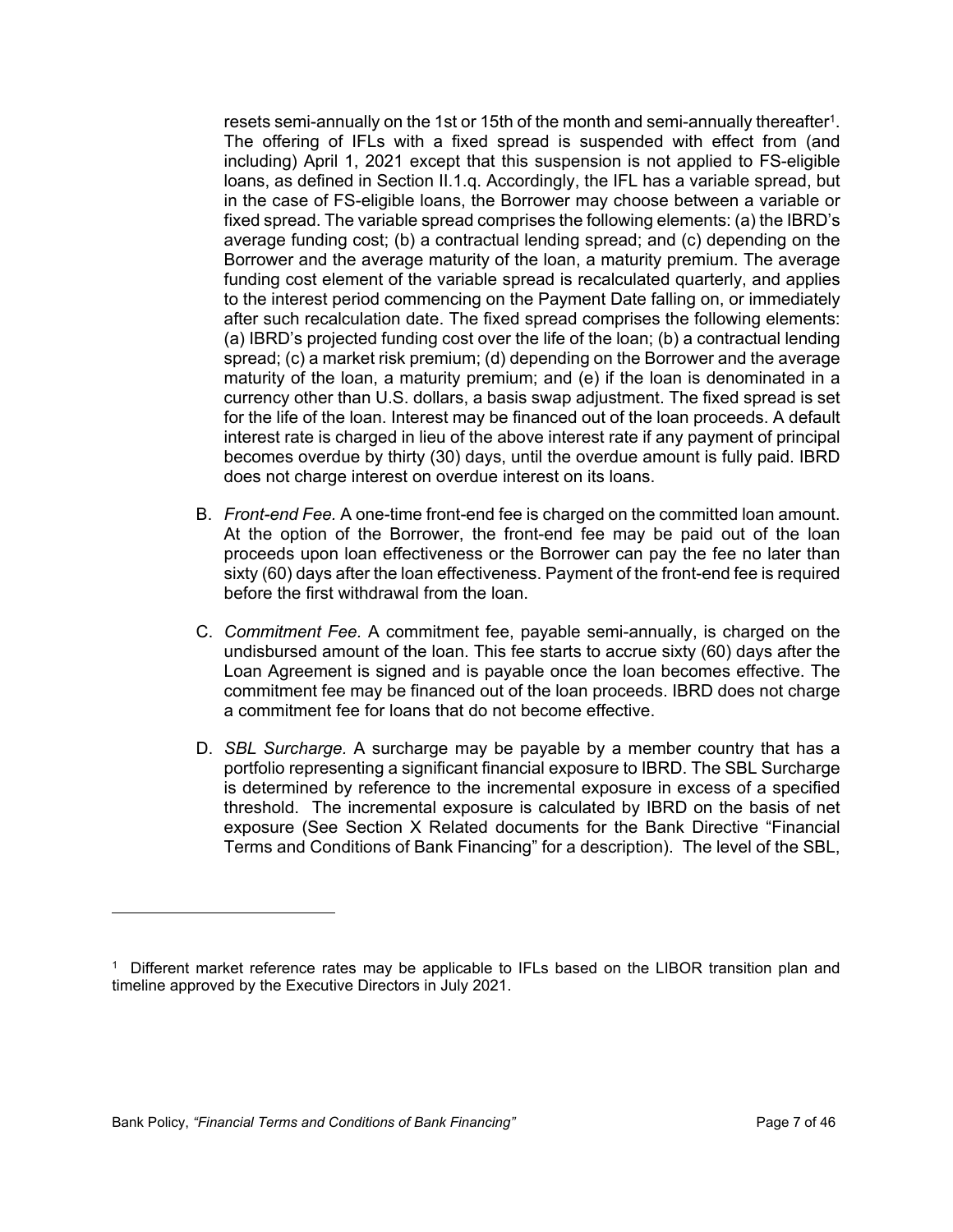the SBL Surcharge and the specified thresholds are reviewed annually by the Board and are specified in Annex 2.

- E. *Board Determination.* The contractual lending spread and maturity premium elements (including any exemption, discount or surcharge) of the lending rate, the front-end fee, the commitment fee, the default interest rate and the SBL surcharge are decided from time to time by the Board. The current levels of these fees are set forth in Annexes 1 and 2.
- F. *Exemptions, Discount and Surcharge Applicable to the Maturity Premium.* When calculating the applicable maturity premium, IBRD uses the relevant country classifications in the Per Capita Income Guidelines for Operational Purposes, the List of Fragile and Conflict-affected Situations and Annex 2 of the Bank Directive "Financial Terms and Conditions of Bank Financing", as bases for assessing and applying to each eligible Borrower, as appropriate, the relevant exemption, the Below GDI Discount or HIC Surcharge. Effective July 1, 2018, IBRD increased the maturity premium. The maturity premiums effective (a) from July 1, 2018 onwards; and (b) prior to July 1, 2018; are set forth in tables 1 and 2, respectively, in Annex 1. The classification of member countries is updated once a year and effective on July 1 of each year. The country-specific maturity premiums are set forth in Annex 2 of the Bank Directive "Financial Terms and Conditions of Bank Financing".
	- 1) Member countries falling in the following country classifications are exempt from the maturity premium increase applicable from July 1, 2018:
		- (a) Blend Countries;
		- (b) FCS Countries;
		- (c) Small State Economies; and
		- (d) IDA Graduates that have graduated from IDA for a period of six consecutive years or less.
	- 2) Below GDI Countries receive the Below GDI Discount on the maturity premium increase applicable from July 1, 2018.
	- 3) Subject to Section III 1. a. ii. F. 4) g. below, the HIC Surcharge is applied to HICs.
	- 4) The exemptions, the Below GDI Discount and the HIC Surcharge are applied as follows:
		- a. If a Borrower is eligible for an exemption and either the Below GDI Discount or the HIC Surcharge, then IBRD applies the exemption and does not apply the discount or the surcharge.
		- b. Subject to Section III 1. a. ii. F. 4) c. and d. below, when IBRD reclassifies a member country into a category with a higher maturity premium, or the member country ceases to be eligible for the Below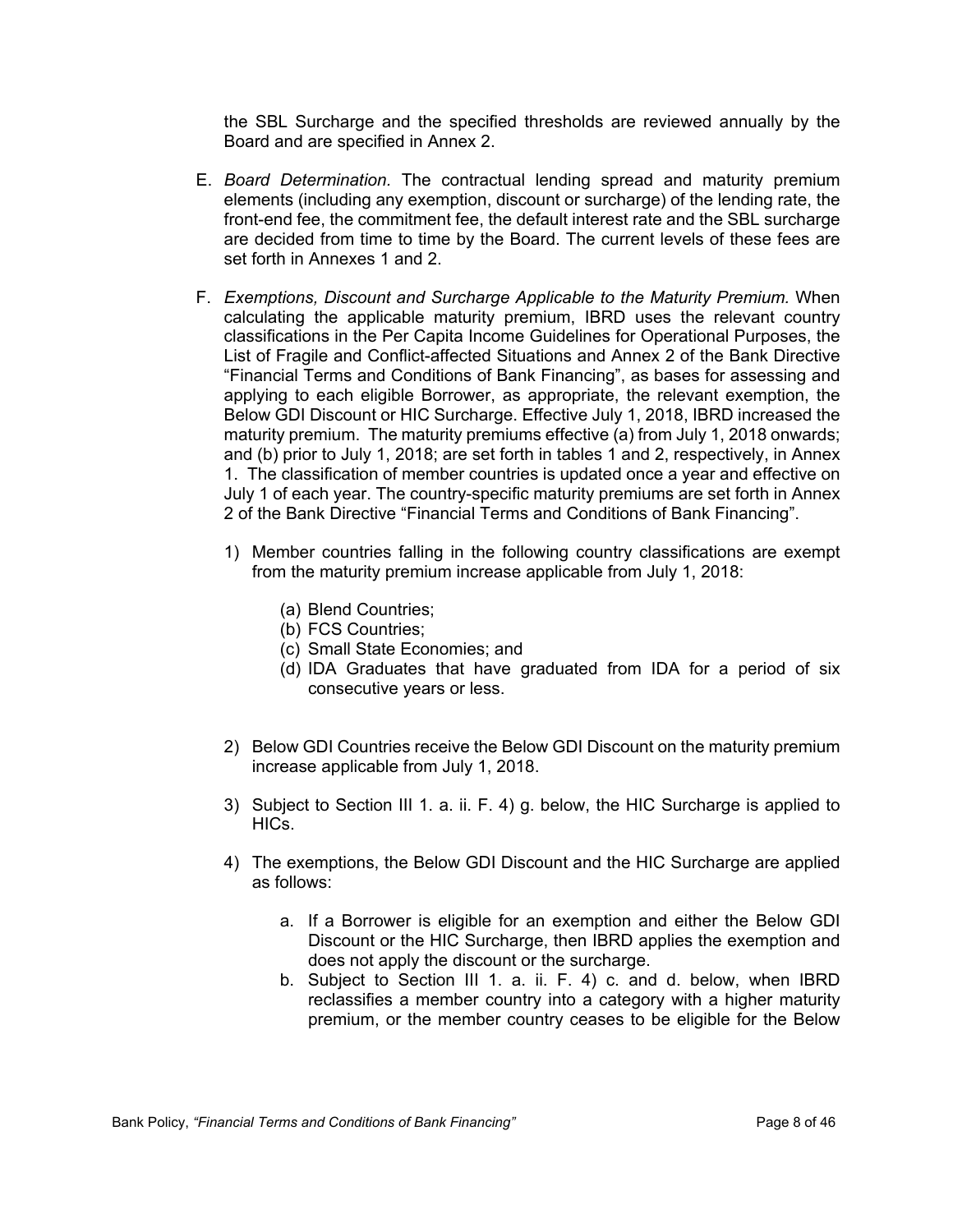GDI Discount or an exemption, the higher maturity premium is applied effective July 1 in the calendar year occurring 12 months after such reclassification or change.

- c. When IBRD reclassifies a member country into a category with a lower maturity premium, or the member country becomes eligible for the Below GDI Discount or an exemption, the lower maturity premium is applied with effect from July 1 of the calendar year of the reclassification.
- d. When IBRD reclassifies a member country such that it is no longer a Small State Economy and the member country does not fall within another country classification that makes it eligible for the exemption, the exemption ceases to apply from July 1 of the same calendar year of the reclassification.
- e. Subject to Section III 1. a. ii. F. 4) f. below, IBRD exempts IDA Graduates from the maturity premium increase applicable from July 1, 2018 for a period of 6 consecutive years from July 1 of the calendar year of IDA graduation.
- f. The following IDA17 and IDA18 graduates are exempt from the maturity premium increase applicable from July 1, 2018 for six (6) consecutive years with effect from July 1, 2018: Angola, Armenia, Bosnia and Herzegovina, Georgia, India, Bolivia, Sri Lanka and Vietnam.
- g. IBRD applies the HIC Surcharge effective July 1 in the calendar year occurring 12 months after the member country becomes a HIC. IBRD stops applying the HIC Surcharge with effect from July 1 in the same calendar year that the member country is reclassified and ceases to be a HIC.
- *iii. Conversion Provisions.* Subject to the next sentence, the IFL includes options to change the currency of undisbursed and/or disbursed loan balances, fix and unfix the interest rate or the reference rate, fix the variable spread, and cap or collar the interest rate or the variable reference rate. Notwithstanding the range of conversion options referred to in the previous sentence, the offering of fixed spread terms, and therefore also the offering of conversions or conversion features entailing spread-fixing of any kind, is suspended with effect from (and including) April 1, 2021. This suspension is applied to any request, whether on a stand-alone basis or in combination with other conversion features, received by IBRD on or after April 1, 2021. Borrower requests for conversions are subject to the maximum maturity available in the swap markets for the currency or currencies involved. Currency conversions into local currency at the time of loan disbursement are permitted, provided that IBRD is able to hedge any such conversion by effecting either a currency swap or a back-to-back IBRD bond issuance(s). Pricing of conversions is at market terms. Conversions are subject to transaction fees determined from time to time by Management. Such transaction fees may be either in the form of an annual or a one-time charge for each transaction. Details on the key terms applicable to conversions are set out in the IBRD General Conditions and in other Related Documents (See Section X Related Documents for the Bank Directive, "Conversion of Financial Terms of IBRD and IDA Loans and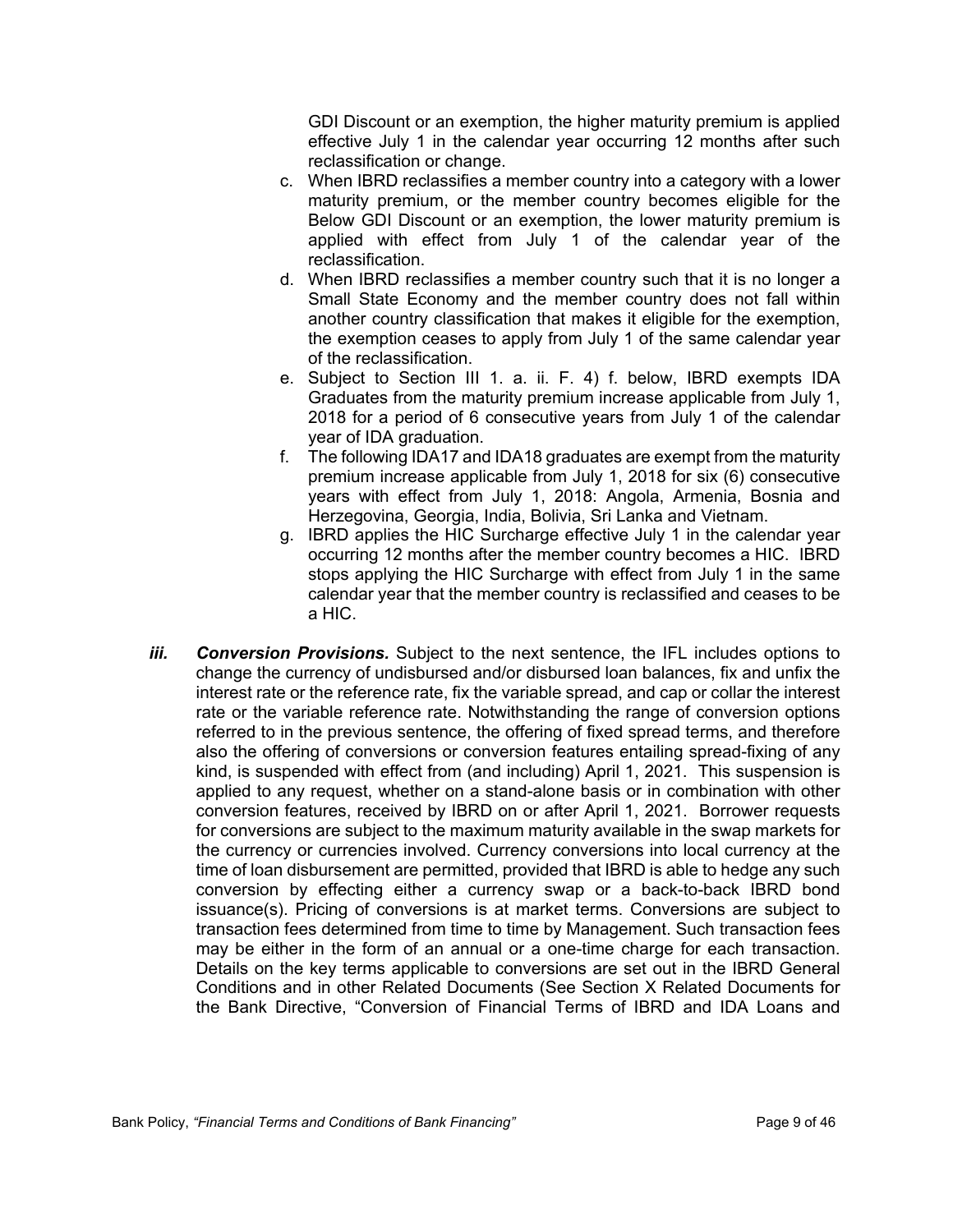Financing Instruments"). The transaction fees are set forth in Annex 3 of the Bank Directive "Financial Terms and Conditions of Bank Financing".

- *iv. Repayment Terms.* Subject to Section III.1.b below, Borrowers may configure the repayment schedules of IFLs in any manner consistent with the purpose of the loan, subject to an average maturity limit of up to 20 years and a final maturity limit of up to 35 years<sup>2</sup>. When justified by particular project or program needs, the Board may decide to approve an exception to the average or final maturity limit. The first Principal Payment Date is set to fall six (6) months after the expected date of expiration of the grace period. Payment Dates fall on either the 1st or the 15th day of the month (at the Borrower's option) and semi-annually thereafter.
	- A. *Types of Repayment Schedules*. Borrowers may choose between two types of repayment schedules: a commitment-linked schedule or a disbursement-linked schedule.
		- 1. For a *commitment-linked* repayment schedule, the timing of the principal repayments is linked to the time of loan commitment. The first Payment Date is not more than six (6) months following the expected date of loan approval. The grace period starts running from the time of expected IBRD loan approval. Principal repayment amounts are linked pro rata to amounts disbursed. Principal repayments billed are determined as a percentage share of the loan amount outstanding. The average repayment maturity for an IFL with a commitment-linked repayment schedule is the weighted average period of time between the expected loan approval and the scheduled repayments.
		- 2. Under a *disbursement-linked* repayment schedule, the timing of principal repayments depends on the timing of actual disbursements. Cumulative disbursements during each interest period (a "Disbursed Amount") are repayable on a schedule that commences at the beginning of the interest period following the interest period in which such Disbursed Amount is withdrawn. The grace period and repayment period selected by the Borrower are the same for all Disbursed Amounts under the loan. For IFLs with a disbursement-linked repayment schedule, there is a limit on the sum of the loan's expected average disbursement period and its average repayment maturity, calculated as follows: the expected average disbursement period is the weighted average period of time between loan approval and expected disbursements; the average repayment maturity is the weighted average period of time between the beginning of the interest period following the interest

 $2 \quad$  See Annex 6 for specific terms approved by the Board for FY21 and FY22 with respect to certain IBRD operations.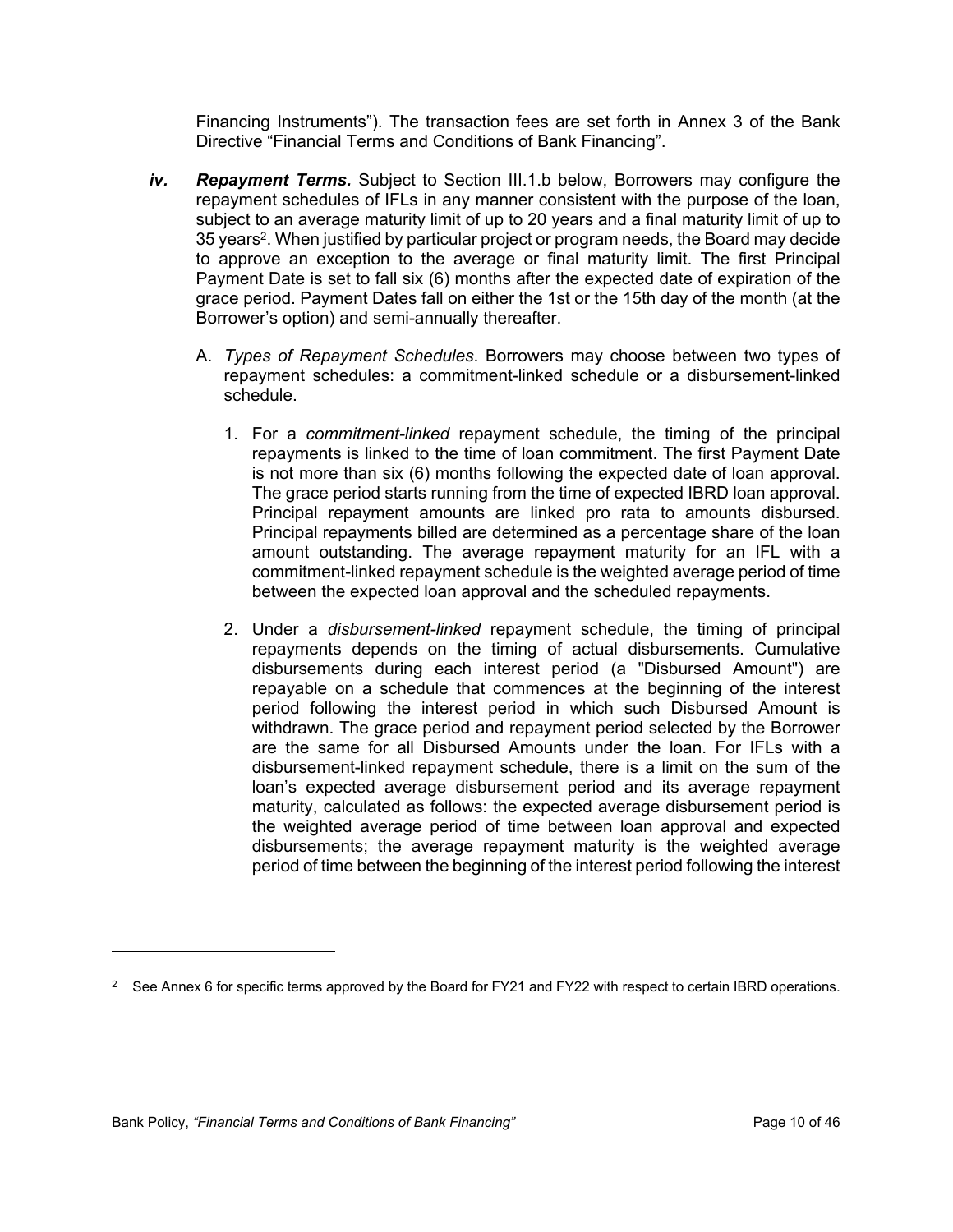period in which the Disbursed Amount is withdrawn and the scheduled repayments for each Disbursed Amount.

- B. *Revisions to Approved Repayment Terms*. Borrowers choose the repayment terms at negotiations, and in any event, before the loan is presented to the Board. Repayment terms cannot be changed once IBRD has approved the loan. IBRD normally does not reschedule interest or principal payments on its loans or participate in debt rescheduling agreements with respect to its loans. However, under extraordinary country, project or program circumstances, IBRD loan repayment terms may be amended. For the avoidance of doubt, modification of repayment terms resulting from an authorized conversion is permitted.
- *v. Prepayment.* IFLs may be prepaid in full or in part. IBRD may charge a prepayment premium to cover the cost to IBRD of redeploying prepaid funds, if applicable. If a conversion has been effected: (a) the Borrower pays a transaction fee as applicable for any early termination of such conversion; and (ii) the Borrower or IBRD, as the case may be, pays an unwinding amount, if, any, for the early termination of the conversion. $3$ Notwithstanding the above, IBRD does not permit a Borrower to prepay, neither in part nor in full, an outstanding loan in connection with which a local currency conversion was effected and hedged by a back-to-back IBRD bond issuance.
- *vi. Cancellation.* If a loan is fully cancelled prior to the loan's Effective Date, no front-end fee is charged. If the loan is partially cancelled prior to its Effective Date, the amount of the front-end fee payable is reduced on a pro rata basis and the adjusted front-end fee is payable to the IBRD upon the loan's Effective Date. If the loan is partially or fully cancelled on or after the loan's Effective Date, no refund of the front-end fee is made.
- *vii. Additional Fees for Private Sector Projects.* Initiation fees and processing fees, which are determined from time to time by Management, may be charged by IBRD, as appropriate, for specific private sector projects.

# **b. Special terms for DDOs, Cat DDOs, SDPLs, and for Buffer Usage under the IBRD Financial Sustainability Framework<sup>4</sup>**

*i. DDO.* The DDO allows a Borrower to defer withdrawal of a DPF for an initial period of up to three years from loan effectiveness. Information on the terms and conditions, and pricing of DDOs, which are decided from time to time by the Board, is available at <http://treasury.worldbank.org/>. The financial terms of a DDO are the same as those set out in Section III.1.a above, with the exception of the following:

 $3$  See Annex 4 of the Bank Directive, "Financial Terms and Conditions of Bank Financing".

<sup>4</sup> See Annex 6 for specific terms approved by the Board for FY21 and FY22 with respect to certain IBRD operations.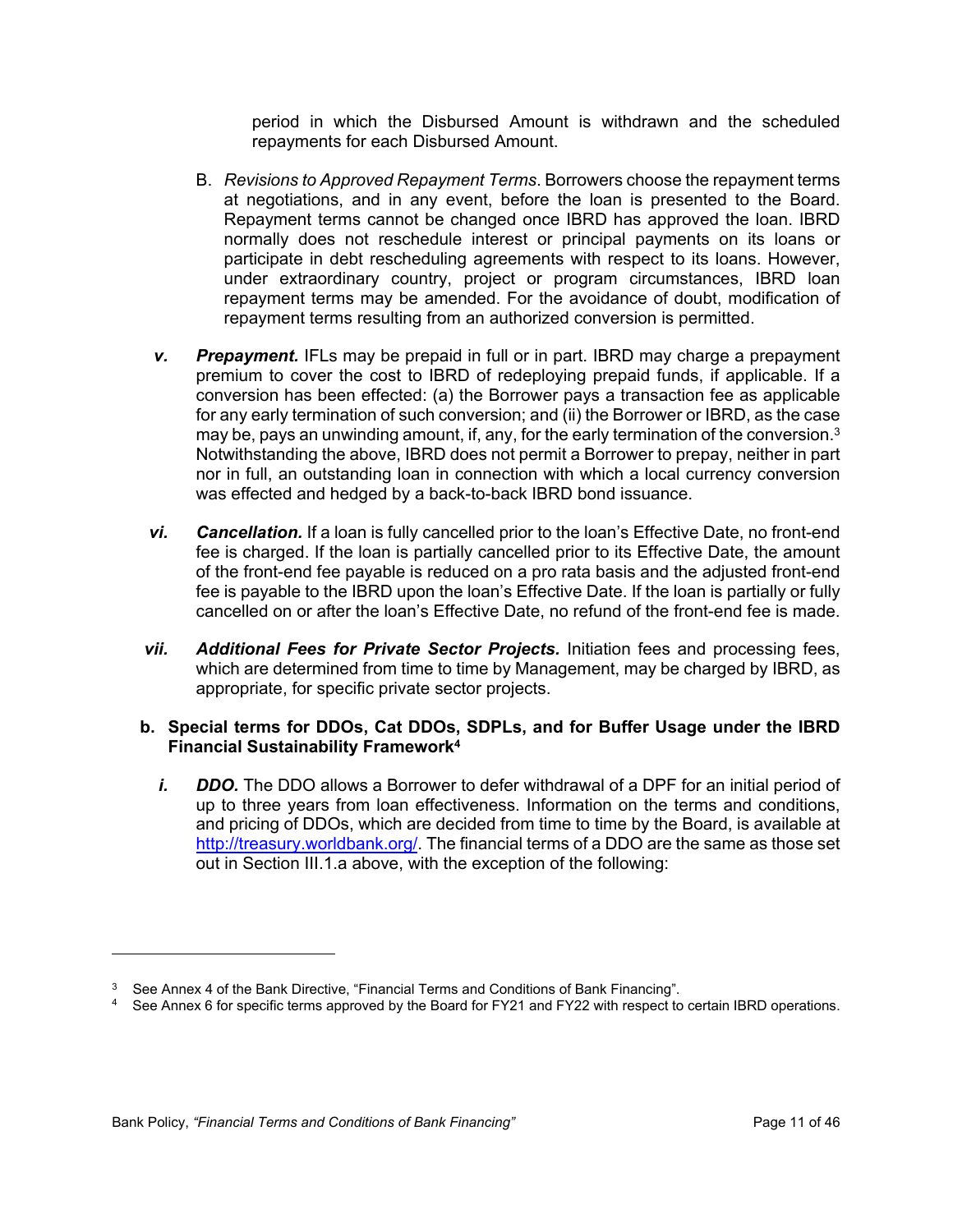- A. *Front-end Fee.* The level of the front-end fee may be different.
- B. *Standby Fee*. The DDO pricing includes a standby fee paid on the undisbursed amount of the loan accruing from the date of effectiveness. There is no commitment fee.
- C. *Spread.* The applicable spread to the reference rate is the variable spread or fixed spread in effect at the time of each withdrawal, except that the maturity premium (if any) is determined by reference to the time of effectiveness of the Loan Agreement. However, the maturity premium level (if any) applicable to each withdrawal is that in effect at the time of such withdrawal.
- D. *Renewal of Withdrawal Period*. Deferral of the DDO withdrawal period may be renewed for an additional period of up to three years.
- E. *Repayment Schedule.* The repayment schedule may, at the Borrower's request, be determined at, and commence from, the date of withdrawal, and each withdrawal may have a different repayment schedule, within the policy limits prevailing at the time of such withdrawal.
- *ii. Cat DDO.* The Cat DDO provides a member country with immediately available liquidity following a natural disaster. The Cat DDO includes an initial deferral period for withdrawal of the loan of up to three years from loan effectiveness. The volume of a Cat DDO is limited to 0.25 percent of the country's GDP or USD 500 million, whichever is smaller.<sup>5</sup> Information on the terms and conditions, and pricing, which are decided from time to time by the Board, is available at [http://treasury.worldbank.org/.](http://treasury.worldbank.org/) The financial terms of a Cat DDO are the same as those set out in Section III.1.b.i above with the exception of the following:
	- A. *Front-end Fee.* The level of the front-end fee may be different.
	- B. *Standby Fee and Commitment Fee*. There is no stand-by fee or commitment fee.
	- C. *Renewals of Withdrawal Period.* The Cat DDO may be renewed up to four times, for an additional period of up to three years for each renewal, for a total deferment of 15 years.
	- D. *Renewal Fee.* A renewal fee is payable for each renewal. The renewal fee is charged against the amount available for withdrawal, if any, at the time of extension.

<sup>&</sup>lt;sup>5</sup> The volume limit for Small States is considered on a case-by-case basis.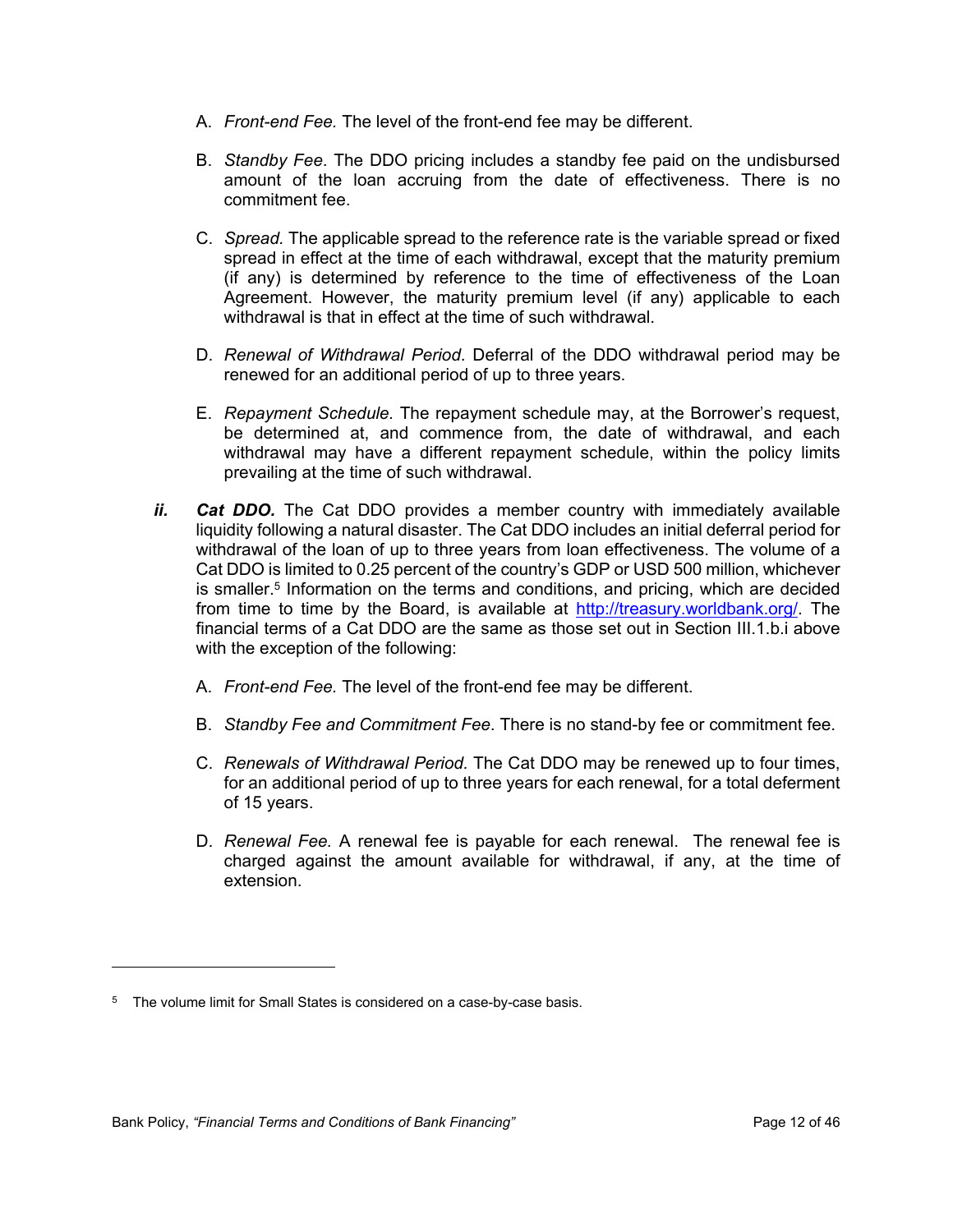- E. *Revolving Feature.* The Cat DDO has a revolving feature, i.e., amounts repaid or prepaid prior to the closing date are available for further drawdown.
- *iii.* SDPL. SDPLs are offered on an exceptional basis to eligible IBRD Borrowers that are approaching or are in a crisis with substantial structural and social dimensions, and that have extraordinary and urgent financial needs. Information on the terms and conditions, and pricing are decided from time to time by the Board. The pricing of SDPLs is described at [http://treasury.worldbank.org/.](http://treasury.worldbank.org/) The financial terms of SDPLs are the same as those set out in Section III.1.a. with the exception of the following:
	- A. *Front-end Fee.* A higher front-end fee is charged.
	- B. *Interest.* Interest is charged at a fixed spread that is higher than the spread applicable to DPF loans and that is set by the Board from time to time. The default interest provisions do not apply to SDPLs.
	- C. *Repayment Terms*. The principal amount of the loan is repayable over 5 to 10 years, inclusive of a grace period of up to 5 years.
- *iv. Buffer Usage under the IBRD Financial Sustainability Framework.* Except as may otherwise be determined by the Board on a case-by-case basis, when funds from the crisis buffer under the FSF are utilized, IBRD applies pricing and financial terms in the same way and at the same levels as the pricing and financial terms applied for SDPLs. $6$

For FY21 and FY22, the Board approved specific terms for IBRD operations that utilize funds from the crisis buffer under the FSF, in accordance with Annex 6.

- **c. Withdrawn IBRD Products.** IBRD financial products no longer available to clients include the Fixed-Spread Loan (FSL), the Variable Spread Loan (VSL), the Variable Lending Rate 1989 (VLR89) Currency Pool Loan (CPL), and the Single Currency Pool (SCP) loan, and the Variable Lending Rate 1982 (VLR82) Currency Pool Loan. Information on the terms, the current interest rates, transaction fees, conversions and prepayments on these withdrawn products is available at [http://treasury.worldbank.org/.](http://treasury.worldbank.org/)
	- *i. VSLs* may also gain access to currency conversions, interest rate conversions, and interest rate caps and collars while maintaining the variable spread of the loan by amending certain provisions of their Loan Agreements.

<sup>6</sup> This applies to all three financing instruments (DPF, IPF and PforR). The circumstances in which there may be case-by-case exemptions from the harder financial terms (that is, to apply regular terms) are set out in R2018- 0251/1 "IBRD Financial Sustainability Framework – Implementation Approach", December 6, 2018 [Confidential]. Such exemptions from the harder financial terms would be approved by the Board and are capped in aggregate at 20 percent of the value of the buffer.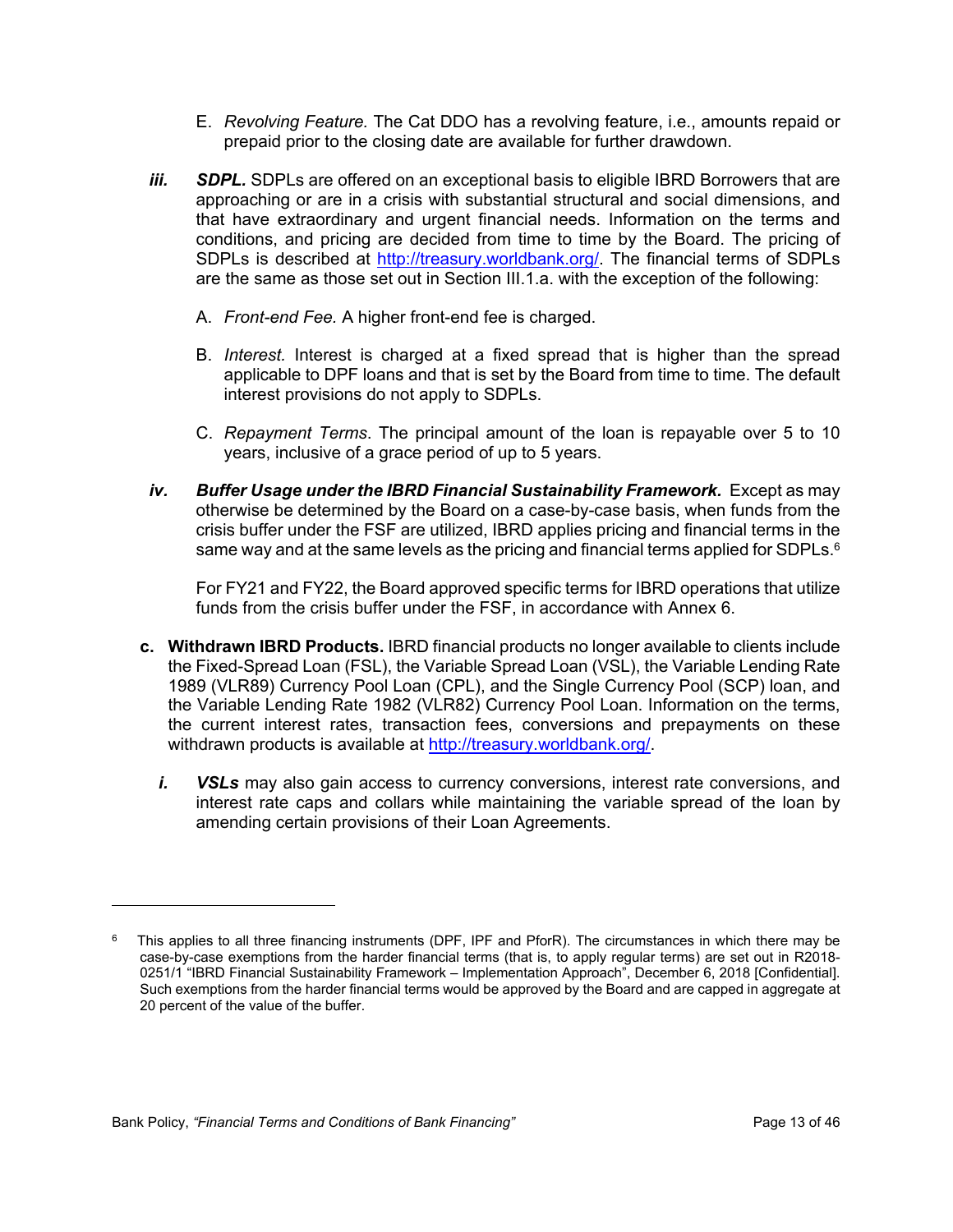- *ii. Partial Waiver of Commitment Fee and Interest***.** Borrowers may be eligible for partial waivers of the interest charges and commitment charges on certain loans in the financial year following the approval of such waivers. Eligibility for the waivers is based on whether a Borrower has serviced all of its IBRD loans and has paid all amounts under IBRD Guarantees and hedging products during the preceding six-month period within thirty (30) calendar days of their due dates.<sup>7</sup>
- *iii. Board Determination.* The partial waivers of commitment fees and interest are decided by the Board from time to time.
- **d. Suspended IBRD Products/Features.** With effect from (and including) April 1, 2021, the offering of IFLs with a fixed spread is suspended until further notice, except that the suspension is not applied to FS-eligible loans as outlined in Section III.1.a.ii.A above. As outlined in Section III.1.a.iii above, the offering of conversions or conversion features entailing spread-fixing of any kind is also suspended with effect from (and including) April 1, 2021.
- 2. **IDA Credits and IDA Grants**<sup>8</sup>. The terms of IDA financing for each member country vary, based on an annual assessment of the country's GNI per capita, creditworthiness for IBRD borrowing, risk of debt distress, and size (in terms of population). The majority of IDA resources is offered at highly concessional terms to eligible IDA Recipients in the form of highly concessional loans (known as "IDA Concessional Credits") or IDA grants. Financing terms for IDA Concessional Credits and IDA Grants are set out respectively in Sections III.2.a and III.2.b below.<sup>9</sup> A portion of IDA resources is offered at non-concessional terms to eligible IDA Recipients. The financing terms for such loans (known as "IDA Non-concessional Credits") are set out in Section III.2.c below.<sup>10</sup> In addition, IDA offers a deferred drawdown option that provides immediate liquidity to Recipients after a catastrophe, as set out in Section III.2.d below.
	- **a. IDA Concessional Credits.** IDA offers concessional credits on three sets of terms: regular terms, blend terms, and small economy terms.
		- *i. Eligibility:*

<sup>7</sup> Except for any overdue payments that the Vice President and WBG Controller (WFAVP) determines to be minor in nature or beyond the Borrower's control.

<sup>8</sup> The financing terms for the IDA Private Sector Window are based on the financing terms of International Finance Corporation and Multilateral Investment Guarantee Agency, hence not included in this Policy.

<sup>9</sup> Also see Annex 3.

<sup>10</sup> Also see Annex 3.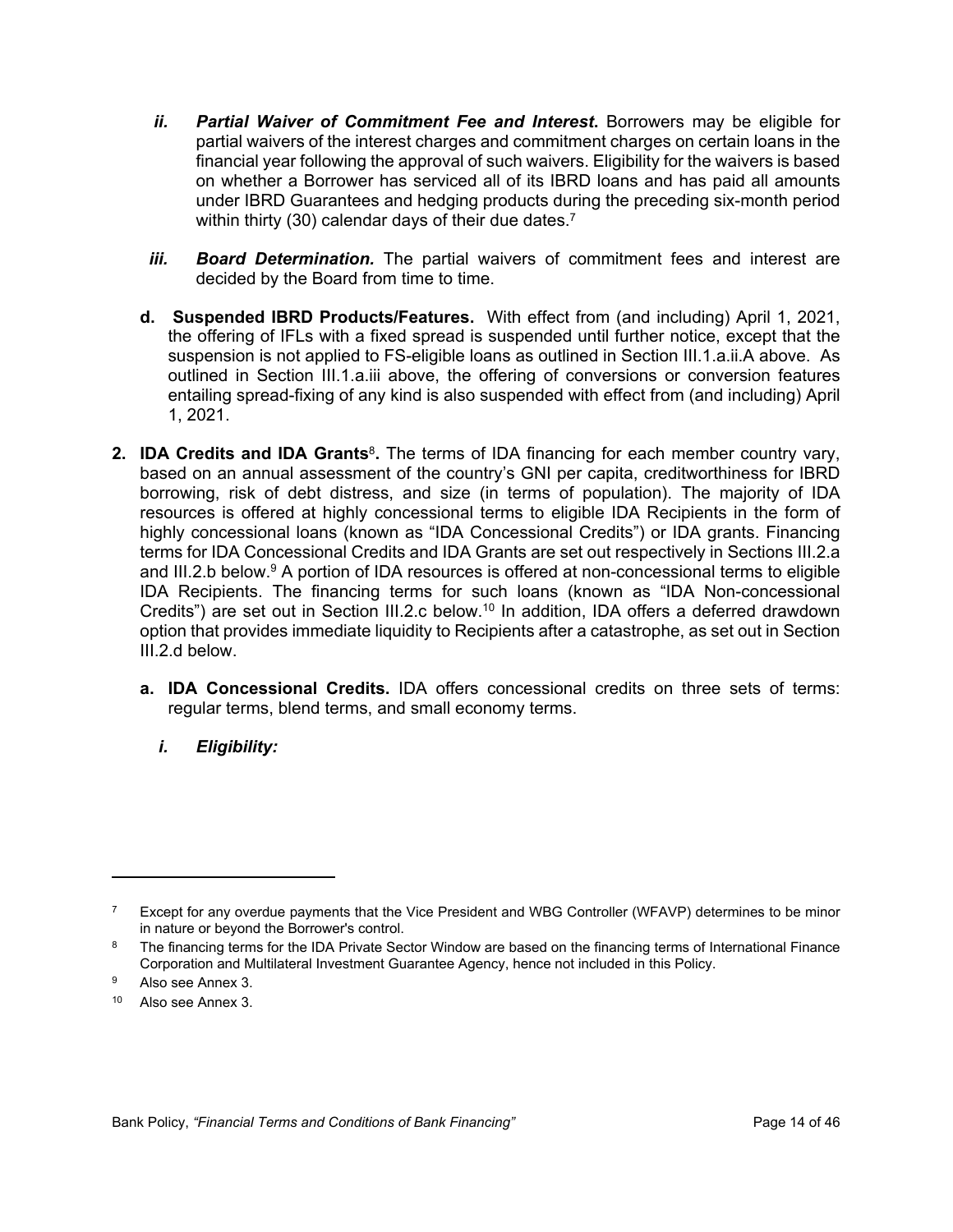- A. *Regular Terms*. (1) IDA-only Countries at low or moderate risk of debt-distress<sup>11</sup> except those that meet the definition of an IDA-eligible Small State Economy; and (2) Credits provided to Regional Organizations through the Regional Window.
- B. *Blend Terms.* Countries classified as a Gap Country or a Blend Country except: (1) those that have been granted the Small Island Economies Exception (Annex 5); and (2) Small State Economies that are not island states.
- C. *Small Economy Terms.* (1) Small Island Economies classified as an IDA-only Country or granted the status of an IDA-only Country pursuant to the Small Island Economies Exception (Annex 5) and assessed to be at low or moderate risk of debt distress;<sup>12</sup> (2) Blend Countries that have been granted the Small Island Economies Exception (Annex 5); and (3) IDA-eligible Small State Economies that are not island states.<sup>13</sup>
- *ii. Currencies.* IDA Concessional Credits are offered in either SDRs or as single currency credits.
	- A. *Concessional Credits Denominated in SDR*. <sup>14</sup> Repayments are due in one of five currencies (U.S. dollars, pounds sterling, yen, euros, or Chinese yuan). The Recipient bears the foreign exchange risk between the currency of payment and the SDR. $15$
	- B. *Single Currency Concessional Credits.* IDA offers single currency credits that may be denominated in U.S. dollars, pounds sterling, yen, or euros.
- *iii. Service Charges***.** For every IDA Concessional Credit, a service charge is payable semi-annually on the principal amount withdrawn and outstanding. For single currency concessional credits, Management adjusts the service charges each quarter to account for the differences in notional interest rates between the relevant currency and the SDR, subject to a floor of 0.75 percent.
- *iv. Commitment Charges.* For every IDA Concessional Credit, a commitment charge is payable semi-annually on the undisbursed amount, and starts to accrue sixty (60) days after the Financing Agreement is signed. The Board determines the commitment

<sup>11</sup> IDA-only Countries assessed to be in debt distress or at high risk of debt distress are not eligible for IDA Credits (Section III.2.b sets out their potential eligibility for IDA Grants).

<sup>12</sup> See footnote 10 above.

<sup>&</sup>lt;sup>13</sup> Effective July 1, 2017, small economy terms were extended to all Small State Economies that are not island states.

<sup>14</sup> Further information on the SDR is available at http://www.imf.org.

<sup>15</sup> Before August 1, 1980, IDA Credits were denominated in current U.S. dollars and were repayable in amounts equivalent, at their repayment dates, to the value at the time of disbursements of the currencies disbursed in terms of 1960 U.S. dollars.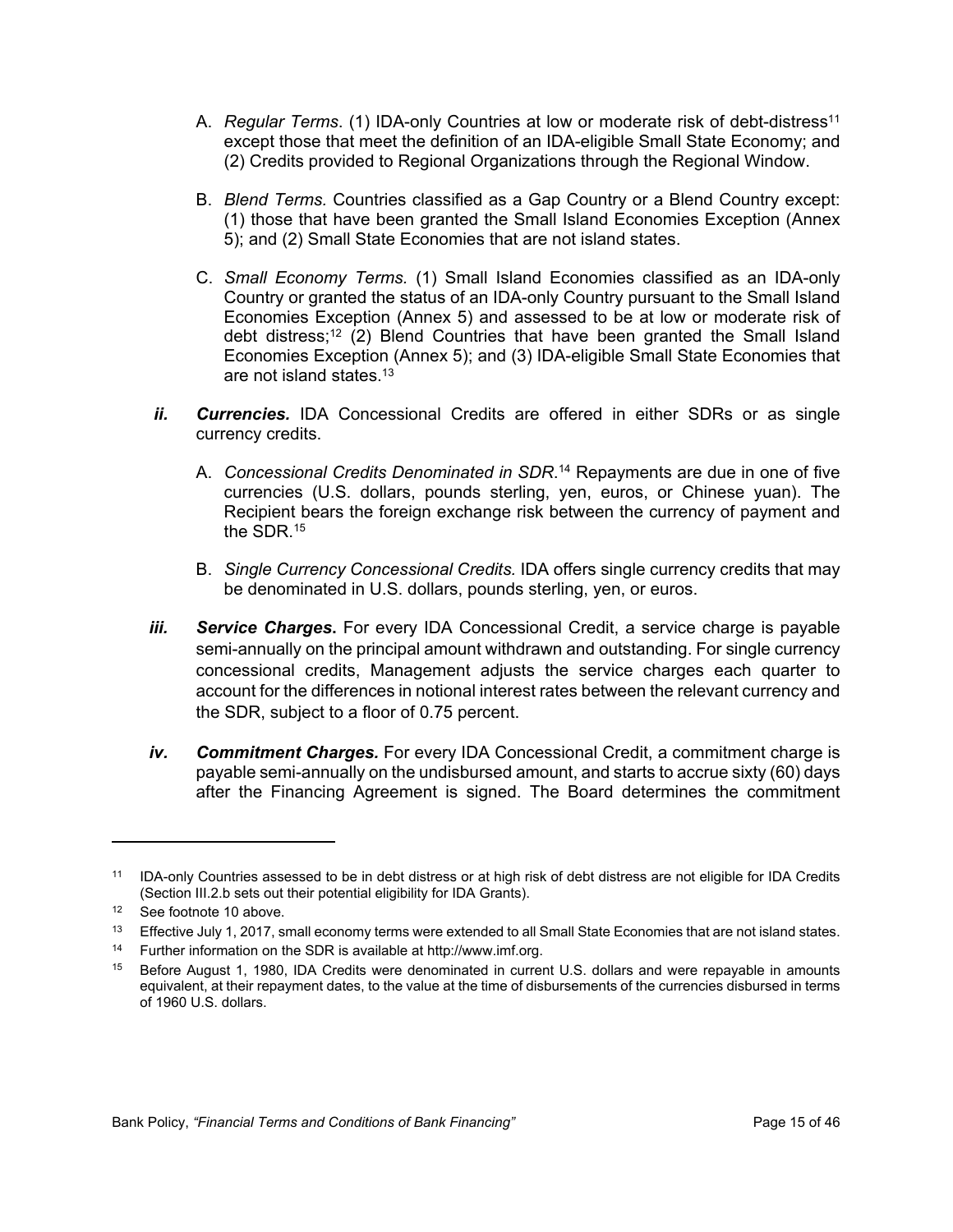charges applicable for each fiscal year (from 0% up to a maximum of 0.50% per annum).

# *v. Interest Charges:*

- A. *Regular Terms.* No interest charges.
- B. *Blend Terms.* A fixed interest charge (in addition to the service and commitment charges described in Sections III.2.a.iii and III.2.a.iv) is payable semi-annually on the principal amount withdrawn and outstanding. The interest rate for SDRdenominated credits is approved by the Board for each IDA replenishment and is fixed for the duration of the IDA Concessional Credits. The interest charge for single currency credits is based on the SDR-denominated rate; it is adjusted each quarter to account for the differences in notional interest rates between the relevant currency and the SDR, subject to a floor of 0 percent.
- C. *Small Economy Terms.* No interest charges.
- *vi. Repayment:<sup>16</sup>* The repayment schedules (including the grace period) for IDA Concessional Credits are as follows. Principal repayments are payable semi-annually.
	- A. *Regular Terms*. 38 years' amortization with a grace period of 6 years; principal to be repaid at 3.125 percent of the total principal per annum for years 7-38.
	- B. *Blend Terms*. 30 years' amortization with a grace period of 5 years; principal to be repaid at 3.3 percent of the total principal per annum for years 6-25 and 6.8 percent of the total principal per annum for years 26-30.
	- C. *Small Economy Terms.* 40 years' amortization with a grace period of 10 years; principal to be repaid at 2 percent of the total principal per annum for years 11-20 and 4 percent of the total principal per annum for years 21-40.
- *vii. Accelerated Repayment.* IDA may modify the terms of an outstanding IDA Concessional Credit in accordance with the provisions of the Financing Agreement if all of the following conditions are met: (A) the country's annual GNI per capita has exceeded for three (3) consecutive years the level established annually by IDA for determining eligibility to access IDA's resources,<sup>17</sup> (B) the Bank considers the country creditworthy for IBRD borrowing; and (C) after due consideration of the development of the country's economy, the IDA Board has reviewed and approved such

<sup>&</sup>lt;sup>16</sup> These terms are effective as of July 1, 2017. IDA lending terms for IDA Non-concessional Credits are updated quarterly and are available on IDA's website at [https://ida.worldbank.org/financing/ida-lending-terms.](https://ida.worldbank.org/financing/ida-lending-terms)

<sup>&</sup>lt;sup>17</sup> For credits approved between June 30, 1987 and August 1, 1996, the applicable threshold is that the recipient's GNI per capita has exceeded the historical cut-off for five consecutive years.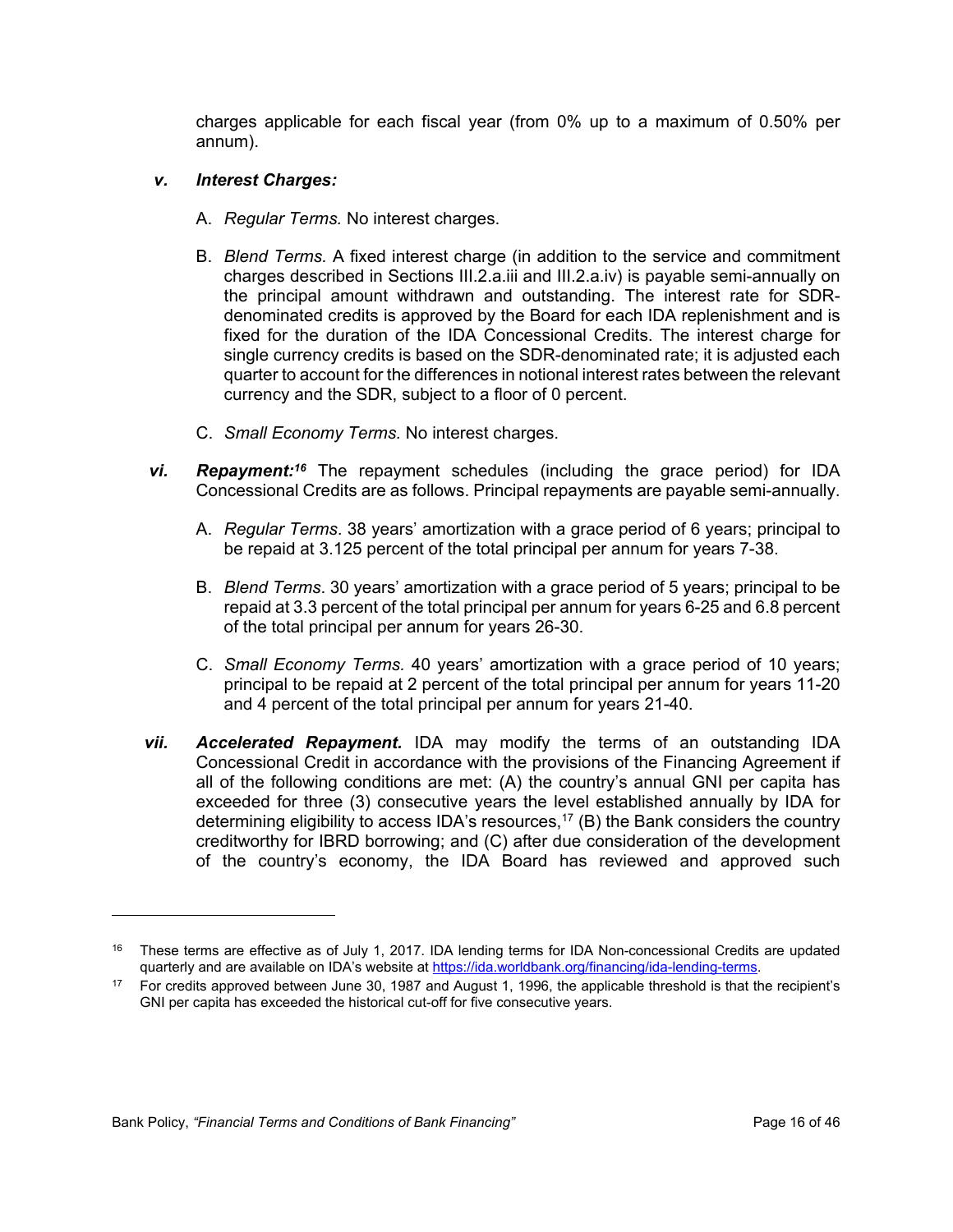modification. When these conditions have been met, IDA requires the Recipient to repay twice the amount of each principal installment not yet due, until the credit is fully repaid, subject to a minimum grace period of five (5) years. Alternatively, the Recipient may request that IDA substitute an interest charge for some or all of the higher principal repayments, or develop a customized repayment schedule that meets the Recipient's budgetary needs, provided that in IDA's opinion, the new terms have a present value equivalent to that resulting from doubling of the principal payments alone. If IDA determines that a Recipient's economic condition has deteriorated significantly after the terms have been so adjusted, IDA may, if the Recipient requests, revert to the original repayment schedule.

- *viii. Prepayment.* All IDA Concessional Credits may be prepaid in full or in part. IDA Graduates are encouraged to prepay their outstanding IDA Concessional Credits beyond their contractual obligation so that the funds can be directed to current IDA Recipients. IDA may provide a discount on the principal amount prepaid in order to incentivize voluntary prepayments to a Recipient that: (A) elects to voluntarily prepay all its outstanding IDA Credits in full, or (B) provides a partial prepayment for IDA to apply to the latest maturities of its IDA Credits, as determined by IDA. A discount is not available for prepayments of individual credits specified by a Recipient. The amount of any discount is determined by IDA, based on IDA's funding cost and the prepayment terms proposed by the Recipient.<sup>18</sup>
- *ix. Additional Fees for Private Sector Projects.* Initiation fees and processing fees, which are determined from time to time by Management, may be charged by IDA, as appropriate, for specific private sector projects.
- **b. IDA Grants.** IDA may provide financial assistance in the form of grants based on certain eligibility criteria.<sup>19</sup>
	- *i. Eligibility:*
		- A. IDA-only Countries and countries that have been granted the status of an IDA-only Country pursuant to the Small Island Economies Exception, assessed to be in debt distress or at high or moderate risk of debt distress, are eligible to receive some or all of their IDA Financing in the form of grants as follows: 20

<sup>18</sup> With respect to prepayments of floating rate credits approved on Hard Terms or Transitional Support Terms before July 1, 2017, the costs or gains from the swap terminations are passed on to the Recipient.

<sup>19</sup> The Bank provides grants from the following main sources: (a) the IBRD administrative budget, (b) IBRD net income, and (c) IDA resources. Refer to OP 8.45, *Grants*, for the policy on grants financed out of the IBRD administrative budget and IBRD net income.

<sup>&</sup>lt;sup>20</sup> Additional provisions applicable to financing from the Window for Host Communities and Refugees (formerly the Refugee Sub-Window) are set out immediately below in Section III.2.b.i.B of this Policy.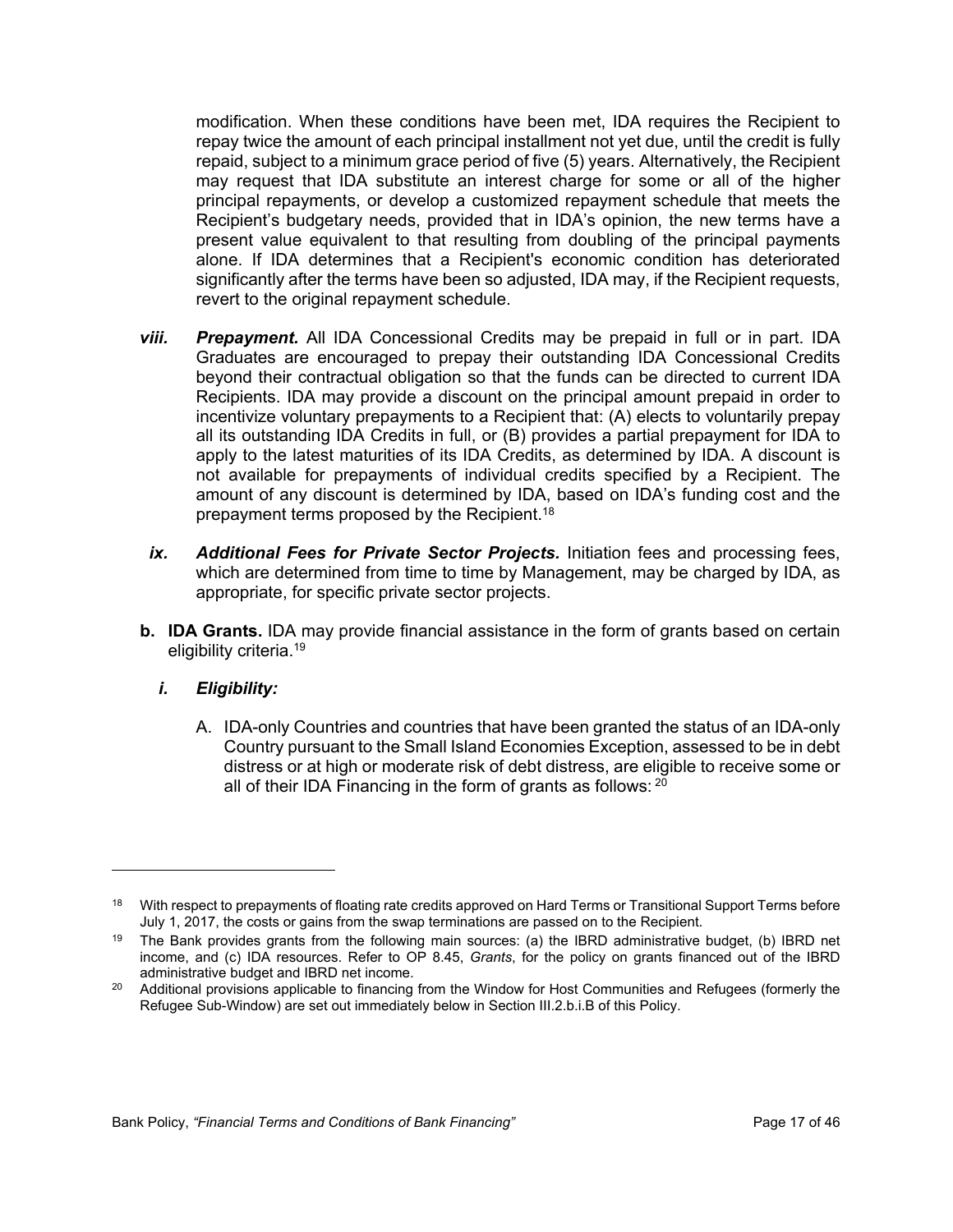- 1. Countries in debt distress or at a high risk of debt distress are eligible to receive 100 percent of financing as grants, subject to a ceiling of US\$1 billion under the Country Allocations, per Fiscal Year, per country.<sup>21</sup>
- 2. Countries at moderate risk of debt distress are eligible to receive 50 percent of financing as grants and the remaining 50 percent as credits.
- B. All IDA countries (including Blend Countries and Gap Countries) that are eligible to receive financing from the Window for Host Communities and Refugees (WHR) are eligible for WHR-funded grants as follows:
	- 1. Host Countries that are subject to the Low-income Country Debt Sustainability Framework (LIC-DSF) and at high risk of debt distress receive 100 percent of the WHR financing as IDA Grants.<sup>22</sup>
	- 2. Host Countries that are subject to the LIC-DSF and at moderate or low risk of debt distress receive 50 percent of the WHR financing as IDA Grants and 50 percent as IDA Concessional Credits.
	- 3. Host Countries that are subject to the Market Access Country Debt Sustainability Analysis (MAC-DSA) receive 50 percent of the WHR financing as IDA Grants and 50 percent as IDA Concessional Credits.
	- 4. Host countries that experience a sudden massive inflow of refugees during the IDA19 cycle—defined as receiving at least 250,000 new refugees or at least 1 percent of the country's population within a 12 month period—are eligible to receive 100 percent of the WHR finance as IDA Grants. Once the threshold of a sudden massive inflow is reached, the country may access 100 percent grants for new operations for the remainder of IDA19. The required minimum 10 percent of the cost from the Country Allocation is also provided as IDA Grants.<sup>23</sup>
	- 5. As an exception to the provisions in III.b.i.B.2 and III.b.i.B.3, Host Countries receive 100 percent of financing under the COVID-19 sub-

<sup>&</sup>lt;sup>21</sup> Eligibility for IDA grants may be affected for countries that are subject to hardening of terms under the SDFP. The ceiling of US\$1 billion applies only to grant allocations under the Country Allocations and does not apply to grants from IDA windows. Country Allocations beyond the US\$1 billion ceiling would be on credit terms applicable to the country, or as determined under the SDFP.

<sup>22</sup> Financing terms may be hardened under the SDFP.

<sup>23</sup> Financing terms may be hardened under the SDFP.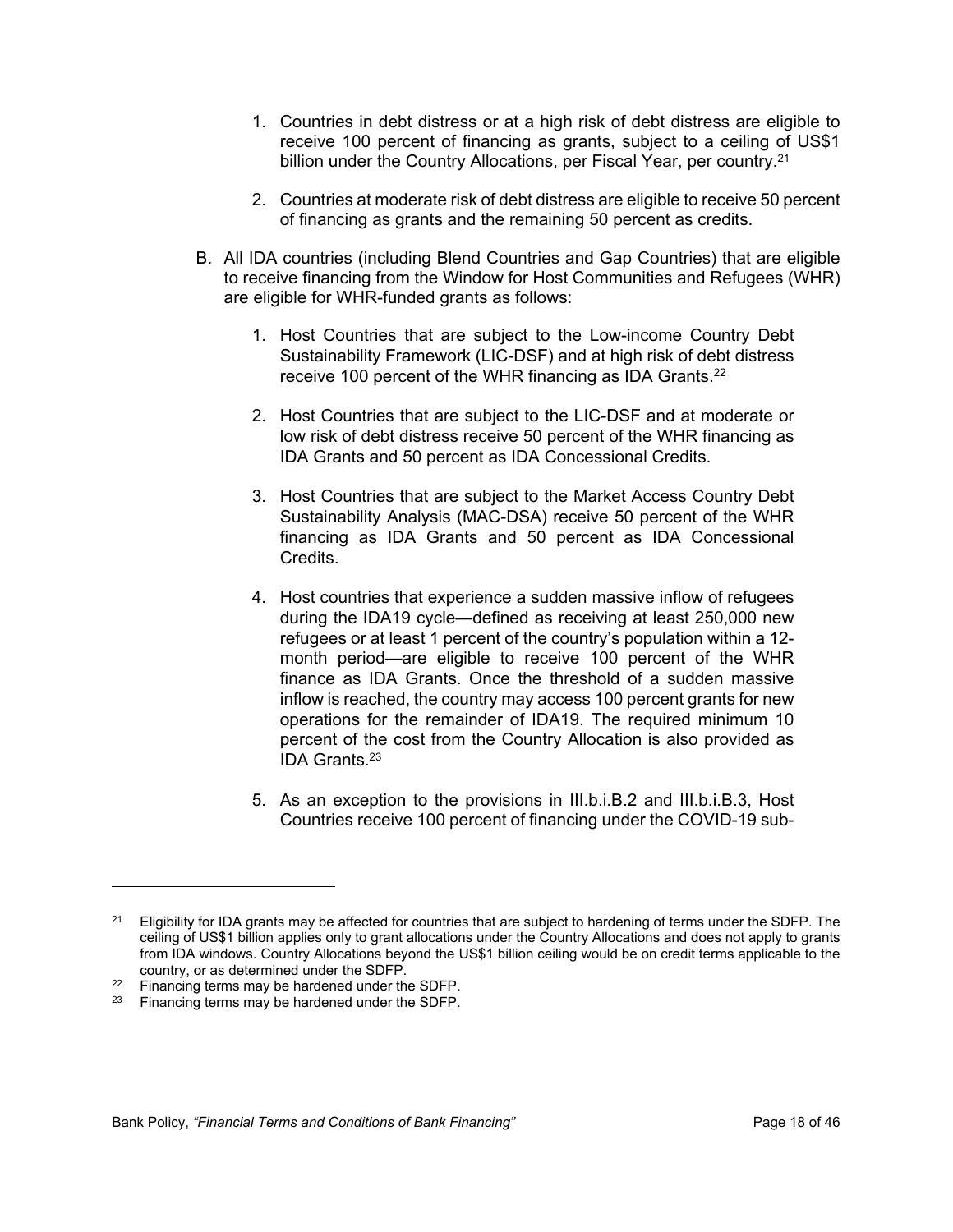window of the WHR as IDA Grants. The required minimum 10 percent of the cost of the operation is also provided as IDA Grants.<sup>24</sup>

- C. *Regional Organizations*. Certain regional organizations may be eligible to directly receive grants from the Regional Window if they meet all of the following criteria:
	- 1. The entity is a bona fide regional organization that has the legal status and fiduciary capacity to receive grant funding and the legal authority to carry out the activities financed.
	- 2. The entity does not meet eligibility requirements to receive an IDA Credit.
	- 3. The costs and benefits of activities to be financed with an IDA Grant cannot be easily attributed to national programs.
	- 4. The activities to be financed with an IDA Grant are related to regional infrastructure development, institutional cooperation for economic integration, or coordinated interventions to provide regional public goods.
	- 5. Grant co-financing for the activity is not readily available from other development partners.
	- 6. The entity is associated with an IDA-funded regional operation or otherwise supports the strategic objectives of IDA on regional integration.
- *ii. Currency.* Grants are denominated in SDRs.
- *iii. Service Charges.* None.
- *iv. Commitment Charges***.** Grants are subject to a commitment charge, payable on the same terms as applicable to IDA Concessional Credits (Section III 2.a.iv above).
- **c. IDA Non-concessional Credits.** A portion of IDA resources is offered at nonconcessional terms for operations financed by the IDA Scale-Up Window (SUW) as

 $24$  Financing terms may be hardened under the SDFP.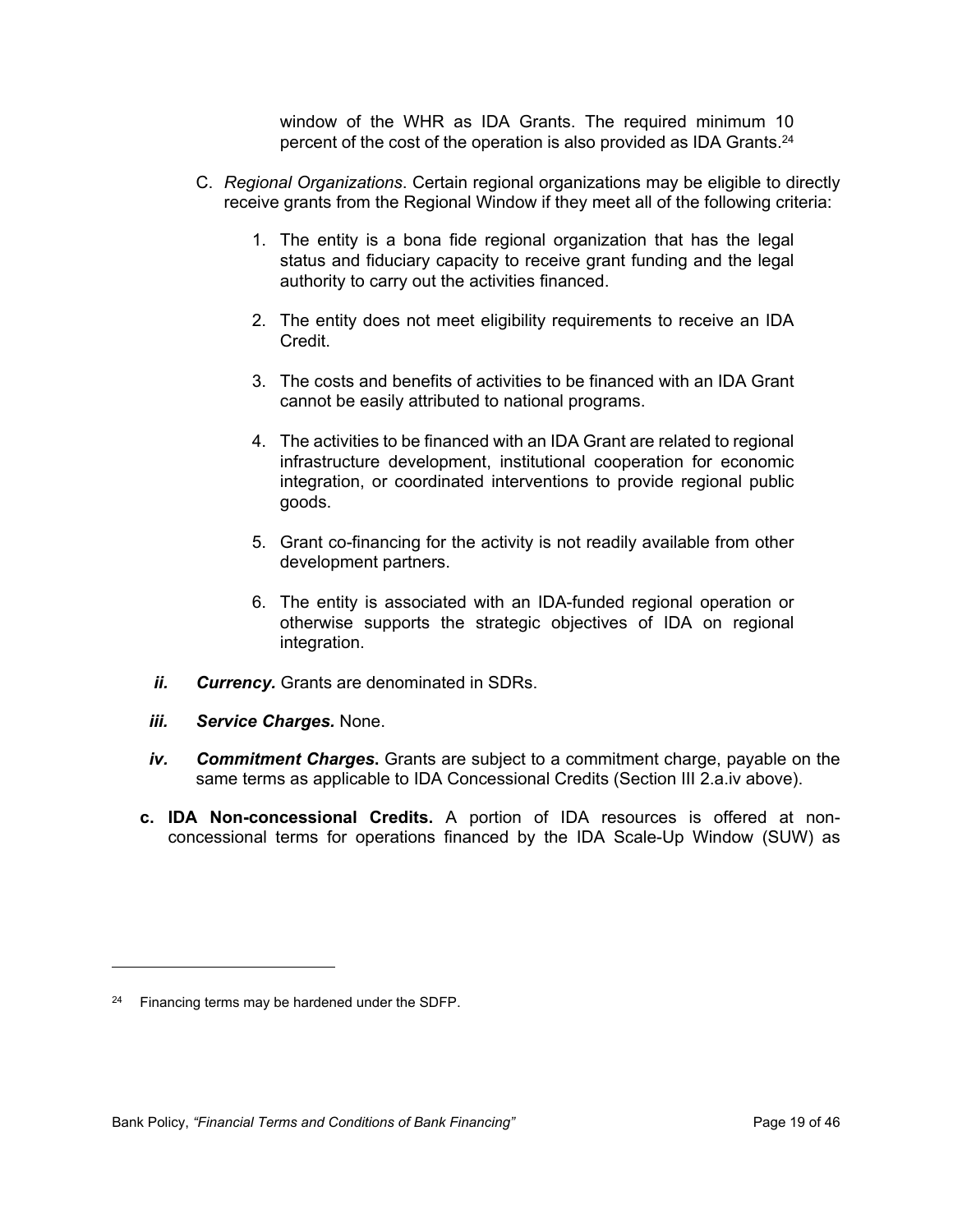follows, in alignment with IDA's Sustainable Development Finance Policy (SDFP) and the IMF's Debt Limit Policy:<sup>25</sup>

# *i. Eligibility:*

- A. Countries subject to the LIC-DSF are eligible if they are at low or moderate risk of debt distress.
- B. Countries not subject to the LIC-DSF are considered on a case-by-case basis, subject to:
	- 1. confirmation of alignment with IDA's SDFP and the IMF's Debt Limit Policy; and
	- 2. consultation across the Chief Risk Officer (CRO), Macroeconomics, Trade and Investment Global Practice (MTI-GP), Operations Policy and Country Servicers (OPCS), and Development Finance (DFi).
- *ii. Currency.* Offered only in single currency denominations: in U.S. dollars, pounds sterling, yen, or euros.
- *iii. Pricing, Conversion Options, Repayment Terms, and Prepayments. Same as for* current IBRD Flexible Loans as set out in Section III.1.a and the IBRD special terms as set out under Section III.1.b as applicable. In addition to the countries falling in the country classifications listed in Section III.1.a.ii.F.1), IDA-only Countries and Gap Countries are exempt from the maturity premium increase applicable from July 1, 2018. The country-specific maturity premiums are set forth in Annex 2 of the Bank Directive "Financial Terms and Conditions of Bank Financing".
- **d. Cat DDO.** IDA offers a deferred drawdown option that provides immediate liquidity to countries after a natural catastrophe.<sup>26</sup> The volume of committed and undisbursed Cat DDOs financed by IDA is limited to 0.5 percent of the country's GDP or USD 250 million, whichever is lower. If 0.5 percent of a country's GDP falls below USD 20 million, the country may request Cat DDO financing up to a maximum of USD 20 million. Three funding options are available for financing a Cat DDO: IDA Concessional Country Allocations, the country's undisbursed IDA balances, and the SUW (for countries eligible for SUW). The financing terms of a Cat DDO financed by IDA are as follows:

<sup>&</sup>lt;sup>25</sup> Effective July 1, 2020, the SDFP has replaced IDA's Non-Concessional Borrowing Policy (NCBP); and exceptional Transitional Support to countries graduating from IDA has been discontinued.

<sup>&</sup>lt;sup>26</sup> This policy is set out in Bank Policy, "Development Policy Financing" (formerly OP 8.60).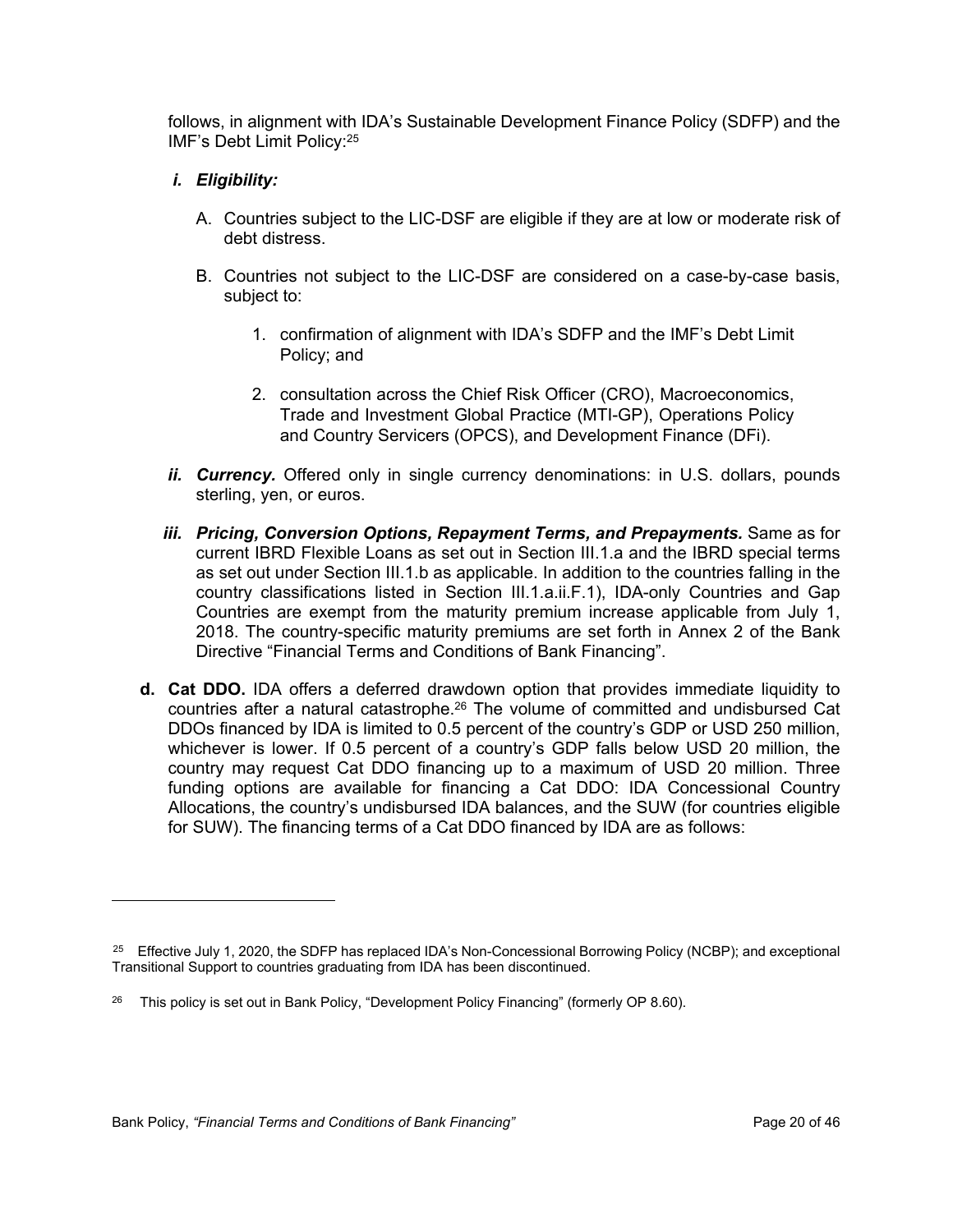- *i. Currency:* Same as for IDA Concessional Credits or IDA Grants, as applicable to the country, except if financed by the SUW, in which case same as for other financing from the SUW.
- *ii. Commitment Charges:* None.
- *iii. Front-end and Renewal Fees:* Subject to periodic review,<sup>27</sup> except if financed by the SUW, in which case same as for IBRD Cat DDOs.
- *iv. Pricing Upon Drawdown; Repayment:* Same as for IDA Concessional Credits, as applicable to the country, except if financed by the SUW, in which case same as for IDA Non-concessional Credits.
- *v. Renewal.* The Cat DDO may be renewed once, for a maximum of six years in total.
- **3. IBRD and IDA Guarantees.** IBRD<sup>28</sup> and IDA offer project-based guarantees as IPF and policy-based guarantees as DPF. IDA provides guarantees on concessional terms to IDAonly Countries. In addition, where IBRD resources are not available, IDA may provide guarantees on concessional terms to Blend Countries.<sup>29</sup> IDA also provides guarantees on Non-concessional terms to countries eligible for IDA Non-concessional Credits, using the same eligibility criteria set out in Section 2.c.i of this Policy.

# **a. Project-Based Guarantees**

*i. General.* Project-based Bank guarantees support projects with defined development objectives, activities, and results in accordance with the Bank Policy, "Investment Project Financing" (formerly OP 10.00). A project-based Bank guarantee may be structured to combine multiple guarantees, as appropriate for the project supported. In providing guarantee coverage, the Bank assesses the appropriateness of the Government undertakings, taking into account country, market and project circumstances. All project-based Bank guarantees require an adequate dispute resolution framework so as to avoid entangling the Bank in the substance of any dispute between the parties, including any dispute between two Governments. Bank guarantees do not support bilateral debt or debt extended by publicly owned entities that operate under public law for public policy purposes (e.g., bilateral financiers, Government-owned-policy banks and export/import agencies). Bank guaranteed debt itself is ineligible for any kind of debt restructuring without the consent of the Bank.

<sup>&</sup>lt;sup>27</sup> See <https://treasury.worldbank.org/en/about/unit/treasury/ida-financial-products> for the latest Cat DDO fees for IDA.

<sup>&</sup>lt;sup>28</sup> IBRD Guarantees count towards the calculation of the exposure in relation to which any SBL Surcharge is levied.

<sup>&</sup>lt;sup>29</sup> IBRD Guarantees to Blend Countries are reflected on the IBRD balance sheet except in the case of Blend Countries where IBRD resources are not available, in which case, IDA Guarantees may be available to these countries.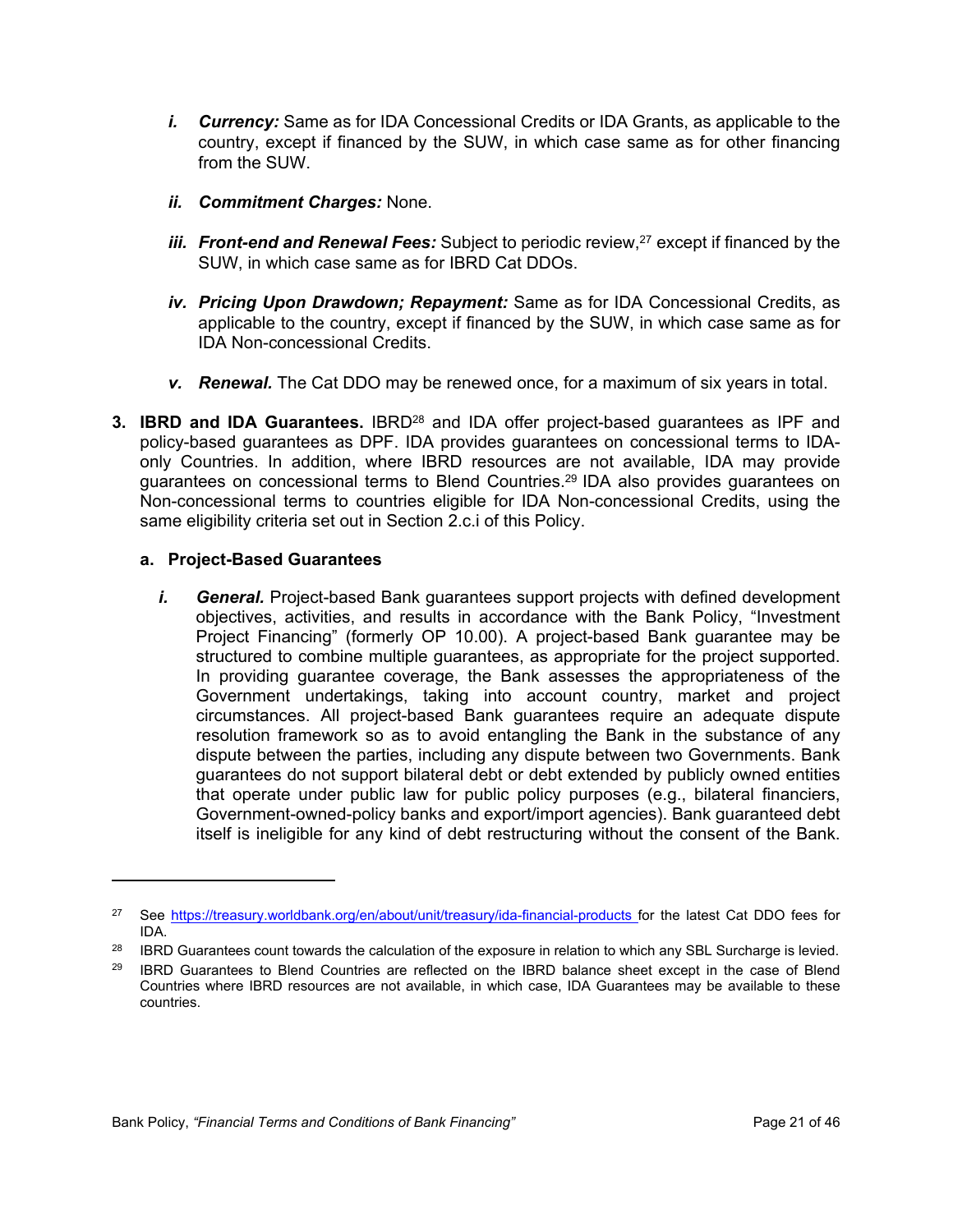The Bank does not provide guarantees for sovereign international borrowings for public sector projects in countries undergoing external debt restructuring until the country completes a debt restructuring agreement with commercial lenders and has in place a macroeconomic framework acceptable to the Bank.

- *ii. Types.* Project-based Bank guarantees may be of the following types:
	- A. *Loan Guarantees*. These guarantees cover loan-related debt service defaults caused by Government failure to meet specific payment and/or performance obligations arising from contract, law or regulation, in relation to a project. Loan guarantees include coverage for debt service defaults on: (i) commercial debt,<sup>30</sup> normally for a private sector project where the cause of debt service default is specifically covered by the Bank's guarantee; and (ii) a specified portion of commercial debt irrespective of the cause of such default, normally for a public sector project.
	- B. *Payment Guarantees*. These guarantees cover defaults on non-loan related Government payment obligations, to private entities and foreign public entities arising from contract, law or regulation.
- *iii. Special Requirements for IDA Loan Guarantees in Support of Commercial Debt Owed by Governments for Public Sector Projects***.** Commercial debt owed by Governments and guaranteed by IDA in support of public sector projects are required to comply with the Bank policies relating to non-concessional borrowing. IDA makes available such loan guarantees in IDA countries at low or moderate risk of debt distress. IDA may also consider providing such loan guarantees in other IDA countries, provided that: (i) the project is expected to generate revenues that are strong and sufficiently robust to withstand economy-wide shocks; and (ii) expected project revenues are anticipated to be at all times sufficient for debt service and if necessary, arrangements for setting aside revenues for that purpose are adequate.
- *iv. Special Requirements for Payment Guarantees.* Payment guarantees may not be offered if the payment obligations are owed to a member country that is under payment arrears to the Bank.
- *v. Trust-Funded Guarantees***.** Guarantees backed by trust fund resources are subject to Bank policies and procedures applicable to Bank guarantees, except that, on a case-by-case basis and to the extent expressly permitted by a trust fund's constituent documents: (a) the specific financial terms of guarantees backed by trust fund resources, including the fee regime, maturity limits and accelerability provisions, may

<sup>&</sup>lt;sup>30</sup> Commercial debt means debt provided by a lender that is wholly or predominantly privately owned, or a lender that is publicly owned but is an autonomous entity established and operating under commercial law for the purposes of pursuing profit (such as a state-owned commercial bank).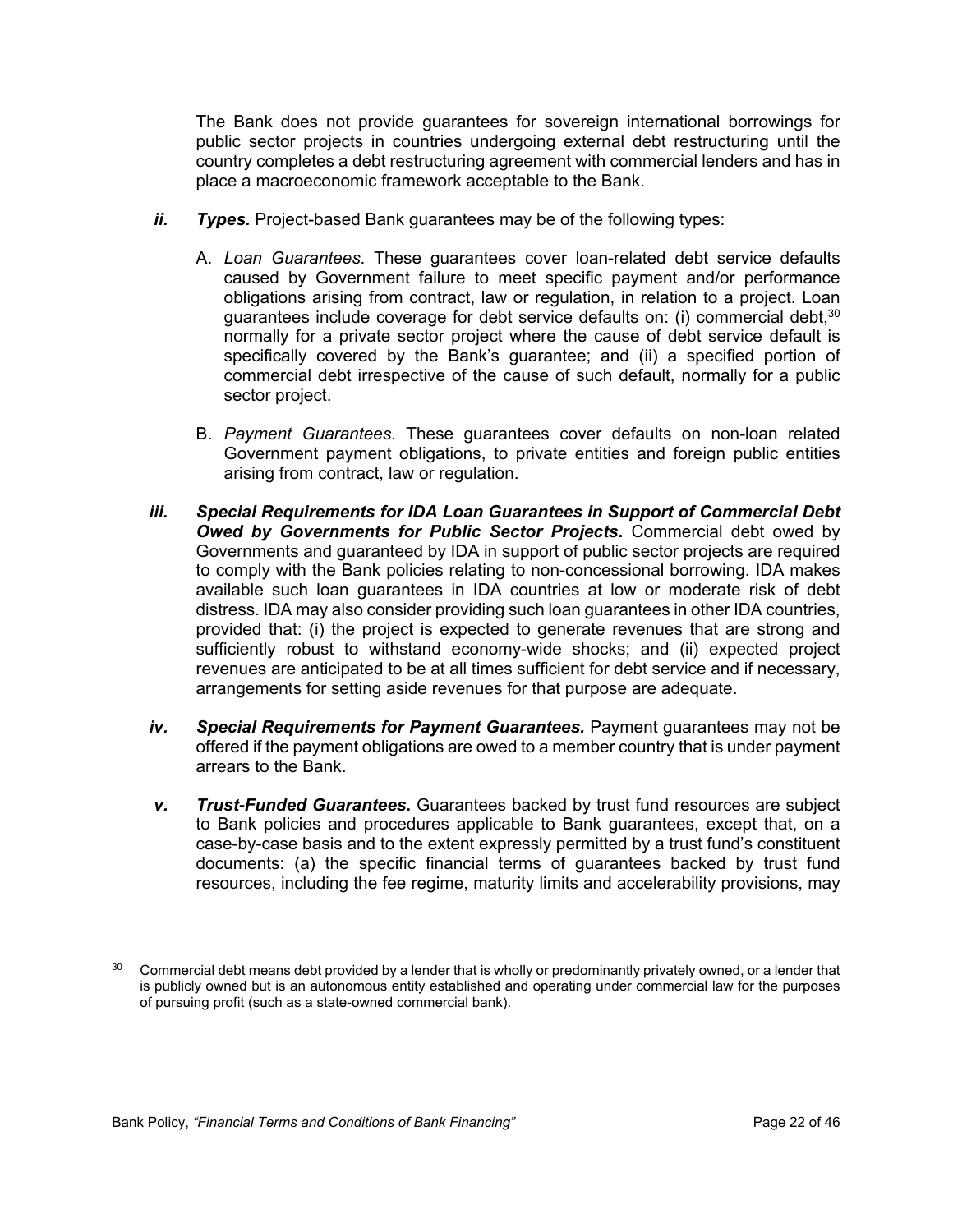differ from the terms specified in this Policy; and (b) as appropriate for the purpose of assisting member countries to mobilize financing, the financial structure of guarantees may differ from the structure(s) contemplated in this Policy. In all cases of (a) and (b) above: (i) the relevant trust fund's donors, through the trust fund's constituent documents, agree that the trust fund bears any associated financial and/or credit risks resulting from deviations from the financial terms and structures contemplated in this Policy; and (ii) where a different fee regime is proposed, the principle of full cost recovery for the Bank applies.<sup>31</sup>

# **b. Policy-Based Guarantees**

- *i. General.* Policy-based guarantees cover debt service defaults, irrespective of the cause of such default, on a specified portion of commercial debt owed by Government and associated with the supported Government's program of policy and institutional actions, in accordance with the Bank Policy, "Development Policy Financing" (formerly OP 8.60). In providing guarantee coverage, the Bank assesses the appropriateness of the Government undertakings, taking into account country, market and program circumstances. Policy-based guarantees do not support bilateral debt or debt extended by publicly owned entities that operate under public law for public policy purposes (e.g., bilateral financiers, government owned-policy banks and export/import agencies).
- *ii. Special Requirements for IDA Policy-based Guarantees***.** IDA only provides policybased guarantees for IDA countries at low or moderate risk of debt distress, provided they comply with Bank policies relating to non-concessional borrowing.

# **c. Financial Terms of Bank Guarantees**

- *i. Maturity Limits.* Guarantee maturity calculations are determined, based on the type and structure of the guarantee, and are subject to the following overall limitations:
	- A. *IBRD Guarantees*. Except as provided in sub-paragraph D below, IBRD's financial exposure under IBRD Guarantees is subject to the same average and final maturity limits as those applicable to IBRD Flexible Loans<sup>32</sup>. When justified by particular project or program needs, the Board may decide to approve an exception to the average or final maturity limits.
	- B. *IDA Guarantees Provided on Concessional Terms*. IDA's financial exposure under these guarantees is subject to the same maximum allowable final maturity limits

<sup>&</sup>lt;sup>31</sup> The Bank's legal agreements and/or the guarantee structure include appropriate risk mitigation measures; and limit the payment obligation of the Bank in the event of a call on the guarantee to the amount of funds made available to the Bank in the relevant trust fund.

<sup>32</sup> See Annex 6 for specific terms approved by the Board for FY21 and FY22 with respect to certain IBRD operations.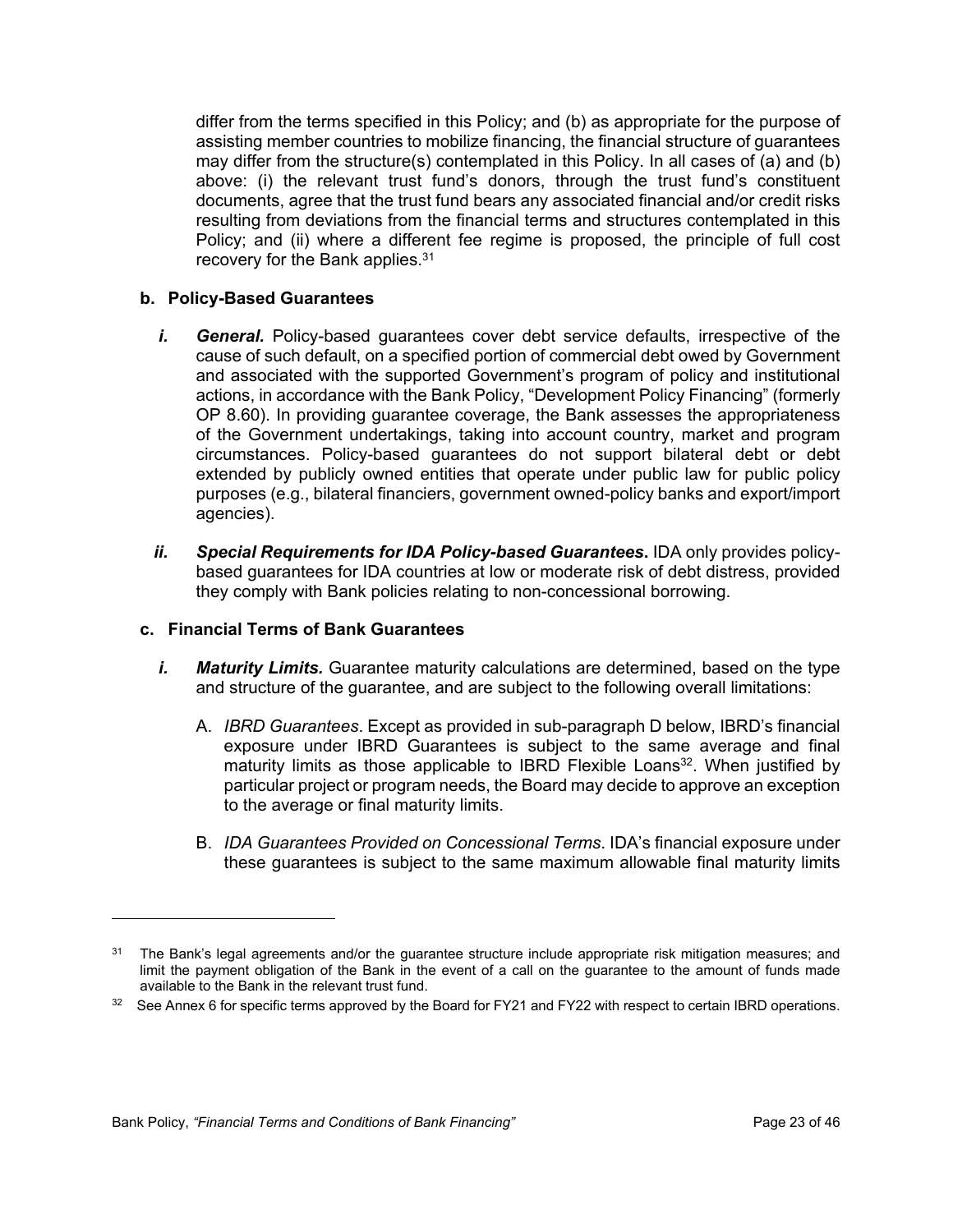as those applicable to IDA Concessional Credits as set out under Section III.2.a.vi, as applicable to the member country.

- C. *IDA Guarantees Provided on Non-concessional Terms.* IDA's financial exposure under these guarantees is subject to the same average and final maturity limits as those applicable to IDA Non-concessional Credits as set out under Section III.2.c.iii.
- D. *SDPGs.* IBRD's financial exposure under SDPGs is subject to the same maturity limits as those applicable to SDPLs.
- E. *Buffer Usage under the IBRD Financial Sustainability Framework*. Except as may otherwise be determined by the Board on a case-by-case basis, when funds from the crisis buffer under the FSF are utilized, IBRD applies the same maturity limits as those applied for SDPLs. For FY21 and FY22 the Board approved specific terms for IBRD operations that utilize funds from the crisis buffer under the FSF, in accordance with Annex 6.
- *ii. Pricing.* The pricing of IBRD Guarantees and IDA Guarantees includes several fees, and is determined based on the concept of loan equivalency with IBRD loans and IDA Credits, respectively.<sup>33</sup> These fees are generally paid by the implementing entity in the case of project-based guarantees, and by the Government in the case of policy based guarantees. The currently applicable Bank guarantee-related fee levels are available at <http://treasury.worldbank.org/>. Once the Bank guarantee-related fees are fixed for a specific guarantee, they remain unchanged for the life of that guarantee.
	- A. *IBRD Guarantee Pricing.* IBRD guarantee pricing comprises three components: a guarantee fee, standby fee and a front-end fee.
		- 1. *Guarantee Fee.* IBRD Guarantee fees are determined from time to time by the Board. The guarantee fee is set at the same level as the contractual lending spread for IBRD loans, and may include, as applicable, a maturity premium. The IBRD guarantee fee is charged on that portion of the guaranteed amount that IBRD has contractually committed and for which IBRD has financial exposure under the guarantee.
		- 2. *Standby Fee.* IBRD standby fees are determined from time to time by the Board. The standby fee is set at the same level as the commitment fee on IBRD loans. The standby fee is calculated periodically and applied to that portion of the guaranteed amount that IBRD has contractually committed and for which IBRD does not yet have financial exposure under the guarantee. The IBRD standby fee is normally charged semi-annually and accrues sixty (60)

<sup>33</sup> See Annex 4 of this Policy.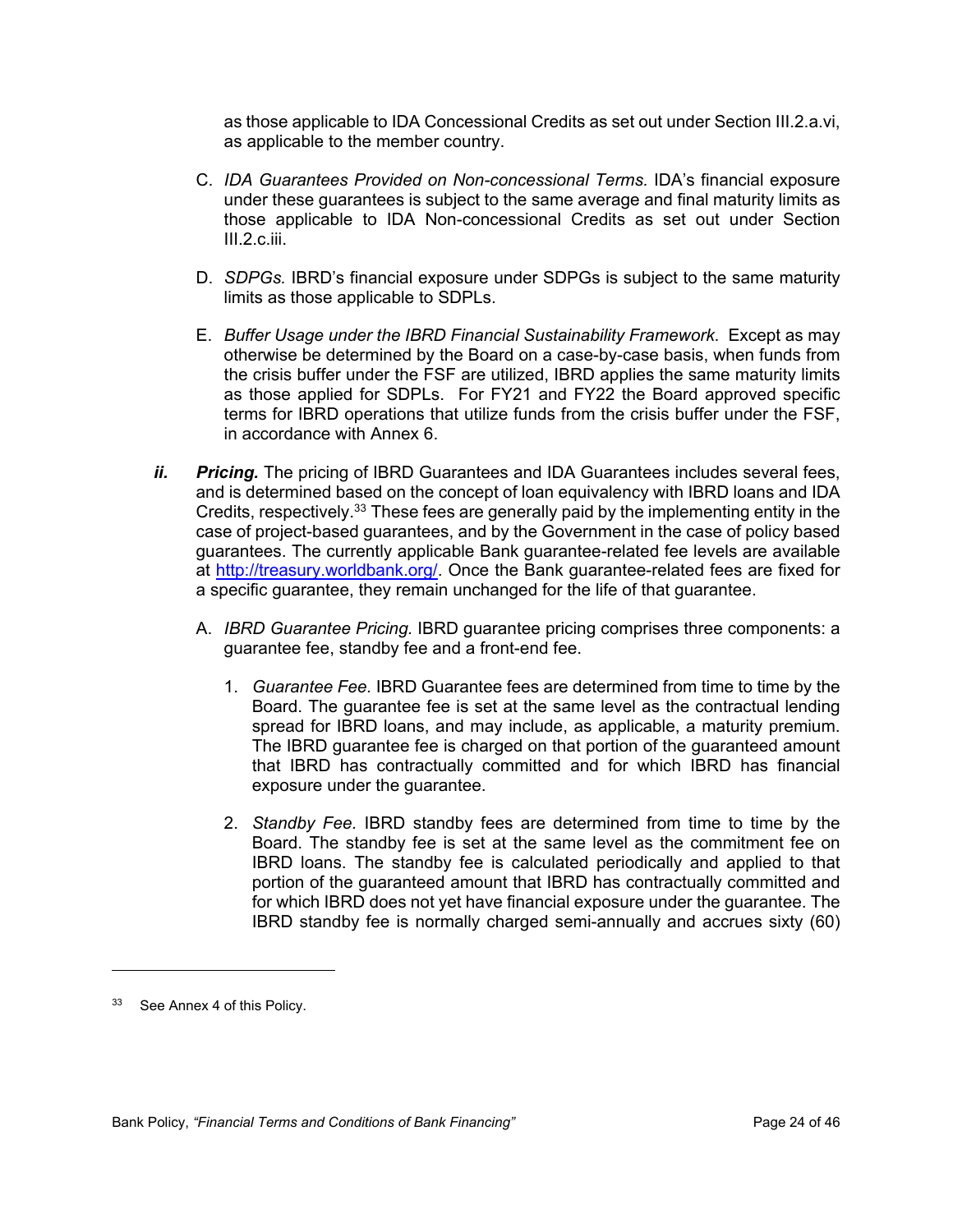days after the date of signing of the agreement providing for IBRD's guarantee. The IBRD standby fee is payable no later than the effective date of the guarantee. IBRD does not charge a standby fee in respect of an IBRD guarantee that does not become effective.

- 3. *Front-End Fee.* The IBRD front-end fee is a one-time fee set at the same level as the front-end fee on IBRD loans and is charged up-front on the maximum amount of the IBRD guarantee.
- 4. *Pricing of SDPGs*. SDPGs are offered on an exceptional basis to eligible IBRD member countries that are approaching or are in a crisis with substantial structural and social dimensions, and that have extraordinary and urgent financial needs. The pricing of SDPGs is decided from time to time by the Board, and is described at <http://treasury.worldbank.org/>. A higher guarantee fee and front-end fee are charged in respect of SDPGs than under normal policy-based guarantees. The IBRD standby fee is applied to SDPGs.
- 5. *Buffer Usage under the IBRD Financial Sustainability Framework*. Except as may otherwise be determined by the Board on a case-by-case basis, when funds from the crisis buffer under the FSF are utilized, IBRD applies the same guarantee fee and front-end fee as those applied for SDPGs. The IBRD standby fee is applied to guarantees funded from the crisis buffer under the FSF. For FY21 and FY22 the Board approved specific terms for IBRD operations that utilize funds from the crisis buffer under the FSF, in accordance with Annex 6.
- B. *Pricing of IDA Guarantees Provided on Concessional Terms.* The pricing of IDA Guarantees comprises two components, a guarantee fee and a stand-by fee.
	- 1. *Guarantee Fee.* The guarantee fee is set at the same level as the service charge on IDA Credits. The guarantee fee is charged on that portion of the guaranteed amount that IDA has contractually committed and for which IDA has financial exposure under the guarantee.
	- 2. *Standby Fee.* The IDA standby fee is set at the same level as the commitment charge for IDA Concessional Credits. The IDA Standby fee is charged on that portion of the guaranteed amount that IDA has contractually committed and for which IDA does not yet have financial exposure under the guarantee. The IDA standby fee is normally charged semi-annually and accrues sixty (60) days after the date of signing of the agreement providing for IDA's guarantee. The IDA standby fee is payable no later than the effective date of the guarantee.
- C. *Pricing of IDA Guarantees Provided on Non-concessional Terms*. Same as for current IBRD Guarantees as set out in Section III.3.c.ii.A.
- D. *Payment of Fees*. Guarantee fees and standby fees are payable in advance; either charged and collected in advance of each fee period, or charged in a single lump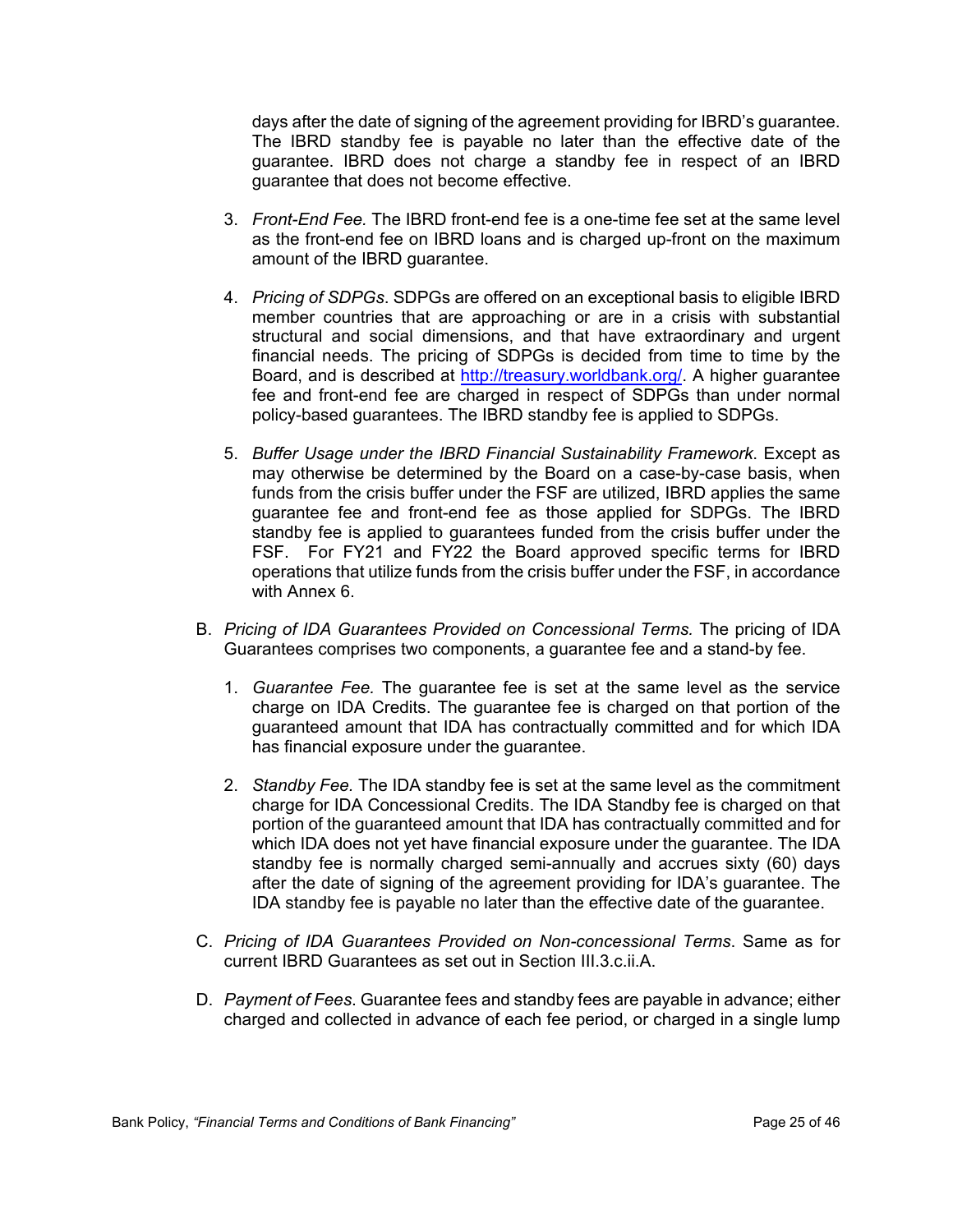sum amount upfront calculated on a present value basis. The IBRD front-end fee is payable as a condition to effectiveness of the specific guarantee.

- E. *Refund of Guarantee Fee*. If, during the life of a Bank guarantee, the Bank's financial exposure under its guarantee is reduced or canceled, the Bank may, in its discretion, refund to the paying party a portion of any guarantee fee that the Bank has already received in advance, commensurate with the reduction in exposure.
- F. *Additional Fees for Private Sector Projects*. Initiation fees and processing fees, which are determined from time to time by Management, may be charged by the Bank, as appropriate, for specific private sector projects.
- *iii. Accelerability.* Accelerability of guarantees is applied as follows:
	- A. Subject to B below, IBRD project-based guarantees may be accelerable;
	- B. Enclave IPF guarantees and IBRD policy-based guarantees may be accelerable only under exceptional circumstances;<sup>34</sup> and
	- C. IDA Guarantees are non-accelerable.

If an IBRD Guarantee is accelerable, the unpaid balance of the guarantee may be payable by IBRD: (1) if the underlying debt guaranteed by IBRD is accelerated and becomes due and payable; and (2) upon call of the guarantee during a guarantee callable period. If a Bank guarantee is not accelerable, the Bank's payment obligations to the lenders (including bond holders) are limited to the principal and interest obligations in accordance with the original schedule of the guaranteed debt.

- *iv. Allocations.* When extending an IDA Guarantee, IDA reduces the IDA country's available allocation by a minimum of 25 percent of the face value of the guarantee.
- **4. IBRD Enclave IPF.** IBRD extends IPF in the form of loans and guarantees for projects in IDAonly Countries, subject to credit enhancement features that adequately mitigate IBRD's credit risk, on the following terms and conditions:
	- **a. Requirements.** IBRD provides Enclave IPF subject to credit enhancement that adequately mitigates IBRD's credit risk: (i) for projects that are expected to generate large economic benefits with significant developmental impact in the member country; and (ii) for projects that cannot be fully financed out of the country's own resources, IDA resources, and other concessional financing resources. IBRD provides Enclave IPF only for an IDA-only Country which will have the resources necessary to meet its repayment

<sup>&</sup>lt;sup>34</sup> Requiring the approval of the Chief Executive Officer.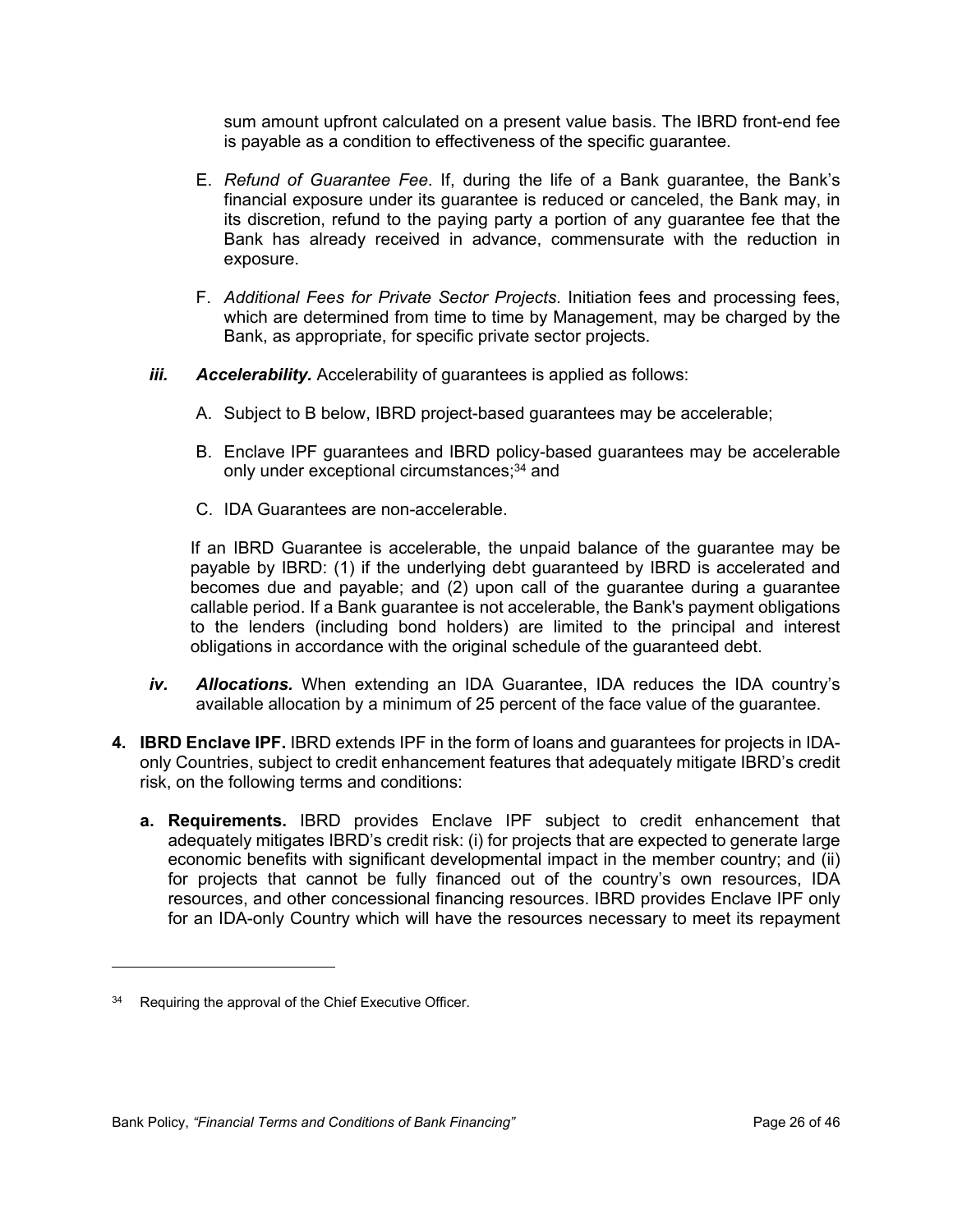obligations to IBRD, including sufficient foreign exchange to cover the country's foreign exchange related payment obligations to IBRD under the Enclave IPF. Consequently, Enclave IPF may be provided in the following circumstances: (a) in an IDA-only Country at low or moderate risk of debt distress, for a project that does not itself generate foreign exchange, but has clear economic and financial benefits with strong financial flows in local currency and the IDA-only Country has sufficient alternative non project related foreign exchange to cover the country's obligations to IBRD under the Enclave IPF; or (b) in any IDA-only Country, for a foreign-exchange-earning project that generates sufficient foreign exchange to cover the country's obligations to IBRD under the Enclave IPF.

**b. Pricing.** Pricing of Enclave IPF is based on the pricing of IBRD IPF. In certain cases, pricing of Enclave IPF may be higher than IBRD IPF pricing as Enclave IPF is provided for IDA-only Countries, which have a higher credit risk for IBRD.

# **5. Other Financial Products**

- **a. IBRD Hedges.** IBRD offers the following stand-alone hedging products for IBRD loans, to help Borrowers manage their financial risks: interest rate swaps, interest rate caps and collars, currency swaps, and on a case-by-case basis, commodity swaps.<sup>35</sup> Borrowers have the option to execute interest rate swaps and/or currency swaps with or without a floor on the floating leg of the swap.
- **b. Non-IBRD Hedges.** IBRD also offers intermediation of hedges on currencies, interest rates, commodities and indices that are of a type that has been, is presently or in the future becomes the subject of dealings in the financial markets, in connection with clients' non-IBRD debt. These products may be used for sovereign liability management, as well as for asset and liability management. Clients eligible to use these products are member countries and sub-national entities<sup>36</sup> that are in good standing with respect to debt service obligations to the Bank, if any, or are otherwise eligible for new IBRD financing.<sup>37</sup> The availability of hedges relating to non-IBRD debt is subject to an overall program limit decided by the Board, currently USD equivalent 18 billion of hedges on currencies, commodities and indices and USD equivalent 50 billion of interest rate swaps, as well as country specific limits and the country's position in the risk classification system as decided by Management.
- **c. Disaster Risk Management Products.** The Bank offers intermediation of disaster risk management products to hedge the following natural disaster risks: (1) those derived from

<sup>35</sup> IFL and FSL (Fixed-Spread Loans – see Section III.1.a. iii above) risk management options (currency conversions, interest rate conversions, caps and collars) are embedded in the Loan Agreement.

<sup>&</sup>lt;sup>36</sup> Hedges on IBRD Borrowers' non-IBRD debt may be offered to sub-national entities subject to the transaction being structured such that IBRD is not exposed to any subnational credit risk (e.g., through a sovereign guarantee, upfront premium payments, etc.)

<sup>&</sup>lt;sup>37</sup> An existing loan portfolio with IBRD is not a pre-requisite for this product offering.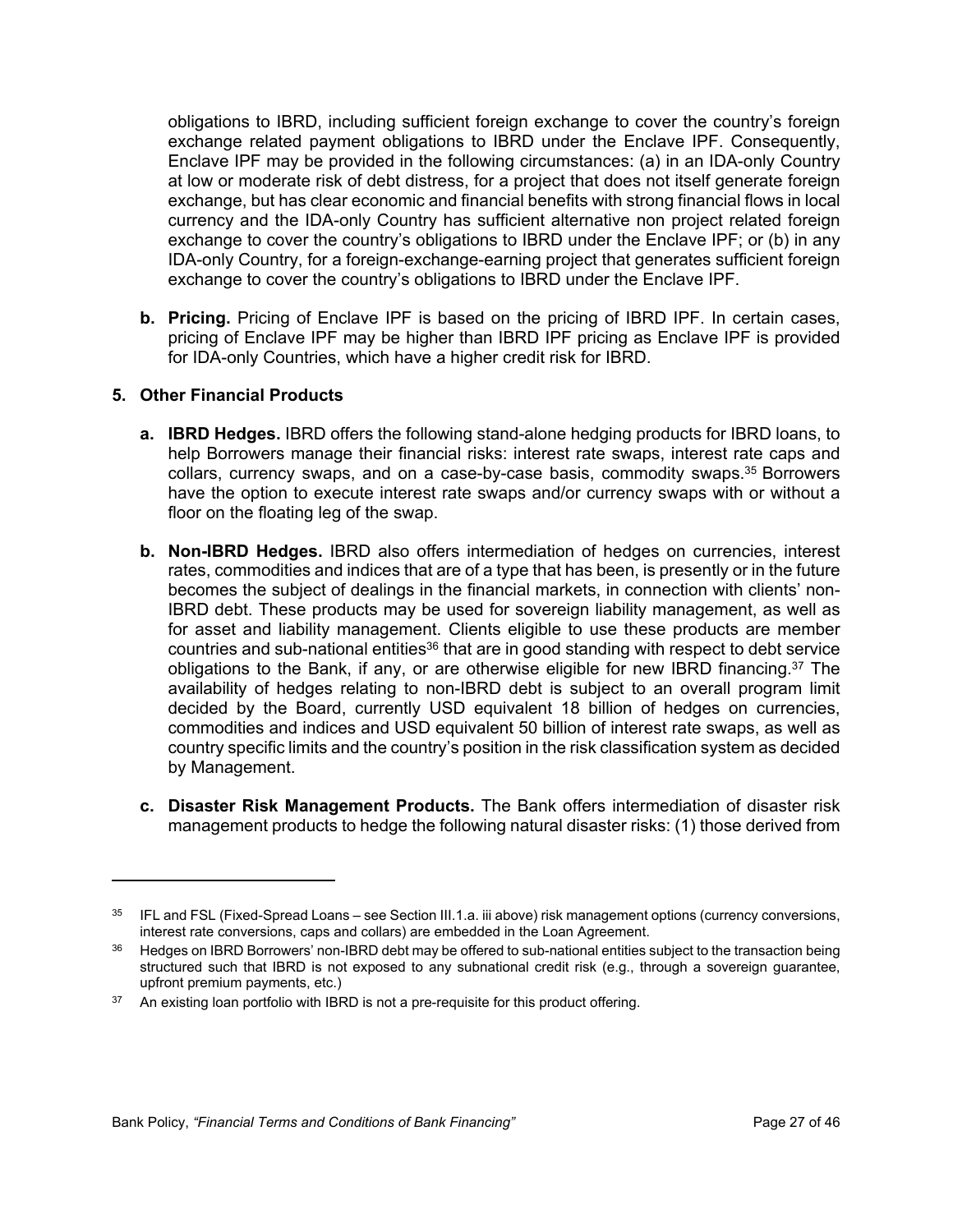meteorological or geological events, including, without limitation, earthquakes and tsunami, and (2) pandemics, epidemics and other events affecting health issues like morbidity, mortality and longevity. In addition to derivatives, IBRD and IDA may offer the following products: (a) insurance and reinsurance contracts with clients; (b) collateralized bonds linked to disasters (catastrophe bonds) issued by (as the case may be) client countries, their sub-national entities and regional and international organizations, and purchased by the Bank; and (c) any mechanism to make premium payments to the Bank which, through the above instruments, enables clients to receive protection from certain disaster risks, with an equivalent function and risk profile as the instruments listed above that receives the required Management-level finance and risk approvals. These products are available for IBRD and IDA member countries eligible to receive Bank financing, their sub-national entities, and regional and international organizations.<sup>38</sup>

**d.** Transactions for the above hedging products are documented through standard derivatives agreements. Transactions for the disaster risk management may also be documented through insurance/reinsurance and other similar contracts. Management determines the transaction fees charged in connection with these hedging products. The transaction fees are set forth in Annex 3 of Bank Directive "Financial Terms and Conditions of Bank Financing". Information on the terms and conditions, and transaction fees of hedging products, is also available at [http://treasury.worldbank.org/.](http://treasury.worldbank.org/)

# **SECTION IV – EXCEPTIONS**

Management adjusts the IBRD/IDA financing terms set out in Annex 2 of the Directive, "Financial Terms and Conditions of Bank Financing", in the following circumstances:

- i. On July 1 of each year, to reflect changes arising from the annual assessments carried out in accordance with this Policy;
- ii. At any point in time: (a) to reflect decisions responding to severe or repeated breaches of performance and policy actions under the SDFP; (b) to reflect any changes in IBRD or IDA eligibility; and (c) for countries exposed to severe natural disasters leading to significant damage and losses equivalent to over a third of a country's GDP in the aftermath of the crisis, based on an updated debt sustainability analysis.

# **SECTION V – WAIVER**

<sup>38</sup> IDA intermediates index-based weather derivatives for IDA-only Countries, and IBRD intermediates index-based weather derivatives for all member countries for whom such transactions would not otherwise be intermediated by IDA.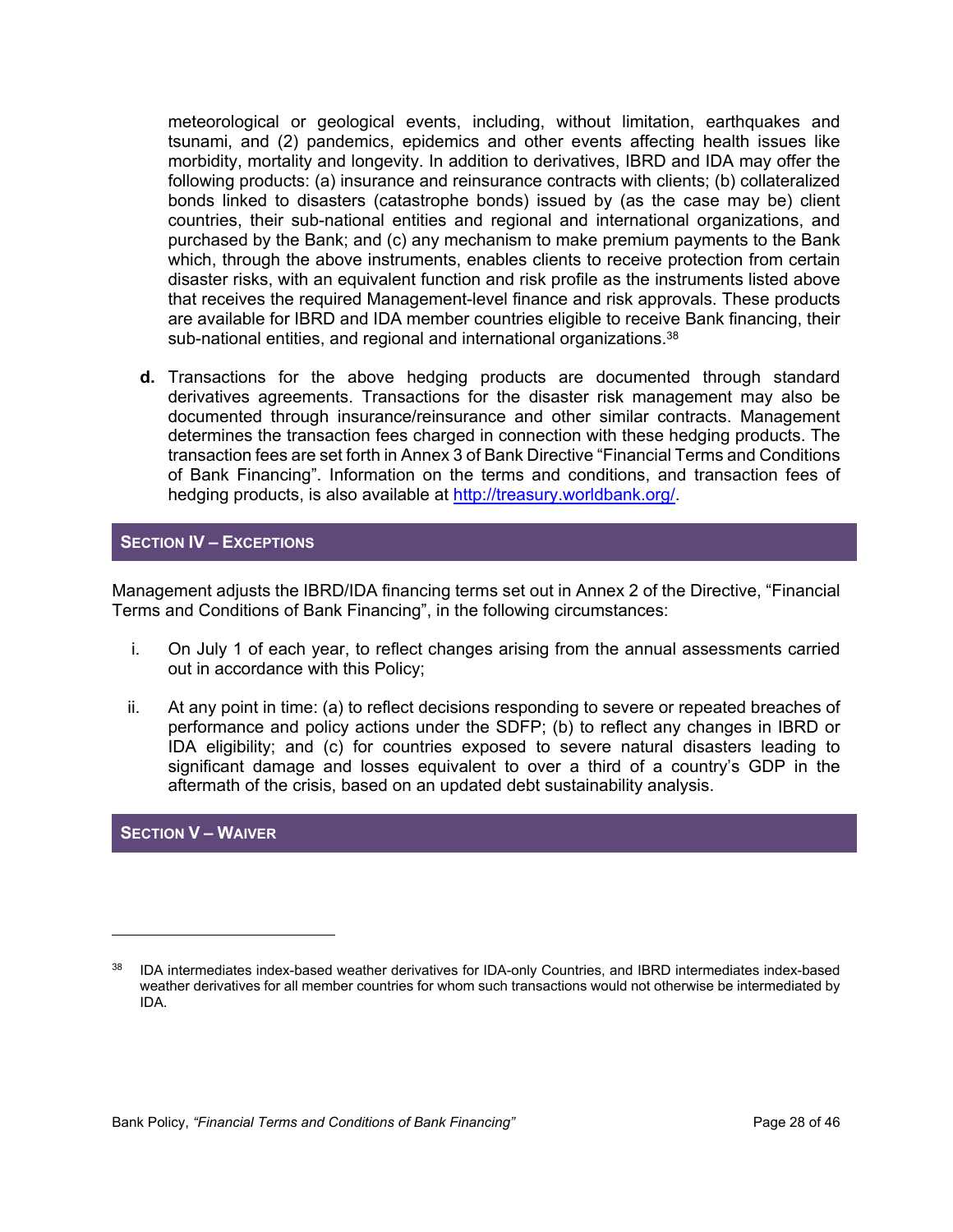A Waiver of any provision of this Policy may be granted only in accordance with the provisions of Bank Policy "Operational Policy Waivers" and the Bank Procedure "Operational Policy Waivers and Waivers of Operational Requirements".

# **SECTION VI – TRANSITIONAL PROVISIONS**

The offering of IFLs with a fixed spread is suspended with effect from (and including) April 1, 2021 except that the suspension is not applied to FS-eligible loans. Due to the suspension of fixed spread terms, the offering of conversions or conversion features entailing spread-fixing of any kind is suspended with effect from (and including) April 1, 2021.

The revised maturity premium levels set forth in Annex 1 do not apply to loans that meet both the following conditions: (i) the invitation to negotiate is issued on or before June 30, 2018; and (ii) the Board approves the loan on or before September 30, 2018. For those loans, the maturity premium is the one in force on June 30, 2018. Notwithstanding the foregoing, the maturity premium level (if any) applicable to DDOs and Cat DDOs is that in effect at the time of each withdrawal and is determined as described in Section III.1.b.i of this Policy.

The revised maturity premium levels set forth in Annex 4 do not apply to Bank guarantees approved by the Board on or before September 30, 2018. For those Bank guarantees, the applicable maturity premium is the one in force on June 30, 2018.

As part of the Bank's COVID-19 emergency response, the commitment fee and standby fee set forth in Annex 1 for IBRD loans and the commitment charge for IDA non-concessional credits on Transitional Support Terms set forth in Annex 3 are waived for the first year of relevant operations; and the front-end fee for IBRD Cat-DDOs is reduced for relevant operations. These waivers are applied only to relevant operations approved on or before March 31, 2021.

For IBRD operations approved under the Additional Financing to the COVID-19 Strategic Preparedness and Response Program (SPRP) using the Multiphase Programmatic Approach (MPA), the commitment fee set forth in Annex 1 for IBRD loans is waived for a period of up to 18 months which begins from the date of approval of the relevant operation. This waiver is applied only to relevant operations approved on or before October 1, 2022.

For FY21 and FY22 the Board approved specific terms that apply to IBRD Fast-disbursing loan operations<sup>39</sup>, and IBRD loan operations that utilize funds from the crisis buffer under the FSF, in

<sup>39</sup> "*Fast-disbursing loan operation*" means (i) all DPF loans (except SDPLs); and (ii) any IPF or PforR loan operation that has cumulative disbursements equal to or greater than 60 percent, prior to, or as of, the date that falls 2 calendar years following commitment of the loan.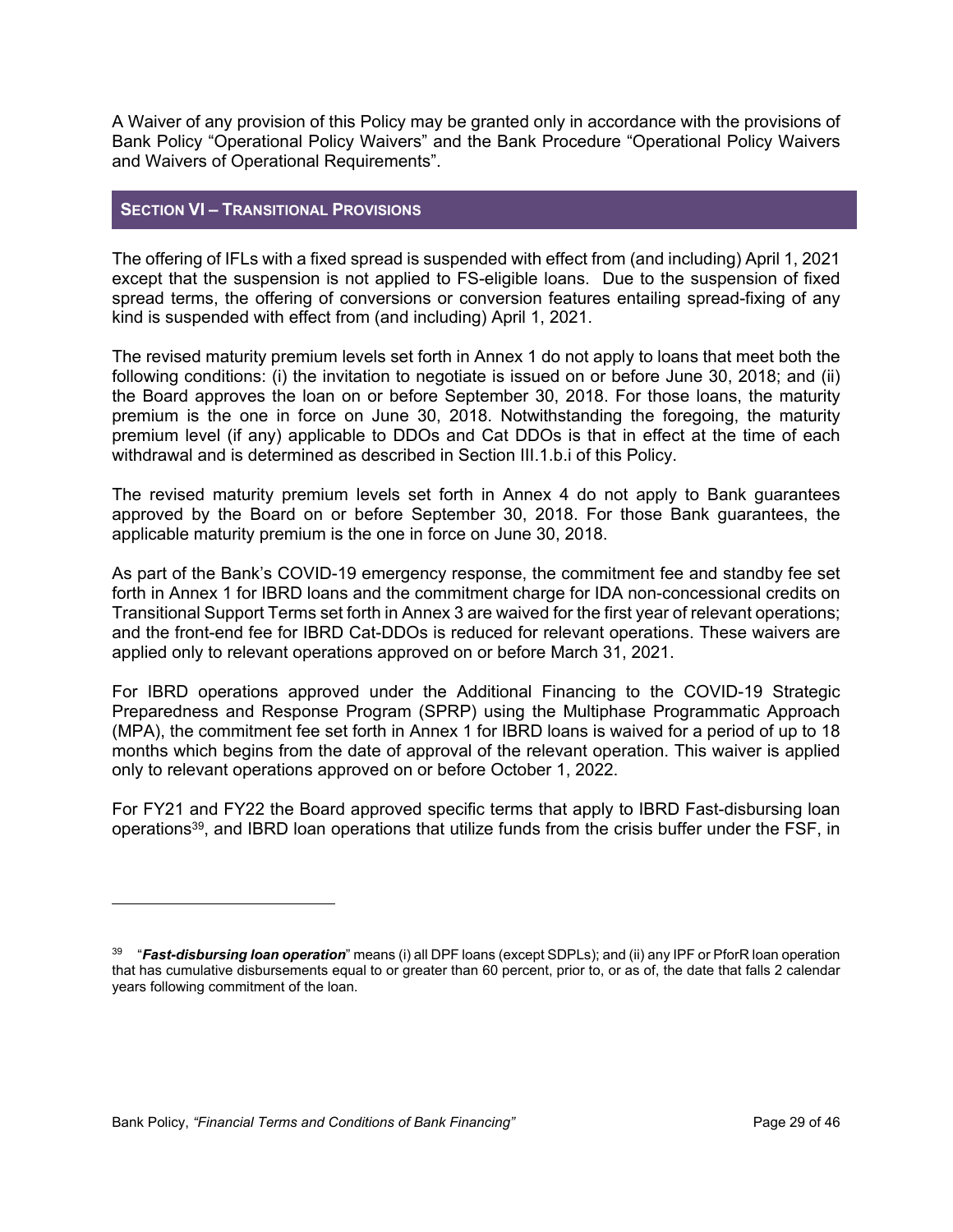accordance with Annex 6. The specific terms approved by the Board with respect to FY21 and FY22 apply to IBRD Guarantees on a loan equivalency basis as indicated in Annex 6.

#### **SECTION VII – EFFECTIVE DATE**

This Policy is effective as of the date on its cover page.

#### **SECTION VIII – ISSUER**

The Issuer of this Policy is the Vice President – Operations Policy and Country Services.

#### **SECTION IX – SPONSOR**

The Sponsors of this Policy are the Vice President and Treasurer and the Vice President, Development Finance. The Sponsor – Vice President and Treasurer – is responsible for the dayto-day management of this Policy as it relates to IBRD, and the Sponsor – Vice President, Development Finance – is responsible for the day-to-day management of this Policy as it relates to IDA.

#### **SECTION X – RELATED DOCUMENTS**

Bank Directive, "Financial Terms and Conditions of Bank Financing"

Bank Policy, "Investment Project Financing" (formerly OP 10.00)

Bank Policy, "Development Policy Financing" (formerly OP 8.60)

Bank Policy, "Program-for-Results Financing"

Bank Directive, "Conversion of Financial Terms of IBRD and IDA Loans and Financing Instruments"

Bank Guidance, "Conversion of Financial Terms of IBRD and IDA Loans and Financing Instruments (illustrative examples)"

Guidelines for Using Hedging Products

OP 8.45 – Grants

OP 3.10 – Financial Terms and Conditions of IBRD Loans, IBRD Hedging Products, and IDA Credits (archived)

OP 14.25 – Guarantees, December 2005 (archived)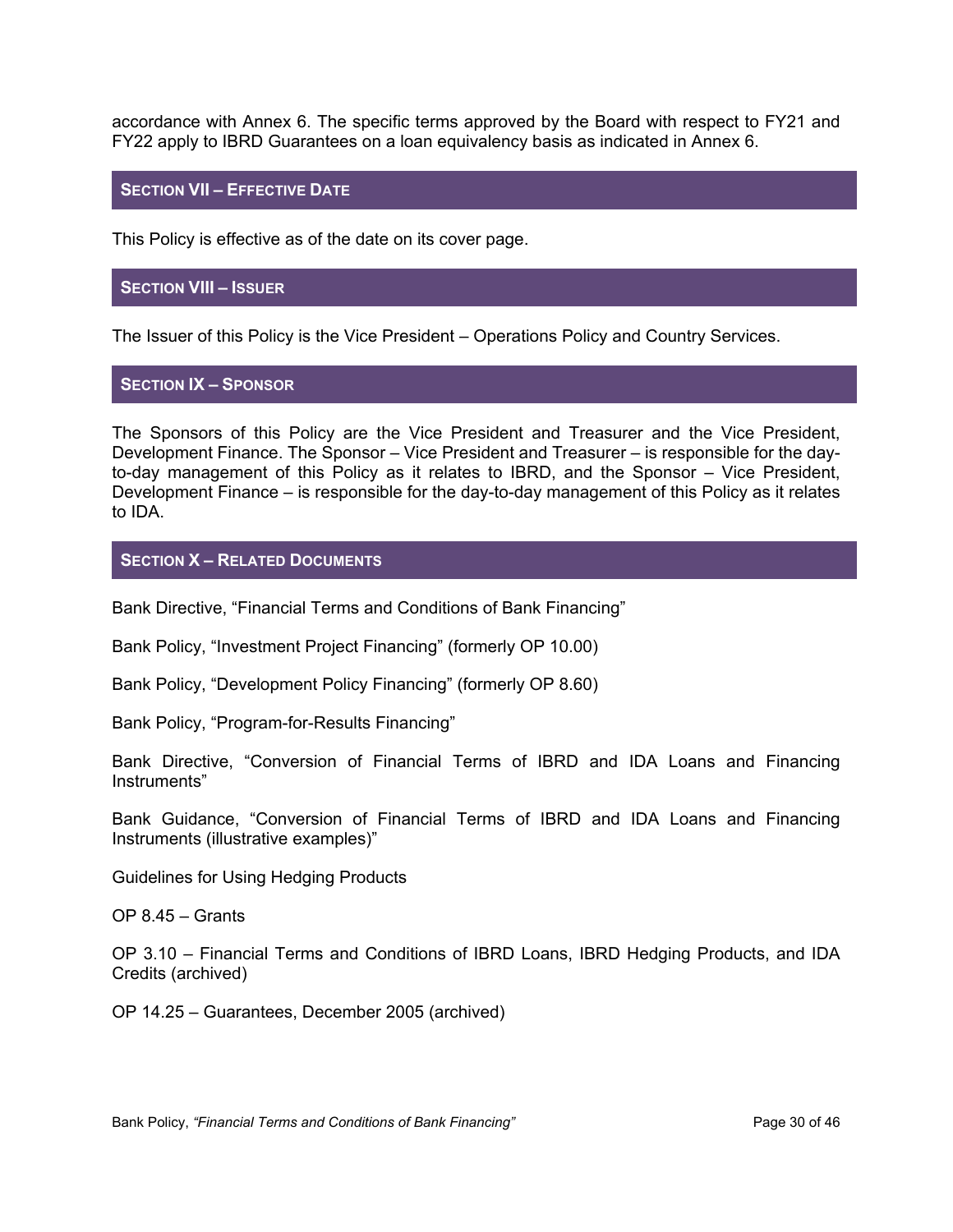R2021-0129, "Proposed Modifications to IBRD and IDA New Loan Offers and Proposed Timeline for the Existing Loans Switch-over to New Market Reference Rates in the Context of LIBOR Transition", June 23, 2021 [Official Use Only]

R2021-0107/1, "IBRD Sustainable Annual Lending Level for FY22 and Size of Crisis Buffer", June 16, 2021 [Confidential]

R2021-0096/1, "Temporary Relief from SBL Surcharge", June 9, 2021 [Confidential]

R2021-0016/2, "IBRD Financial Sustainability Framework Preliminary SALL and Crisis Buffer for FY22, and Recalibrating Maturity Restriction on Fast-Disbursing Operations", February 25, 2021 [Confidential].

R2020-0243/2, "Proposal to Suspend the Offering of Fixed Spread Loans and Spread-Fixing Conversions in the Context of LIBOR Transition", January 20, 2021 [Confidential]

R2020-0193, IDA/R2020-0352, "Proposed Additional Financing (AF) to the COVID-19 Strategic Preparedness and Response Program (SPRP) using the Multiphase Programmatic Approach (MPA), October 2, 2020 [Official Use Only]

R2020-0183/2, "Review of IBRD's Single Borrower Limit (SBL)", September 25, 2020 [Confidential]

R2020-0126, "IBRD Sustainable Annual Lending Level and Size of Crisis Buffer", June 30, 2020 [Confidential]

IDA/R2020-0140/4, "Sustainable Development Finance Policy (SDFP) of the International Development Association", April 23, 2020 [For Public Disclosure]

R2020-0079/1, IDA/R2020-0098/1, "COVID-19 Strategic Preparedness and Response Program (SPRP) Utilizing the Multiphase Programmatic Approach", March 27, 2020 [Official Use Only]

R2020-0068, IDA/R2020-0087, "Proposal for a World Bank COVID-19 Response under the Fast Track COVID-19 Facility", March 12, 2020 [Official Use Only]

R2020-0029/1, IDA/R2020-0040/1, "Proposal to Manage IBOR Transition Risks in IBRD Loan and IDA Non-concessional Financing agreements Governed by General Conditions Prior to December 2018", dated March 3, 2020 [Official Use Only]

R2019-0146/2, IDA/R2019-0176/2, "Annual Risk Report and FY20 Single Borrower Limit – Revised", July 10, 2019 [Confidential]

IDA/R2019-0062/1, "IDA18 Post-Mid-Term Review Amendments: Review of the Small Island Economies Exception and IDA18 Exceptional Allocation to Jordan and Lebanon", April 8, 2019.

IDA/R2018-0401, "IDA18: Post-Mid-Term Review Amendments", December 17, 2018.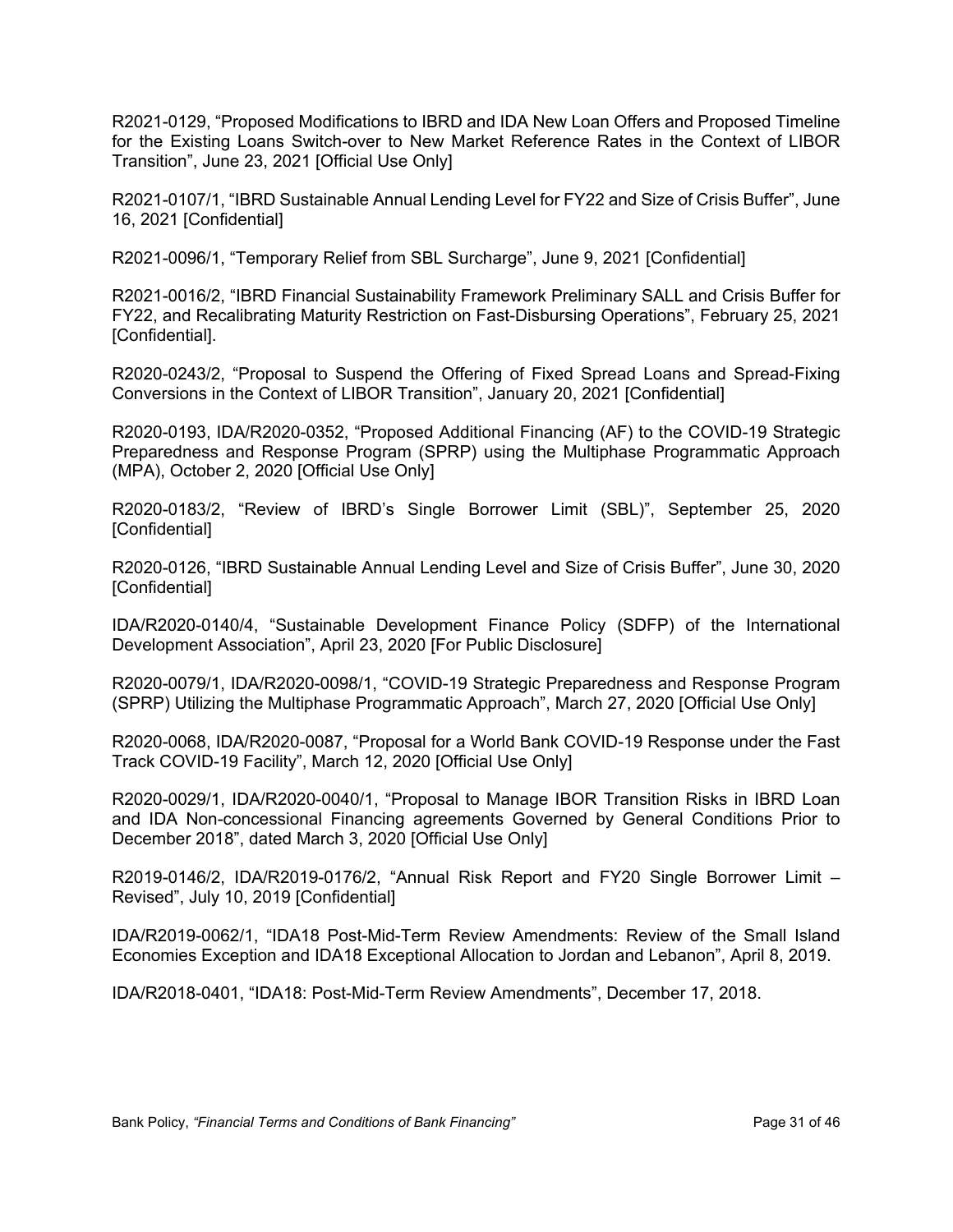R2018-0251/1, "IBRD Financial Sustainability Framework – Implementation Approach", December 6, 2018 [Confidential]

R2018-0235, IDA/R2018-0343, "Proposed Modifications to the IBRD and IDA General Conditions to add flexibility in reference rate replacement provisions", dated October 18, 2018 [Confidential]

R2018-0163, "IBRD FY19 Single Borrower Limit: Analysis and Recommendation", June 26, 2018 [Confidential]

R2018-0128, "Implementation of IBRD Pricing Measures included in 2018 Capital Package", May 31, 2018 [Official Use Only]

DC2018-0002/P, "Report to Governors at 2018 Spring Meetings - Sustainable Financing for Sustainable Development: World Bank Group Capital Package Proposal", April 21, 2018 [For Public Disclosure]

DC2018-002/2, "Report to Governors at 2018 Spring Meetings - Sustainable Financing for Sustainable Development: World Bank Group Capital Package Proposal", April 17, 2018 [Confidential]

SecM2018-0182, "IDA/SecM2018-0102 - Per Capita Income Guidelines for Operational Purposes", May 25, 2018 [Official Use Only]

SecM2017-0174, "IDA/SecM2017-0081 - Per Capita Income Guidelines for Operational Purposes", June 2, 2017 [Official Use Only]

IDA/SecM2017-0024/1, "Additions to IDA Resources: Eighteenth Replenishment, Towards 2030: Investing in Growth, Resilience and Opportunity". (IDA 18 Deputies Report), February 8, 2017.

R2017-0034/1, "Increasing the Frequency of Variable Spread Reset for IBRD IFL, March 8, 2017 [Official Use Only]

R2016-0185, "Technical Amendment to Risk Management Practices in the Provision of Conversions and Hedges", September 20, 2016 [Official Use Only]

IDA/R2016-0141, "The Demand for IDA18 Resources and the Strategy for their Effective Use", May 31, 2016

R2016-0019/1, "Enhancing IDA's Financial Support in IDA17", March 2, 2016

IDA/R2015-0176, "IDA Commitment Charge for FY16", June 12, 2015 [Official Use Only]

R2015-0111, "Allocation of FY15 Net Income and Waivers of Loan Charges for FY16", June 3, 2015

IDA/R2015-0085, "Extension of the IDA Single-Currency Lending Pilot Program", April 13, 2015 [Official Use Only]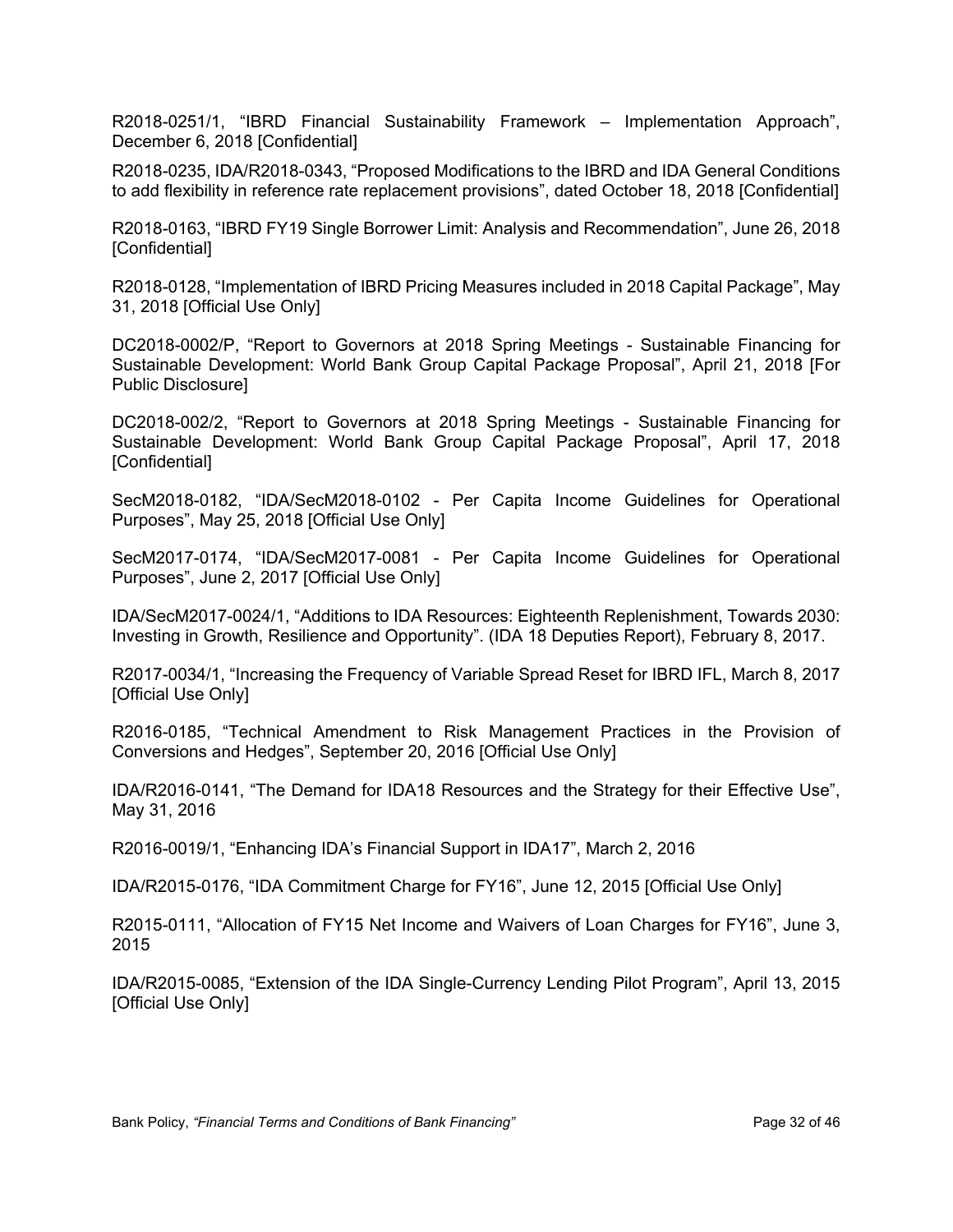R2015-0015/1, IDA/R2015-0010/1, "Proposal to Extend Intermediation of Disaster Risk Management Products to Include New Instruments and Perils", March 17, 2015 [Official Use Only]

R2015-0016, "Proposal to Expand the Offering of Hedging Products to IBRD Clients", February 3, 2015 [Official Use Only]

IDA/R2014-0077/1, "Additions to IDA Resources: Seventeenth Replenishment, Maximizing Development Impact", March 27, 2014

R2014-0012/1, "Improving Margins for Manoeuvre", February 4, 2014 [Confidential]

R2013-0206, "Enhancing the World Bank's Operational Policy Framework on Guarantees", November 20, 2013 [Official Use Only]

R2012-0203, IDA/R2012-0247, "Proposal to Extend Intermediation of Natural Disaster Risk Management Products", September 14, 2012 [Official Use Only]

IDA/R2012-0140, "IDA Single-Currency Lending Pilot Program", May 16, 2012 [Official Use Only]

R2012-0042, "Proposal to Offer IBRD Borrowers Additional Flexibility to Convert Loans with a Variable Spread", March 1, 2012 [Official Use Only]

R2012-0005, IDA/R2012-0010, "Review of DPL-DDO Pricing Structure", January 10, 2012 [Official Use Only]

R2010-0194, IDA/R2010-0264, "Adoption of EURIBOR as Index for Euro-denominated Loans and Other Proposed Modifications and Updates to the IBRD and IDA General Conditions", July 21, 2010 [Official Use Only]

R2010-0151, "2010 Review of New Loan Pricing", June 1, 2010 [Official Use Only]

R2009-0187, IDA/R2009-0217, "World Bank Response to Financial Crises: The Special Development Policy Lending Option", July 31, 2009 [Official Use Only]

R2009-0182/1, "2009 Review of New Loan Pricing", July 30, 2009 [Official Use Only]

R2008-0156, "2008 Review of New Loan Pricing", July 7, 2008 [Official Use Only]

R2008-0101 "Enhancing the Value of IBRD Financial Products: Proposal to Provide Local Currency Conversion through Back-to-Back Borrowing and On-Lending Arrangements", May 12, 2008 [Official Use Only]

R2008-0077, "Proposal to Offer Weather Derivatives Intermediation to IBRD and IDA Countries", April 21, 2008 [Official Use Only]

R2008-0018, "Proposal to Enhance the IBRD Deferred Drawdown Option (DDO) and to Introduce a DDO Option for Catastrophic Risk", February 4, 2008 [Official Use Only]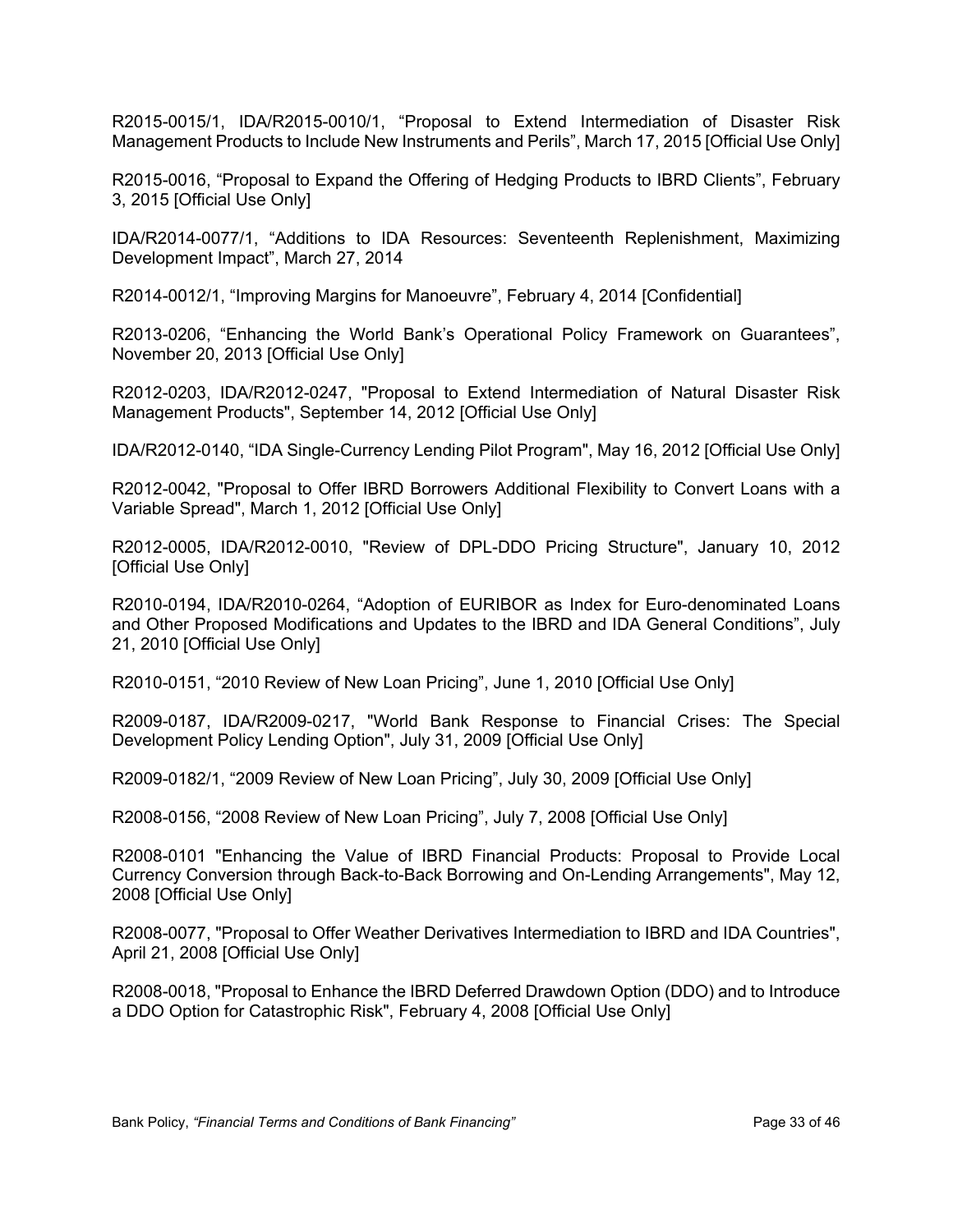R2008-0007, "Proposal to Extend Maturity Limits for New IBRD Loans and Guarantees and to Simplify and Consolidate IBRD Loans into a Unified Single Product Line", January 18, 2008 [Official Use Only]

R2007-0196, "Recommendations for Simplifying and Improving the Competitiveness of IBRD New Loan Pricing", September 19, 2007 [Official Use Only]

R2007-136, IDA/2007-0194, "Review of Interest Charges on Overdue Principal Payments of Fixed Rate Loans and Special Treatment for Countries with Fixed Rate Loans Presently in Non-Accrual", June 18, 2007 [Official Use Only]

R2007-0130, "Proposal to Authorize the Amendment of Variable Spread Loans and Fixed-Single Currency Loans", June 11, 2007 [Official Use Only]

IDA/R2006-0137/1, "IDA Countries and Non-Concessional Debt: Dealing with the Free-Rider Problem in IDA14 Grant-Recipient and Post-MDRI Countries", August 7, 2006

R2006-0051, "Proposal to Manage Phase-Out of Pool Loans", April 5, 2006 [Confidential]

R2005-0233, "Re-aligning IDA Guarantee Fees with IDA Credit Charges", November 28, 2005.

R2005-0113, "Expanding Opportunities for Clients' Use of IBRD Hedging Products", May 17, 2005 [Official Use Only]

R2005-0078, "Simplifying the Pricing Framework and Improving Competitiveness for IBRD Partial Risk Guarantees", April 6, 2005 [Official Use Only]

IDA/R2004-0057, "IDA Guarantees Amendments to Pilot Program", March 17, 2004

R2001-0174, "Proposal to Introduce a Deferred Drawdown Option (DDO) for Use with IBRD Adjustment Loans", October 18, 2001 [Official Use Only]

SecM2000-625, "Estimating Per Capita Income for Operational Purposes", October 30, 2000

R2000-232, "Proposal to Introduce Local Currency Financial Products", December 19, 2000 [Official Use Only]

R2000-231, "Proposal to Withdraw the Currency Pool Loan", December 19, 2000 [Official Use Only]

R2000-215, IDA/R2000-215, "Enhancing the Use of World Bank Guarantees as an Operational Tool – A Review of the World Bank Guarantee Program", November 27, 2000

SecM2000-156 "Front-end Fees", March 27, 2000 [Official Use Only]

R2000-1/2, "Aligning the Charges on IBRD Guarantees and Loans – Second Revision", September 11, 2000 [Official Use Only]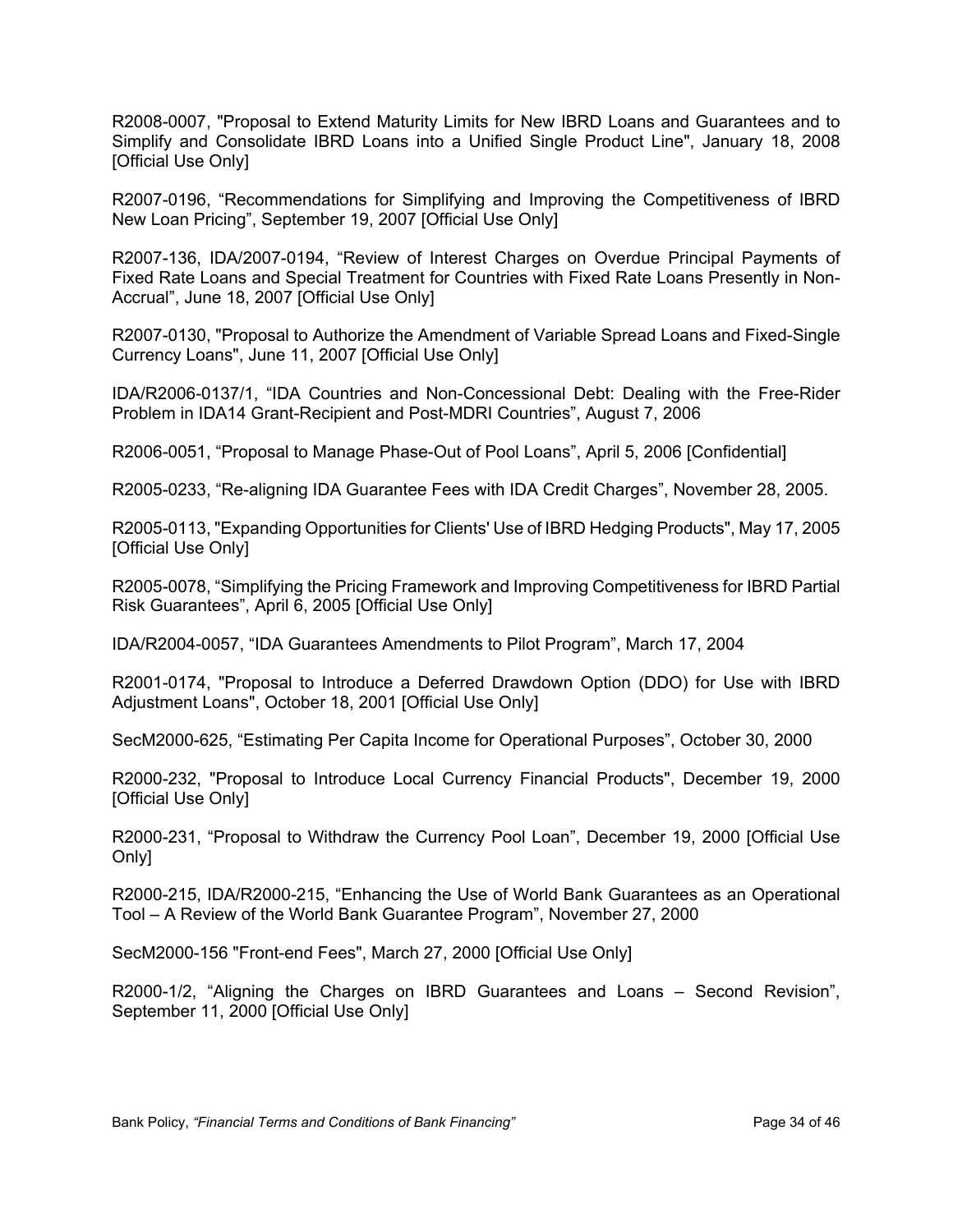R2000-1, "Aligning the Charges on IBRD Guarantees and Loans", January 4, 2000 [Official Use Only]

SecM99-140, "Enhancing the Value of IBRD Financial Products: Proposal to Introduce New Loan and Hedging Products", March 1, 1999 [Official Use Only]

IDA/R97-135, "A Proposal for IDA Guarantees in IDA-Only Countries", October 31, 1997

R97-204, "Proposal to Charge Fees for Processing World Bank Guarantees and Other Support to Project Finance Operations", August 15, 1997 [Official Use Only]

R97-85, IDA/R97-36, "Use of IBRD Guarantees to Support Private Enclave Projects in IDA-Only Countries", April 28, 1997

R96-214, "Enclave Guarantees: World Bank Support for Private Projects and Role of IBRD Guarantees in IDA-Only Countries", October 25, 1996

R94-145, "Mainstreaming of Guarantees as an Operational Tool of the World Bank", July 14, 1994

R87-6, "Financial Aspects of Guarantees", January 13, 1987

R84-252, "Statement on Graduation", submitted for consideration by the Board on September 11, 1984

R82-1, "Graduation from the Bank", January 6, 1982 [Confidential]

Questions regarding this Policy should be addressed to the Sponsor.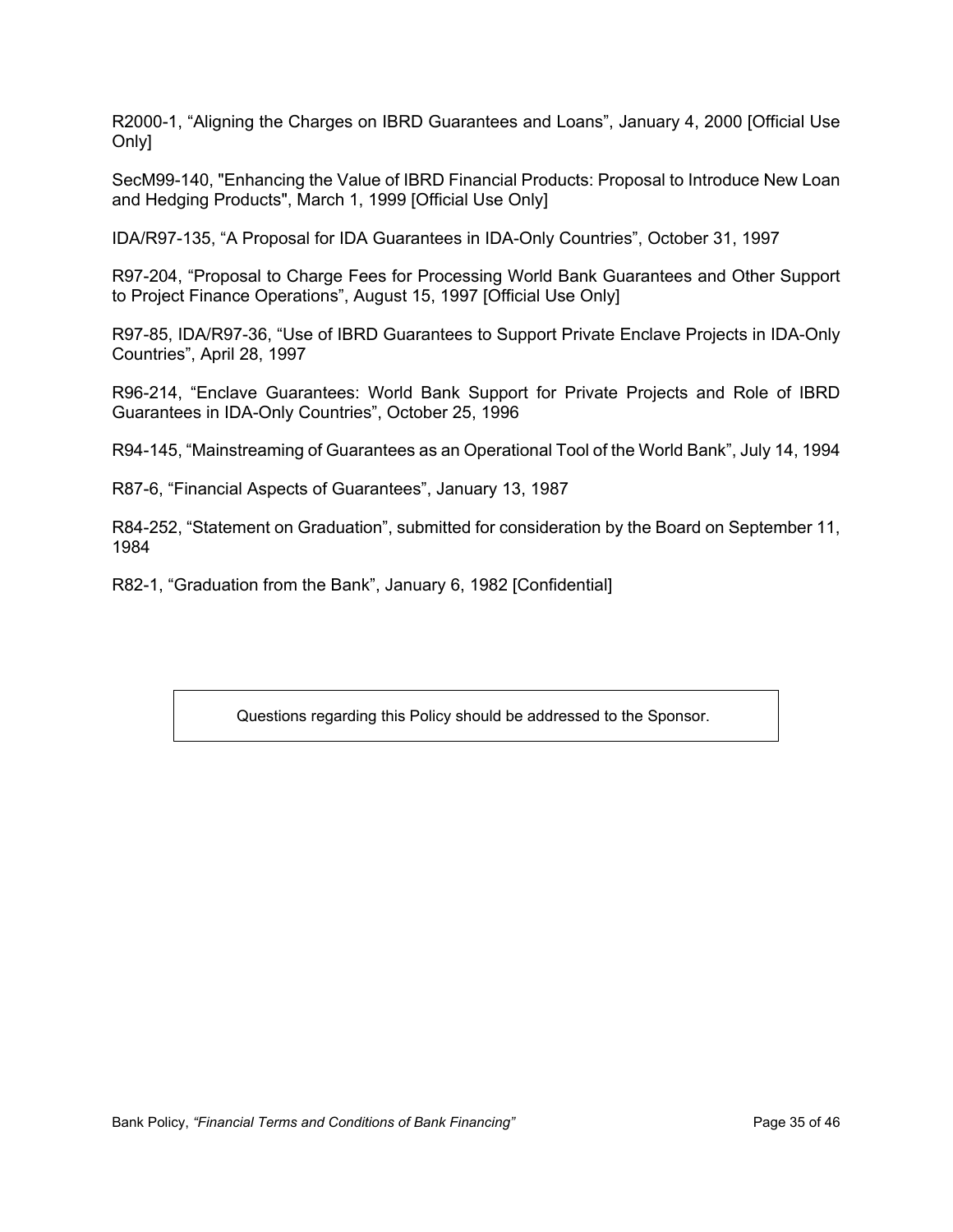#### **ANNEX 1**

# **Board-approved Pricing Elements of IBRD Loan Products**

#### **As of July 1, 2021**

*Figures in basis points (bps) per annum, unless otherwise noted*

|                                        | <b>Average Maturity</b> |                                                               |                                                             |                                                    |                                                    |                                                      |  |  |
|----------------------------------------|-------------------------|---------------------------------------------------------------|-------------------------------------------------------------|----------------------------------------------------|----------------------------------------------------|------------------------------------------------------|--|--|
| <b>IBRD Flexible</b><br>Loan $(IFL)^1$ | 8 years<br>and<br>below | <b>Greater</b><br>than 8<br>and up<br>to $10$<br><b>vears</b> | <b>Greater</b><br>and 10<br>and up<br>to 12<br><b>vears</b> | <b>Greater</b><br>than 12<br>and up to<br>15 years | <b>Greater</b><br>than 15<br>and up to<br>18 years | <b>Greater</b><br>than $18$<br>and up to<br>20 years |  |  |
| Commitment Fee <sup>2</sup>            | 25                      | 25                                                            | 25                                                          | 25                                                 | 25                                                 | 25                                                   |  |  |
| Front-end $\text{Fe}^{3}$              | 25                      | 25                                                            | 25                                                          | 25                                                 | 25                                                 | 25                                                   |  |  |
| Contractual<br>Spread                  | 50                      | 50                                                            | 50                                                          | 50                                                 | 50                                                 | 50                                                   |  |  |
| Maturity Premium <sup>4,</sup><br>5    | 0                       | 10                                                            | 30                                                          | 50                                                 | 70                                                 | 90                                                   |  |  |
| Default<br>Interest<br>Rate            | 50                      | 50                                                            | 50                                                          | 50                                                 | 50                                                 | 50                                                   |  |  |

<sup>1</sup> Excludes the surcharge on excess exposure (see Annex 2).

 $\rm ^2$  Certain waivers of commitment fee payable during the first year of financing for health-related COVID-19 operations were approved under the Fast Track COVID-19 Facility. For IBRD operations approved under the Additional Financing to the COVID-19 Strategic Preparedness and Response Program (SPRP) using the Multiphase Programmatic Approach (MPA), the commitment fee is waived for a period of up to 18 months which begins from the date of approval of the relevant operation.

3 One-time fee.

4 These maturity premiums do not apply to loans that:

-meet both the following conditions: (i) the invitation to negotiate is issued on or before June 30, 2018; and (ii) the Board approves the loan on or before September 30, 2018. For those loans, the maturity premium is the one in force on June 30, 2018;

-are extended to FCS Countries; Blend Countries; Small State Economies; and IDA Graduates (for a period of six consecutive years beginning from July 1 of the calendar year of IDA graduation; and for the following IDA17 and IDA18 graduates for six consecutive years beginning from July 1, 2018: Angola, Armenia, Bosnia and Herzegovina, Georgia, India, Bolivia, Sri Lanka and Vietnam).

 For such loans, the maturity premiums that apply are set forth in Table 2 of this Annex. Note that the maturity premium level (if any) applicable to DDOs and Cat DDOs is that in effect at the time of each withdrawal.

<sup>5</sup> The country-specific maturity premiums are set forth in Annex 2 of the Bank Directive, "Financial Terms and Conditions of Bank Financing".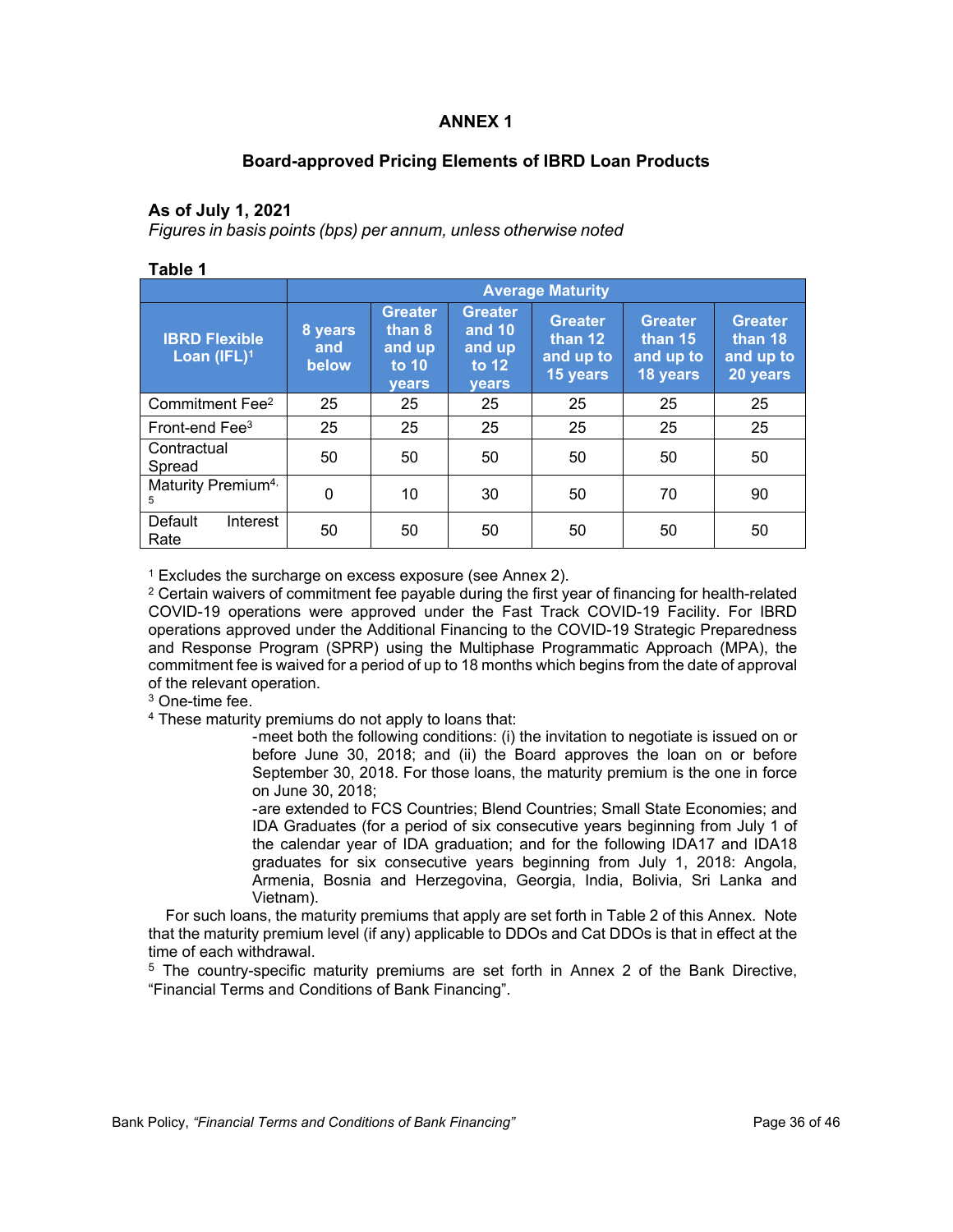|                     | <b>Average Maturity</b>                                                                                                       |    |    |    |    |                    |  |
|---------------------|-------------------------------------------------------------------------------------------------------------------------------|----|----|----|----|--------------------|--|
|                     | $\overline{Up}$ to 8<br>$10+$ to<br>$12+$ to<br>$8+$ to 10<br>$15+$ to<br>18 yrs<br>12 yrs<br>15 yrs<br><b>years</b><br>years |    |    |    |    | $18+$ to<br>20 yrs |  |
| Maturity<br>Premium | 0                                                                                                                             | 10 | 20 | 30 | 40 | 50                 |  |

#### **Table 2: Maturity Premiums Prior to July 1, 2018**

#### **Table 3: Discount and Surcharge relative to Maturity Premiums<sup>a</sup>**

| <b>Average Maturity</b>                 | <b>Below</b><br><b>GDI</b><br><b>Discount</b><br>b, c | <b>HIC Surcharged</b> |
|-----------------------------------------|-------------------------------------------------------|-----------------------|
| 8 years and below                       | 0                                                     | +5                    |
| Greater than 8<br>and up to 10<br>vears | 0                                                     | +5                    |
| Greater and 10<br>and up to 12 years    | -5                                                    | $+10$                 |
| Greater than 12<br>and up to 15 years   | $-10$                                                 | $+15$                 |
| Greater than 15<br>and up to 18 years   | $-15$                                                 | +20                   |
| Greater than 18<br>and up to 20 years   | $-20$                                                 | +25                   |

<sup>a</sup> If a Borrower is exempt from the maturity premium increase applicable from July 1, 2018, then IBRD applies the exemption, and does not apply the Below GDI Discount nor HIC Surcharge even if the member country also meets the conditions for such discount or surcharge.

 $^{\rm b}$  When IBRD reclassifies a member country into a category with a higher maturity premium, or the member country ceases to be eligible for the Below GDI Discount or an exemption (with the exception of Small State Economies as per Section III 1. a. ii. F. 4. d. of the Policy), the higher maturity premium is applied effective July 1 in the calendar year occurring 12 months after such reclassification or change.

<sup>c</sup>When IBRD reclassifies a member country into a category with a lower maturity premium, or the member country becomes eligible for the Below GDI Discount or an exemption, the lower maturity premium is applied with effect from July 1 of the calendar year of the reclassification. <sup>d</sup> IBRD applies the HIC Surcharge effective July 1 in the calendar year occurring 12 months after the member country becomes a HIC. The HIC Surcharge stops applying with effect on July 1, in the same calendar year that the member country is reclassified and ceases to be a HIC.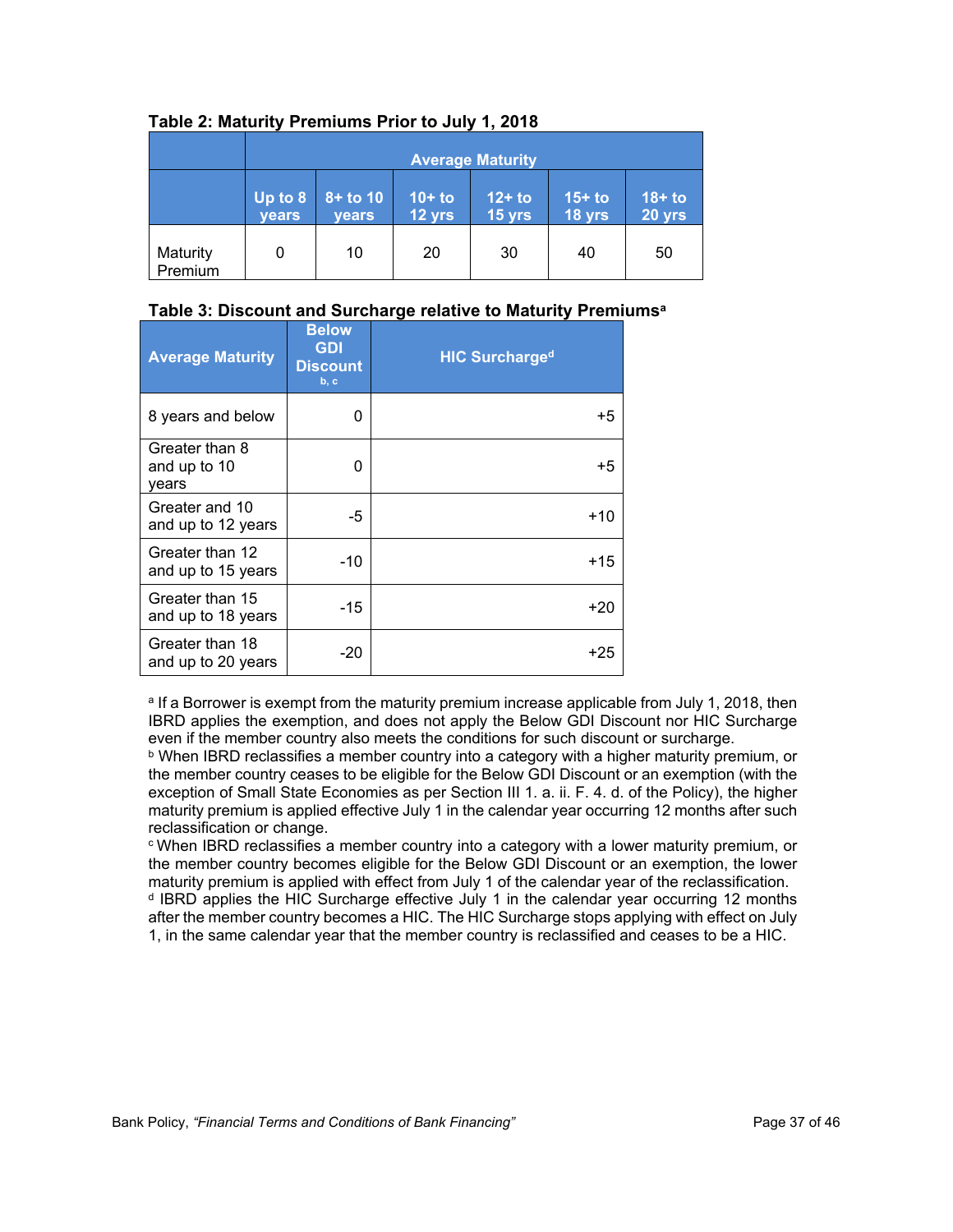#### **Table 4: Fees and Spreads of DDOs, Cat DDOs and SDPLs**

| <b>Development Policy Loan with Deferred</b><br><b>Drawdown Option (DPL DDO)</b> |    |  |  |  |  |  |
|----------------------------------------------------------------------------------|----|--|--|--|--|--|
| Front-end Fee 1                                                                  | 25 |  |  |  |  |  |
| Standby Fee <sup>2</sup>                                                         | 50 |  |  |  |  |  |

| <b>Development Policy Loan with</b><br><b>Catastrophe Deferred Drawdown Option</b><br>(Cat DDO) |    |  |  |  |
|-------------------------------------------------------------------------------------------------|----|--|--|--|
| Front-end Fee 1, 3<br>50                                                                        |    |  |  |  |
| Renewal Fee <sup>4</sup>                                                                        | 25 |  |  |  |

| <b>Special Development Policy Loan</b><br>(SDPL)                                                                                               |          |
|------------------------------------------------------------------------------------------------------------------------------------------------|----------|
| Front-end Fee 1                                                                                                                                | 100      |
| <b>Commitment Fee</b>                                                                                                                          | 25       |
| A fixed spread<br>over the<br>applicable USD<br>reference rate<br>(including any<br>applicable<br>reference rate<br>adjustment<br>spread) $40$ | min. 200 |

1 One-time fee.

<sup>2</sup> Certain waivers of stand-by fee payable during the first year of financing for health-related COVID-19 operations are approved under the Fast Track COVID-19 Facility.

 $^3$  For Cat-DDOs approved under the Fast Track COVID-19 Facility, the front-end fee is reduced to 25 bps.

4 Payable upon each renewal.

**Note: This table excludes pricing elements which are approved by Management. Please refer to** <http://www.treasury.worldbank.org/> **for current IBRD loan pricing.** 

<sup>40</sup> Due to the transition away from LIBOR, beginning January 1, 2022 until (and including) June 30, 2023, the reference rate will include an adjustment spread, if applicable, as calculated on the relevant date. The adjustment spread represents a spread between the applicable USD reference rate and 6-month USD LIBOR.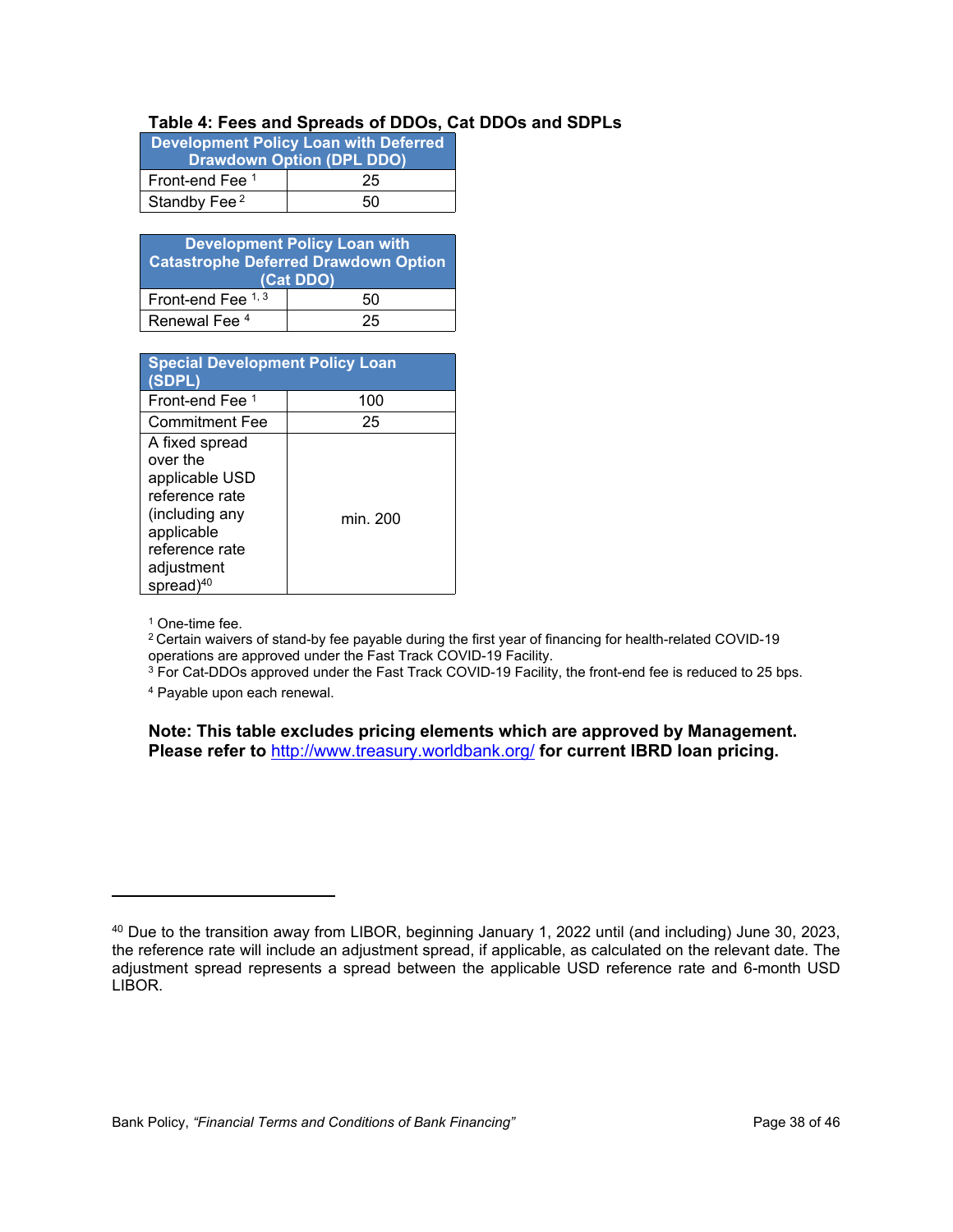# **ANNEX 2**

# **Single Borrower Limits and Surcharge on Excess Exposure**

- 1. **Single Borrower Limits.** US\$24.9 billion for member countries that are Below GDI and US\$21.2 billion for member countries that are Above GDI.
- 2. **SBL Surcharge.** 0.50 percent per annum applied on incremental exposure in excess of the applicable SBL Surcharge threshold.

The SBL Surcharge threshold is set at a level US\$2.5 billion below the relevant SBL and is currently US\$22.4 billion for member countries that are Below GDI and US\$18.7 billion for member countries that are Above GDI.

- 3. The levels of the Single Borrower Limits, SBL Surcharge and SBL Surcharge thresholds are each determined by the Board.
- 4. Incremental exposure referred to in paragraph 2 of this Annex 2 is calculated on the basis of net exposure as described in Section III 1.a.ii.D. of this Policy and in the Bank Directive "Financial Terms and Conditions of Bank Financing."
- 5. The Single Borrower Limit constitutes a maximum exposure limit and is not an entitlement to exposure.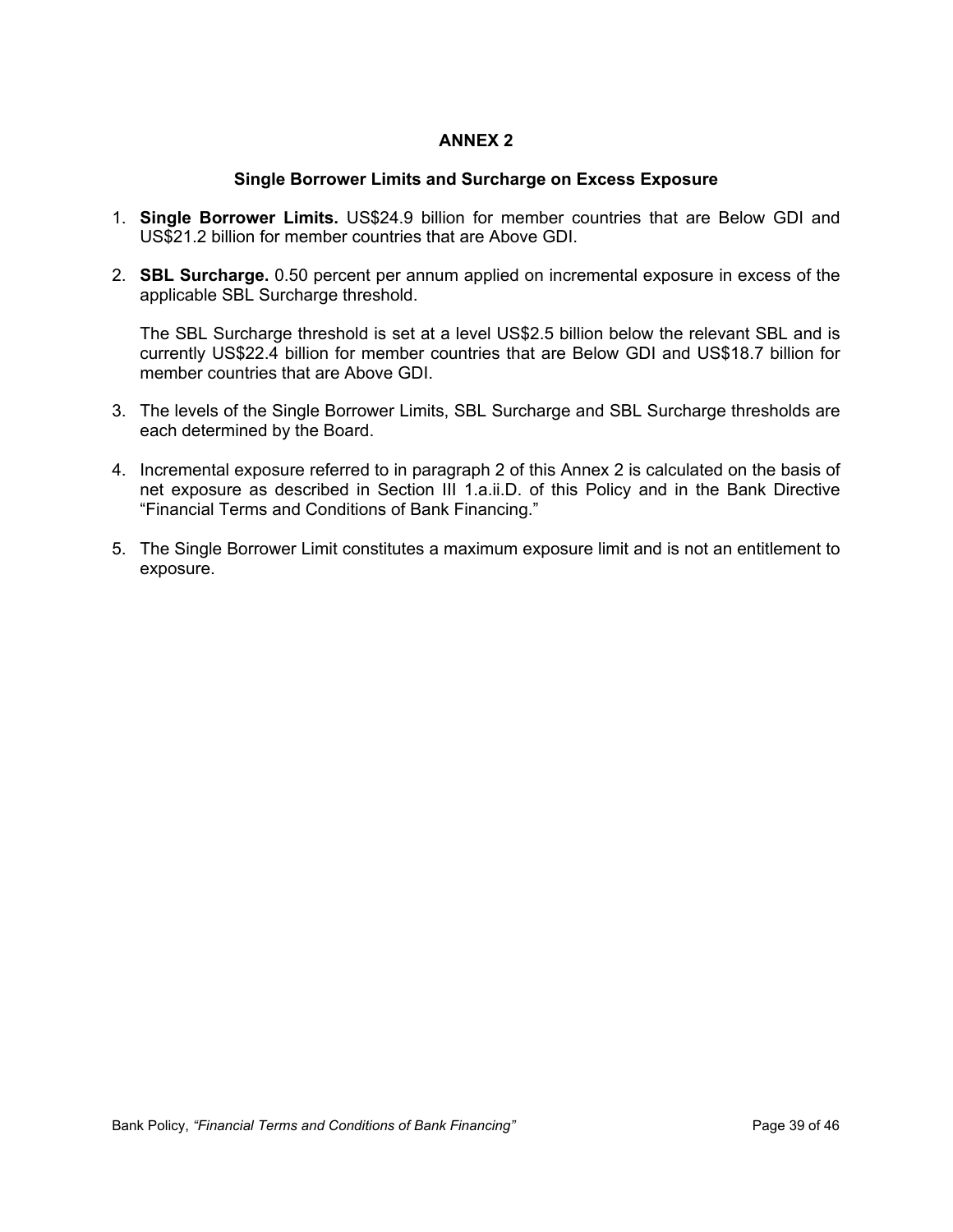# **ANNEX 3**

|                                                 | <b>Maturity</b><br>b/                                          | <b>Grace</b><br><b>Period</b> | <b>Principal Repayments</b> |                          | <b>Acceleration</b><br>Clause <sup>c/</sup> | <b>Service</b><br><b>Charge</b><br>for<br><b>Credits</b><br>$(SDR)$ d/e/ | <b>Interest Rate</b><br>$(SDR)$ i/                                                                                 |
|-------------------------------------------------|----------------------------------------------------------------|-------------------------------|-----------------------------|--------------------------|---------------------------------------------|--------------------------------------------------------------------------|--------------------------------------------------------------------------------------------------------------------|
| Grants <sup>a/</sup>                            | <b>NA</b>                                                      | <b>NA</b>                     | <b>NA</b>                   |                          | <b>NA</b>                                   | <b>NA</b>                                                                | <b>NA</b>                                                                                                          |
| Regular h/                                      | 38                                                             | 6                             | 3.125% for yrs. 7-38        |                          | Yes                                         | 0.75%                                                                    | <b>NA</b>                                                                                                          |
| Small<br>Economy<br>Terms <sup>f/</sup>         | 40                                                             | 10                            | 2% for<br>yrs. 11-<br>20    | 4% for yrs.<br>$21 - 40$ | Yes                                         | 0.75%                                                                    | <b>NA</b>                                                                                                          |
| Blend <sup>g/h/</sup>                           | 30                                                             | 5                             | 3.3% for<br>yrs. 6-25       | 6.8% for<br>yrs. 26-30   | Yes                                         | 0.75%                                                                    | 1.25%                                                                                                              |
| Non-<br>Concessio-<br>nal Credits <sup>j/</sup> | Up to 35 yrs.<br>maximum; up to<br>20 yrs. average<br>maturity |                               | Flexible                    |                          | <b>NA</b>                                   | <b>NA</b>                                                                | <b>IBRD</b><br>reference<br>rate + IBRD<br>variable<br>spread with<br>an option to<br>fix the<br>reference<br>rate |

# **Terms of IDA Financing in the Form of a Grant or a Credit (effective as of July 1, 2021)**

Notes:

a/ Eligibility to grants is determined under the Scope of the Policy, in section III, 2.b.

b/ The maturity of all IDA Credits approved by the Board through June 30, 1987 is 50 years. The maturity of IDA Credits approved by the Board between June 30, 1987 and June 30, 2011 are 35 or 40 years. The maturity of credits approved between July 1, 2011 and June 30, 2014 are 25 or 40 years.

c/ IDA Concessional Credits include an acceleration clause, providing for doubling of principal payments from creditworthy borrowers where per capita income remains above eligibility thresholds. IDA Credits on hardened terms (approved during IDA13-IDA15) are exempt from the accelerated repayment provisions.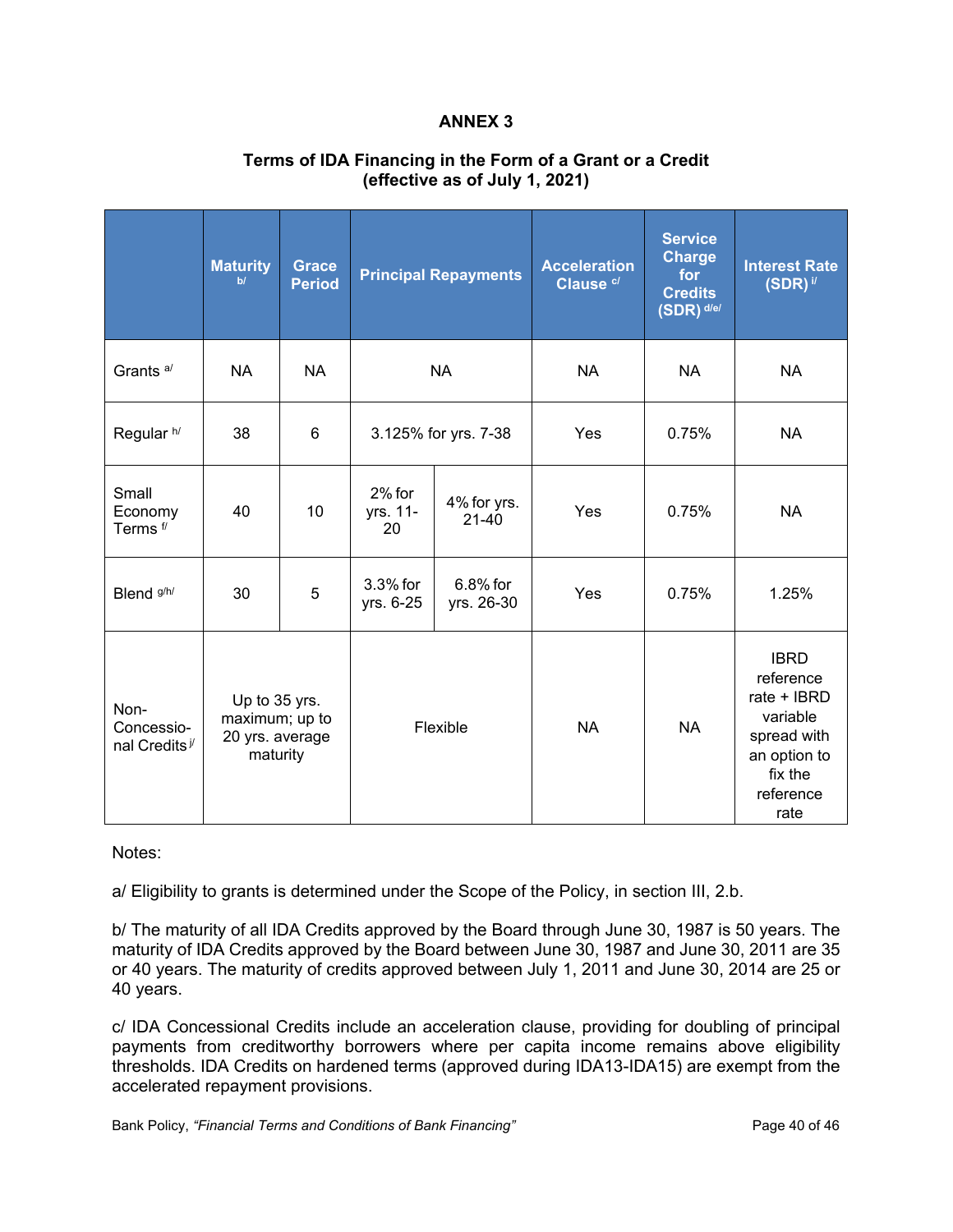d/ All IDA Concessional Credits and IDA Grants excluding those financing a Cat DDO are subject to a commitment charge. IDA's commitment charge is a variable charge set within a range of 0- 0.5 percent of the undisbursed balance of IDA's credits and grants. The Board reviews and approves the level of the commitment charge annually.

e/ To ensure that IDA covers its administrative expenses and to prevent a negative interest charge, IDA applies a floor of 0.75 percent for the service charge and a floor of 0 percent for the interest charge for all currencies. The service charge is applied as a percentage of the disbursed and outstanding credit balance.

f/ Eligibility for small economy terms is limited to countries that meet the definition of a Small Island Economy or a Small State Economy per Section II of this Policy.

g/ Blend terms apply to Blend Countries and Gap Countries.

h/ The rates for single currency credits are set quarterly. Credits approved in each quarter are subject to the rates published in the beginning of that quarter.

i/ The up-to-date interest rate information and IDA lending terms are published at <https://ida.worldbank.org/financing/ida-lending-terms>and [https://treasury.worldbank.org//en/about/unit/treasury/ida-financial-products](https://treasury.worldbank.org/en/about/unit/treasury/ida-financial-products).

j/ IDA Non-concessional Credits are subject to a one-time front-end fee of 0.25 percent and a commitment fee of 0.25 percent. The front-end fee is charged on the committed amount. The commitment fee is charged on the undisbursed balances. Under the Fast Track COVID-19 Facility, commitment charges on non-concessional financing offered under the IDA Transitional Support<sup>41</sup> Window payable during the first year of financing for health-related COVID-19 operations are waived. With effect from (and including) April 1, 2021, the offering of the fixed spread loans by IBRD is suspended until further notice, except that the suspension is not applied to FS-eligible loans as outlined in Section III.1.a.ii.A above.

<sup>41</sup> Provision of exceptional Transitional Support to IDA graduates was discontinued with the conclusion of IDA18.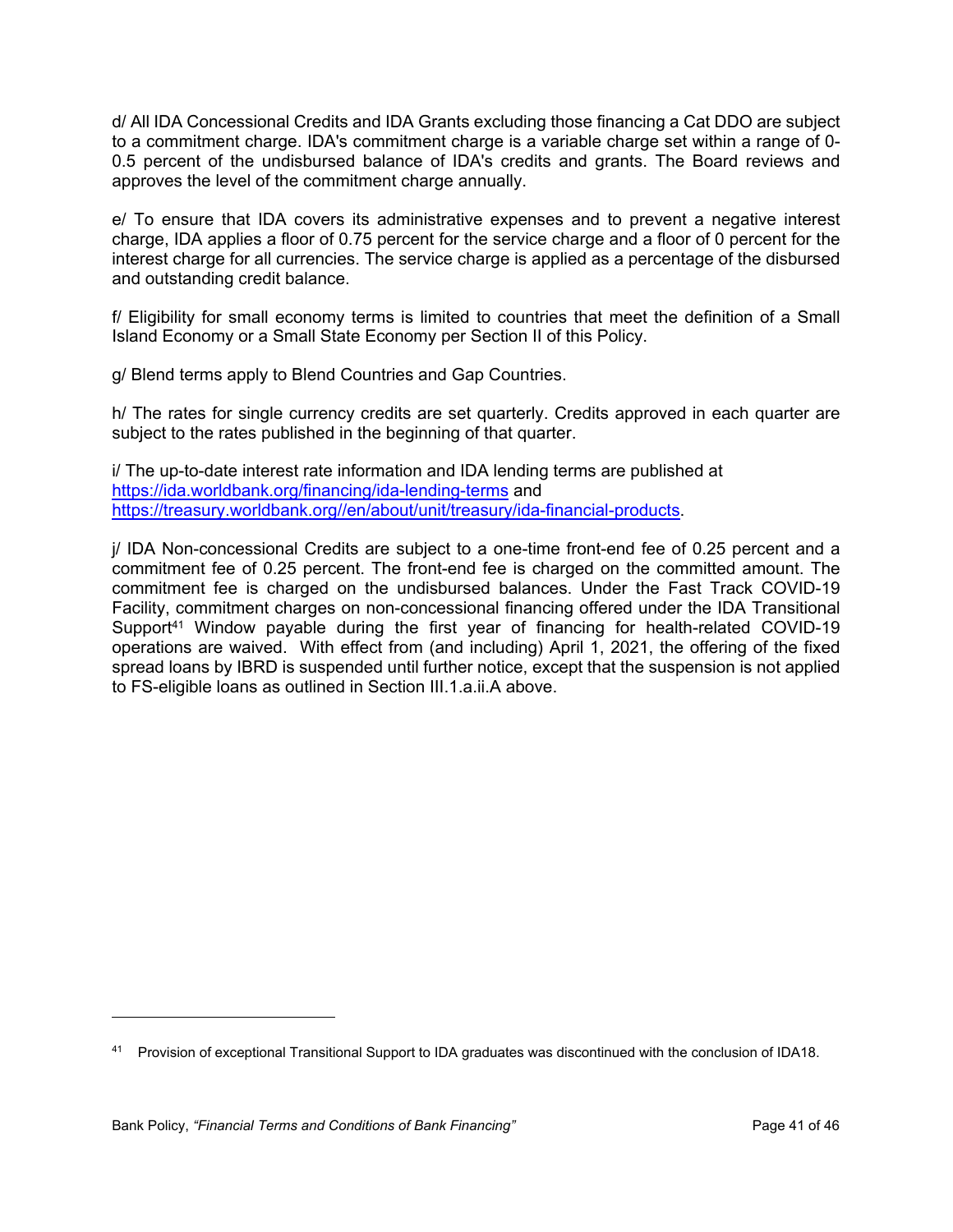# **ANNEX 4**

# **IBRD and IDA Guarantee Pricing**

The pricing of IBRD and IDA guarantees includes several fees, and is determined based on the concept of loan equivalency with IBRD loans and IDA credits, respectively. The following table presents IBRD and IDA guarantee pricing as of July 1, 2021.

|               |                         |                                                           | <b>IBRD Guarantees and IDA</b><br><b>Guarantees on Non-concessional</b><br>Terms <sup>1</sup> |                                                                | <b>IDA Guarantees on Concessional</b><br><b>Terms</b>           |                                                                |  |
|---------------|-------------------------|-----------------------------------------------------------|-----------------------------------------------------------------------------------------------|----------------------------------------------------------------|-----------------------------------------------------------------|----------------------------------------------------------------|--|
| <b>Charge</b> | Fee                     | <b>Private</b><br><b>Projects</b>                         |                                                                                               | <b>Public Projects</b><br>(Project or Policy<br><b>Based</b> ) | <b>Private</b><br><b>Projects</b>                               | <b>Public Projects</b><br>(Project or Policy<br><b>Based</b> ) |  |
| Up-Front      | Front-End               | 25 bps of guarantee amount                                |                                                                                               |                                                                | N.A.                                                            |                                                                |  |
| (One-time)    | Initiation              | Greater of 15 bps of<br>guarantee amount or<br>USD100,000 |                                                                                               | N.A.                                                           | Greater of 15<br>bps of<br>guarantee<br>amount or<br>USD100,000 | N.A.                                                           |  |
|               | Processing <sup>2</sup> | Up to 50 bps of<br>quarantee amount                       |                                                                                               | N.A.                                                           | Up to 50 bps<br>of guarantee<br>amount                          | N.A.                                                           |  |
|               | Standby $3$             |                                                           | 25 bps                                                                                        |                                                                | 0 bps                                                           |                                                                |  |
| Recurring     | Guarantee <sup>4</sup>  | 50 bps (+ premium as applicable) $5, 6$                   |                                                                                               |                                                                | 75 bps                                                          |                                                                |  |

**Note: This table includes pricing elements – initiation and processing fees – which are determined by Management. The information in this table is intended to provide readers with a comprehensive picture of all fees applicable to IBRD and IDA Guarantees.**

- 1. Includes IBRD Enclave Guarantees for IDA countries. Excludes the surcharge on excess exposure (see Annex 2).
- 2. Determined on a case by case basis. In exceptional cases, projects can be charged over 50 bps of the guarantee amount.
- 3. Set at the same level as the commitment charge on IBRD loans and IDA Credits, respectively.
- 4. The guarantee fee is charged on Bank's financial exposure under the guarantee, i.e., the present value of the guarantee (which is typically equal to outstanding guarantee amount during a callable period).
- 5. Guarantee maturity calculations are determined based on the type and structure of a guarantee. For IBRD, the maximum final maturity is 35 years, and fees include an annual premium based on average maturity and member country classification, as follows: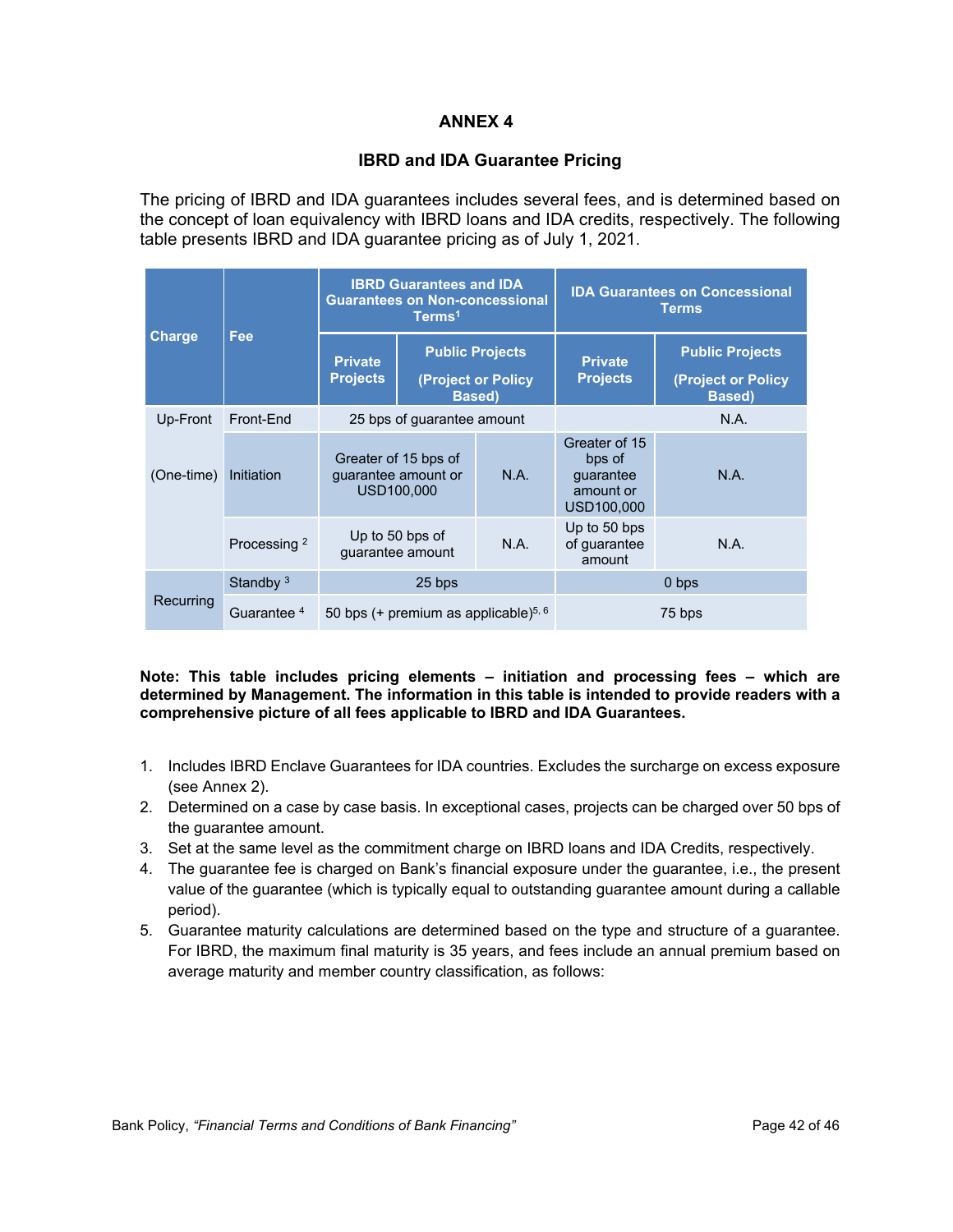| <b>Average Maturity</b>               | <b>Maturity</b><br><b>Premium<sup>a</sup></b> | <b>Below GDI</b><br>Discount <sup>b</sup> on<br><b>Maturity</b><br><b>Premium</b> | <b>HIC Surcharge<sup>c</sup></b> |
|---------------------------------------|-----------------------------------------------|-----------------------------------------------------------------------------------|----------------------------------|
| 8 years and below                     | 0                                             | 0                                                                                 | $+5$                             |
| Greater than 8 and up to<br>10 years  | 10                                            | 0                                                                                 | $+5$                             |
| Greater and 10 and up to<br>12 years  | 30                                            | -5                                                                                | $+10$                            |
| Greater than 12 and up to<br>15 years | 50                                            | $-10$                                                                             | $+15$                            |
| Greater than 15 and up to<br>18 years | 70                                            | $-15$                                                                             | $+20$                            |
| Greater than 18 and up to<br>20 years | 90                                            | -20                                                                               | +25                              |

<sup>a</sup> This maturity premium does not apply to

- Bank guarantees approved by the Board on or before September 30, 2018. For those Bank guarantees, the applicable maturity premium is the one in force on June 30, 2018.
- Bank Guarantees to FCS Countries, Blend Countries, Small State Economies, and IDA Graduates (for a period of six consecutive years beginning from July 1 of the calendar year of IDA graduation; and for the following IDA17 and IDA18 graduates for six consecutive years beginning from July 1, 2018: Angola, Armenia, Bosnia and Herzegovina, Georgia, India, Bolivia, Sri Lanka and Vietnam). For these guarantees and countries, the maturity premium that applies is set forth in the following table:

|                                             | <b>Average Maturity</b> |                             |                           |                           |                           |                            |  |
|---------------------------------------------|-------------------------|-----------------------------|---------------------------|---------------------------|---------------------------|----------------------------|--|
|                                             | Up to 8<br><b>years</b> | $8 +$ to 10<br><b>years</b> | $10+$ to 12<br><b>yrs</b> | $12+$ to 15<br><b>yrs</b> | $15+$ to 18<br><b>yrs</b> | $18 +$ to 20<br><b>yrs</b> |  |
| Maturity<br>Premium<br>(in basis<br>points) | 0                       | 10                          | 20                        | 30                        | 40                        | 50                         |  |

**b** If a member country is exempt from the maturity premium increase applicable from July 1, 2018, then IBRD applies the exemption and does not apply the Below GDI Discount nor the HIC Surcharge even if the member country also meets the conditions for such discount or surcharge. When IBRD reclassifies a member country into a category with a higher maturity premium, or the member country ceases to be eligible for the Below GDI Discount or an exemption (with the exception of Small State Economies as per Section III.1.a.ii.F.4.d of the Policy), the higher maturity premium is applied effective July 1 in the calendar year occurring 12 months after such reclassification or change. When IBRD reclassifies a member country into a category with a lower maturity premium, or the member country becomes eligible for the Below GDI Discount or an exemption, the lower maturity premium is applied with effect from July 1 of the calendar year of the reclassification.

c IBRD applies the HIC Surcharge effective July 1 in the calendar year occurring twelve months after the member country becomes a HIC. The HIC Surcharge stops applying with effect on July 1 in the same calendar year that the member country is reclassified and ceases to be an HIC.

6. In certain cases, IBRD enclave guarantees for IDA-only Countries may have higher pricing than the above IBRD prices.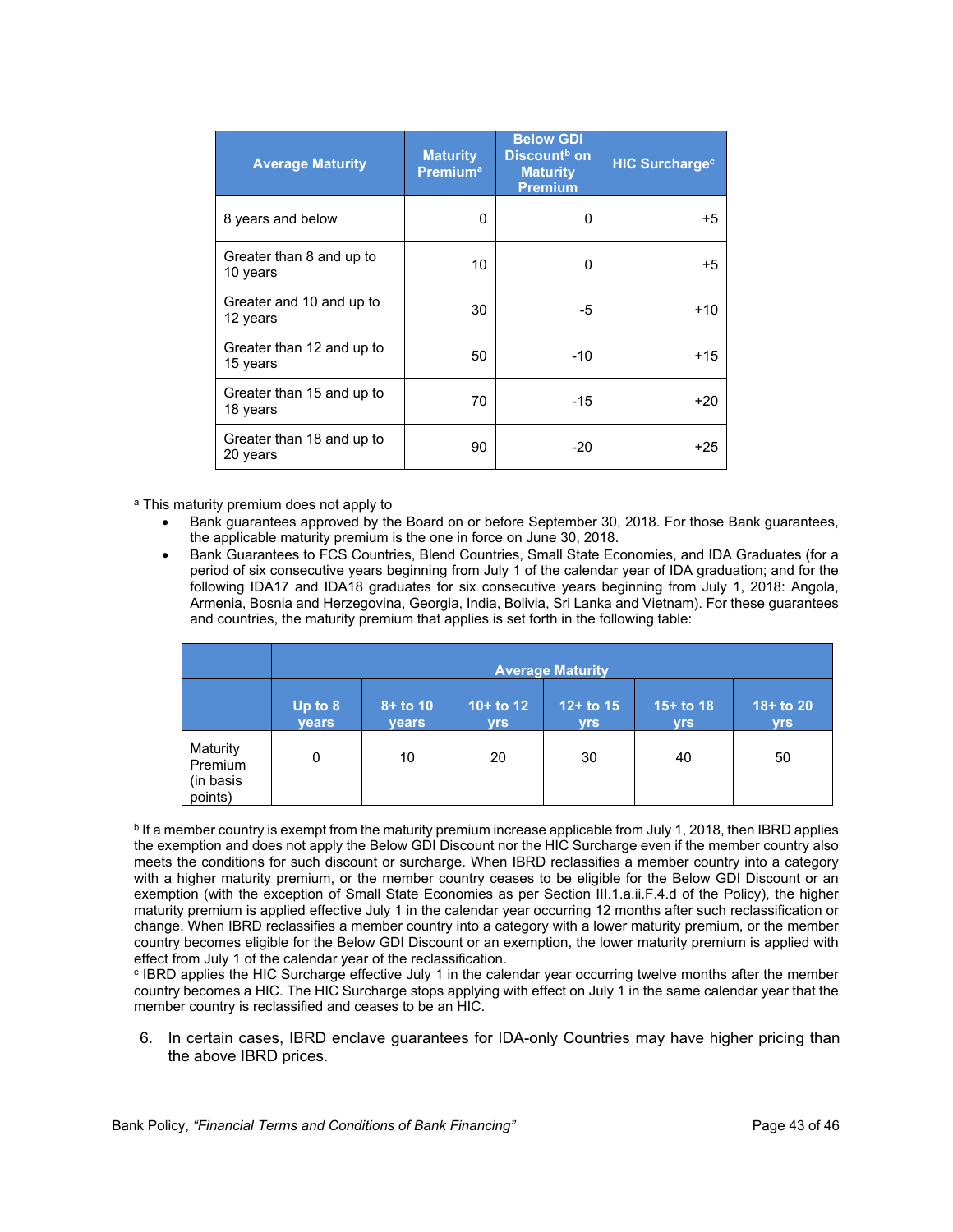# **ANNEX 5**

# **Eligibility for the Small Island Economies Exception**

- **1.** Country-eligibility for exceptional treatment from IDA pursuant to the Small Island Economies Exception is determined by Management as follows:
	- **a.** An IBRD-only Small Island Economy is eligible to be reclassified as a Blend Country or an IDA-only Country if all of the following four conditions are satisfied (membership in IDA is a pre-condition):
		- *i.* its per capita income is at or below the Graduation Discussion Income (GDI);
		- *ii.* it is highly vulnerable to natural disasters or long-term impact of climate change;
	- *iii.* it has limited creditworthiness for accessing commercial credit; and
	- $iv.$  its access to IBRD resources is constrained by creditworthiness or affordability<sup>42</sup> considerations.
	- **b.** A Small Island Economy that meets the definition of a Gap Country or a Blend Country is eligible (or continue to be eligible) for the Small Island Economies Exception if:
		- *i.* its GNI per capita has not been at or above the High-Income Threshold for three consecutive years; or
		- *ii.* its GNI per capita has been at or above the High-Income Threshold for three consecutive years, but
			- A. it is in debt distress or at high or moderate risk of debt distress;
			- B. its debt distress is high owing to exogeneous shocks or the high costs of adaptation and preparedness to natural disasters or climate change; and
			- C. its debt reporting practices and SDFP compliance are adequate.
	- **c.** A Gap Country that is eligible for the Small Island Economies Exception is granted the status of an IDA-only Country, and may be eligible for IDA Grants as set out in Section III, paragraph 2.b of this Policy.
	- **d.** A Small Island Economy that is not eligible for continuation of special treatment under the Small Island Economies Exception and not ready for graduation from IDA:

<sup>42</sup> Affordability means a country's ability to borrow non-concessional resources sustainably, as informed by a World Bank-IMF Debt Sustainability Analysis.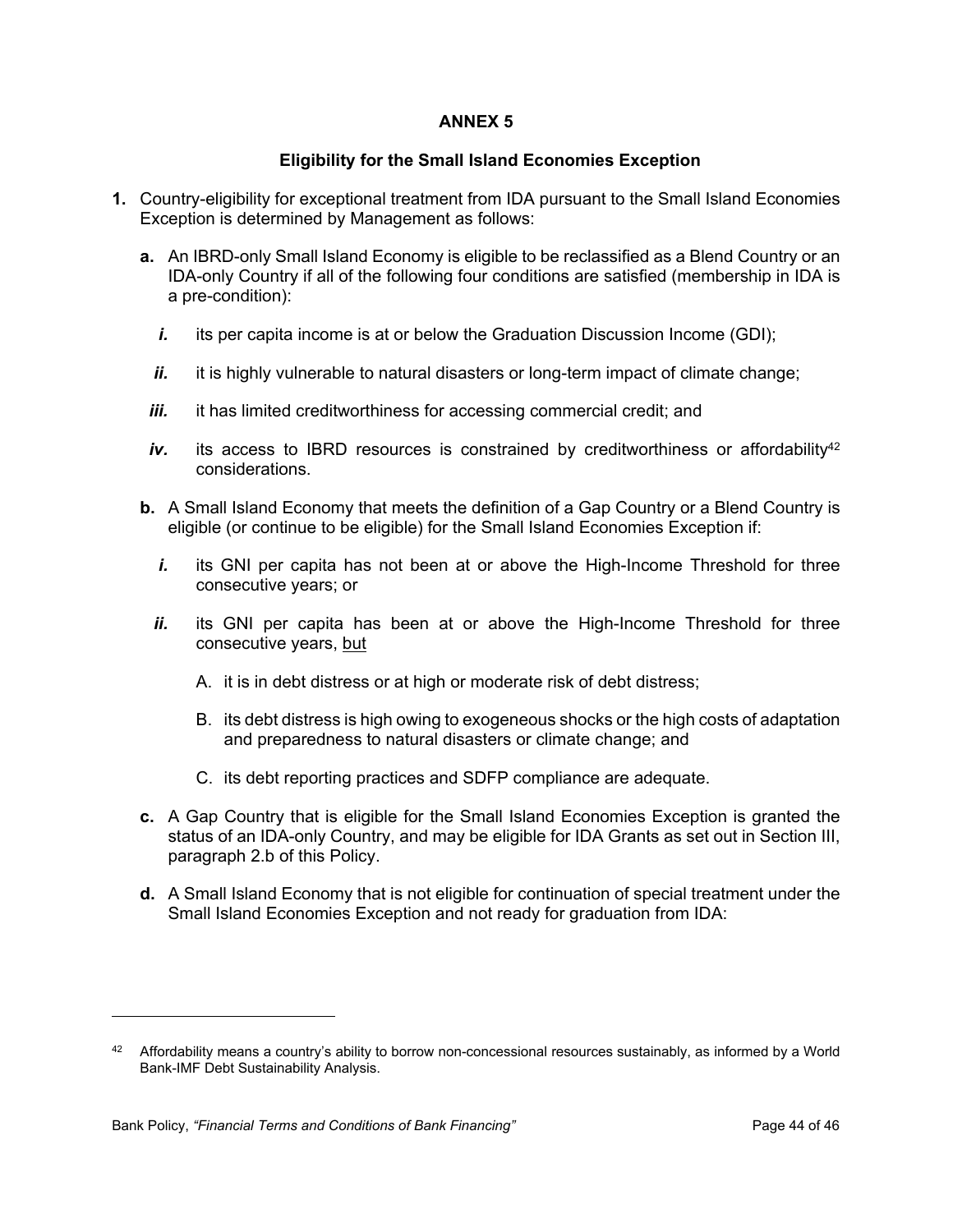- *i.* is classified as a Gap Country or a Blend Country, as appropriate;<sup>43</sup>
- *ii.* receives IDA Concessional Credits on blend terms; and
- *iii.* is not eligible for IDA Grants (except possibly through the WHR.
- **e.** All IDA-eligible Small Island Economies (regardless of their eligibility for the Small Island Economies Exception) are subject to IDA's Graduation Policy.

<sup>43</sup> A country that immediately graduates from IDA is re-classified as an IBRD-only borrower and will be subject to the appropriate IBRD terms.